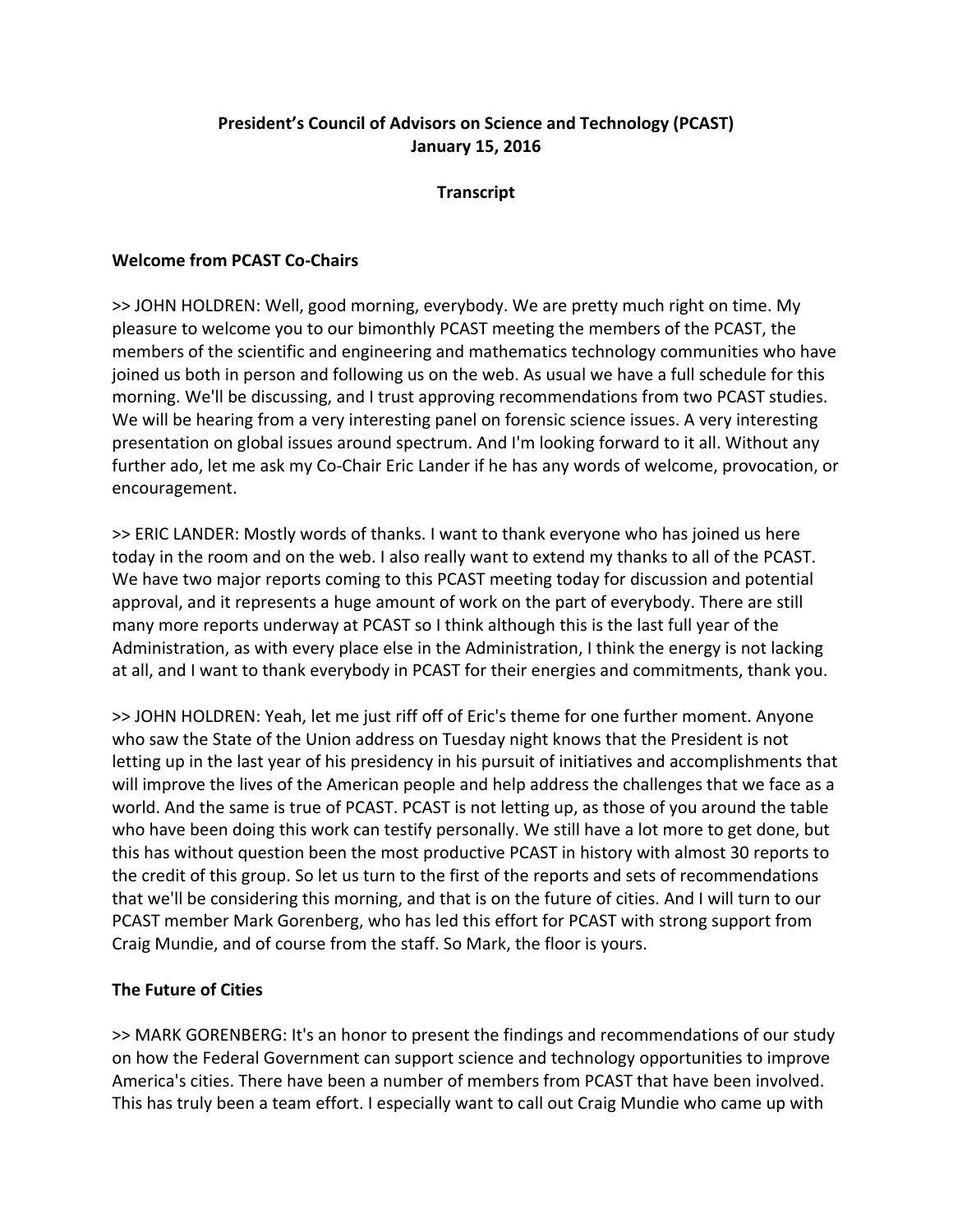the idea for PCAST to originally study this topic has had many brilliant suggestions for things along the day and hope he will make comments after this presentation. There's been tireless work from the PCAST staff, particularly our director Marjory Blumenthal has worked day and night on this and special contributions from Diana Pankevich and from Ashley Predith and our interns and we can't thank them enough. Last year we also added a dozen experts on the topic who joined us in a very intense Working Group. They are listed here. They have been invaluable in guiding this report. The topic is getting a lot of attention because this is a 100‐year change in cities not just here but around the world in terms of being a new historic era for cities. If you put in context from 1920 to 2010, metropolitan areas have increased, but primarily around the idea of central cores that frankly have been starting to hollow out as people have moved to the suburbs, and this has been much more of an automobile society for most cities. But in 2011, that actually started reversing itself as Millennials and Baby Boomers started returning to the city and that's transformed the city form these central cores first of all to unique districts and so we have a number of observations associated with that that are really helping to push that forward. One of them is there have been very fast advances in many technologies that are relevant for cities, and particularly technologies being retransformed to work at the district level. Information and Communication Technologies are really aided by chief distributed computing, new inexpensive flexible sensors and they are revolutionizing what we can measure about our urban life, and they are actually opening the door for a brand‐new field, the evolution from urban planning to urban science. And there have been disruptive changes in technology and transportation, in electric and now coming autonomous vehicles and energy, especially those competitively priced around distributed renewable sources and storage, new localized water concepts as the whole water system is in position now to undergo change, recycling strategies, and frankly this is starting to become mainstream. In parallel with these technological and demographic changes and perhaps partly as a consequence of them, we're also witnessing changes in norms of behavior, so people are now using digital technologies to be able to connect to their services. There's an emphasis on the sharing economy that we hear about, mixed land uses, more emphasis on walking and biking, matching what's happening really in the rest of the world. Not as much core car ownership as frankly we're starting to move more towards the concepts of mobility as a service as well as other concepts as a service. We have also seen large city CTOs are starting to use real-time data analytics to improve their services in areas like health and public safety, so we list many examples in our upcoming report. But for example, one that's interesting is in Chicago, they are starting to use sensors to track how water is accumulating. And from that they can get a better idea of what's moving forward in the rodent population. And from that they can correlate all of that to asthma cases that are happening in Chicago, and that's actually tracking to very specific districts, and particularly low income districts where they are particularly susceptible to children who are there. And we've also observed through talking to many people that this is actually a very complicated subject of a combination of stakeholders to bring together. The private sector, governments, city residents of all kinds that need to share their information, discuss the results with each other to move their cities forward. The Federal Government has already implemented a lot of helpful early programs from many agencies, and this is a slide. It's very difficult to read because there's so many listed here, but starting point, what's been happening, particularly in the Administration being very sensitive to place based programs and 18 large place based programs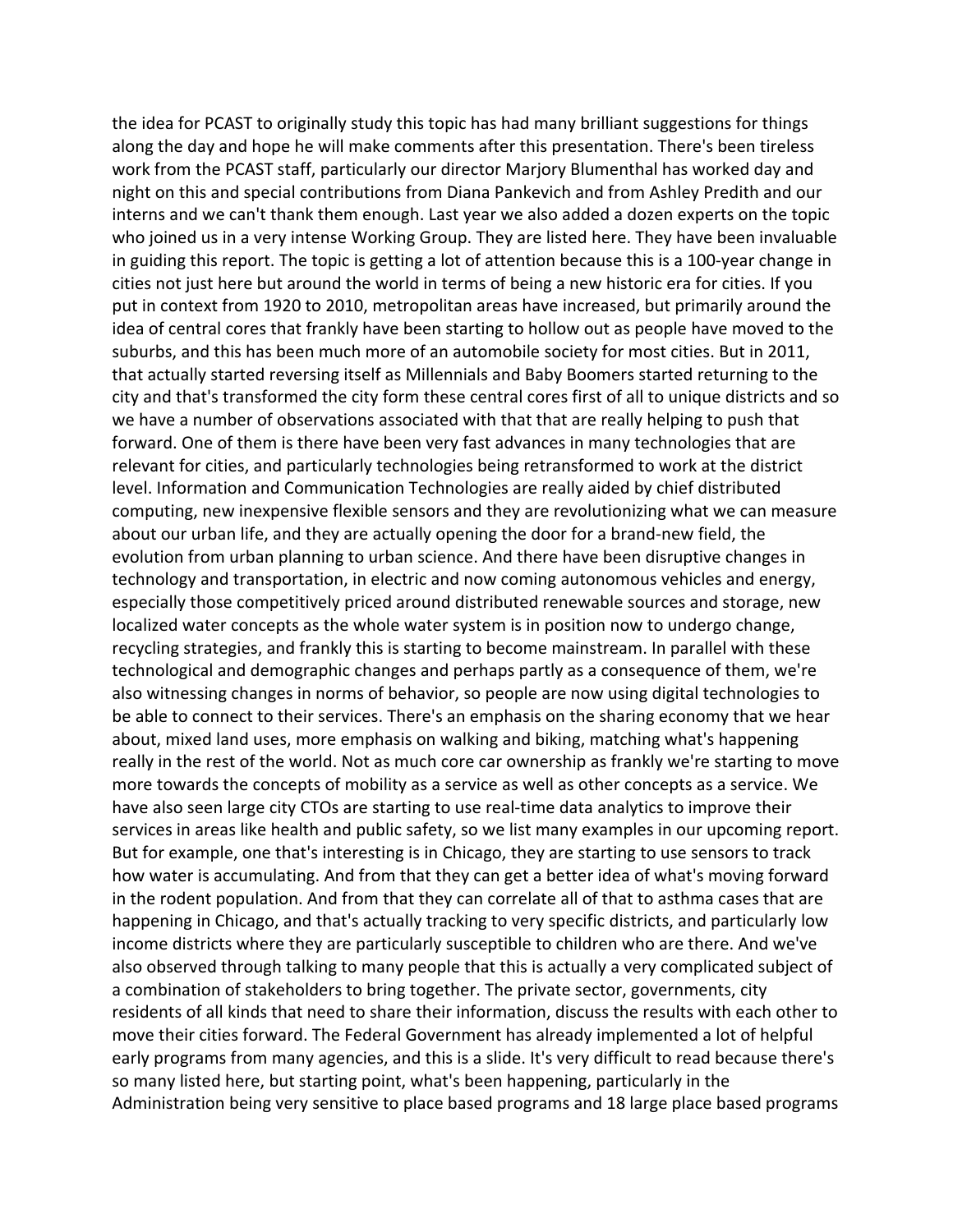went into place starting with the Administration, but really in the last year a lot of them have started to look towards technology. So for example, the White House in September pushed forward their Smart Cities Initiative, and it was quite a boom of many people coming back to Washington. They introduced new R&D funding, created the MetroLab Networks, which brought 20 universities paired together with their city CTOs to look at some of the R&D problems that are happening there. So what is needed? First of all, experimentation. Experimentation really at the district level. And to test technologies and learn from that. Districts frankly have proven to be large enough to learn from, but small enough to actually do good experiments. And we can add technologies to districts that can make them more energy efficient and we can optimize on that essentially being green. We can look at convenience. To make them more mobile. We can look at them to be in the word that we use connected, to be much more inclusive for people to be able to use technologies like broadband. This helps improve health, lowers pollution, reduces energy use, better water management, creates safer neighborhoods, decreases congestion, and offers these technologies for a level playing field. McKenzie did a report looking at green districts where they saw a path to them not only being easily more affordable, but they used 20 to 40% less energy consumption, 60 to 65% less fresh water consumption, 25% less waste was created, and 30 to 50% reduction in emissions, and found a payback of the districts because of costs involved in the beginning, were typically three to five years. We also feel we need a breath of knowledge platform, where different from the start of the Smart Cities Initiative we really top down where single large vendors were involved working with cities, this is very much, this era is very much being characterized as bottom up from many different parts of the stakeholder community, but also startups that are creating ideas, bringing those forward and just like the worldwide web, the best ideas are being adopted and being brought forward. So we believe that we need something like a city web that is sort of equivalent the way the worldwide web has been for corporations, multi‐stakeholder, shared data, APIs to connect to programs and data, predictive analytics and optimization algorithms that people can look at and learn from their results, their models their best practices, and frankly the idea of moving from these one‐off implementations that city CTOs are doing today to try to create real application at that can then be shared across cities and also alone then smaller cities that don't have technology capacity to be able to adopt these ideas. And most importantly we think we need this in an integrated approach. If you think about the simple examples of how these technologies may work together, 25% of the space in districts and cities or more is being used just for parked vehicles. So if you can reduce that through the use of autonomous vehicle, that will open up that space that can then be used to enable pedestrian paths, bike lanes, new denser affordable housing, and that new denser affordable housing can allow us to start relooking at our energy systems we put in place to more district energy systems, so that lowered housing utility and transportation cost will also allow residents to be able to afford to be in cities and be closer to their jobs. And this freed up space will also then allow us to look at some of the concepts coming back to cities like urban agriculture and cleaner manufacturing, and that will produce local supply chains that will be much better than large supply chains of today shipping goods thousands of miles to their destinations. We also feel what is needed is a new workforce. A workforce that's basically educated and train to be able to implement all of these different technologies, and frankly the concept of having them have credentials and accreditation so they can export their skills to other parts of the country. So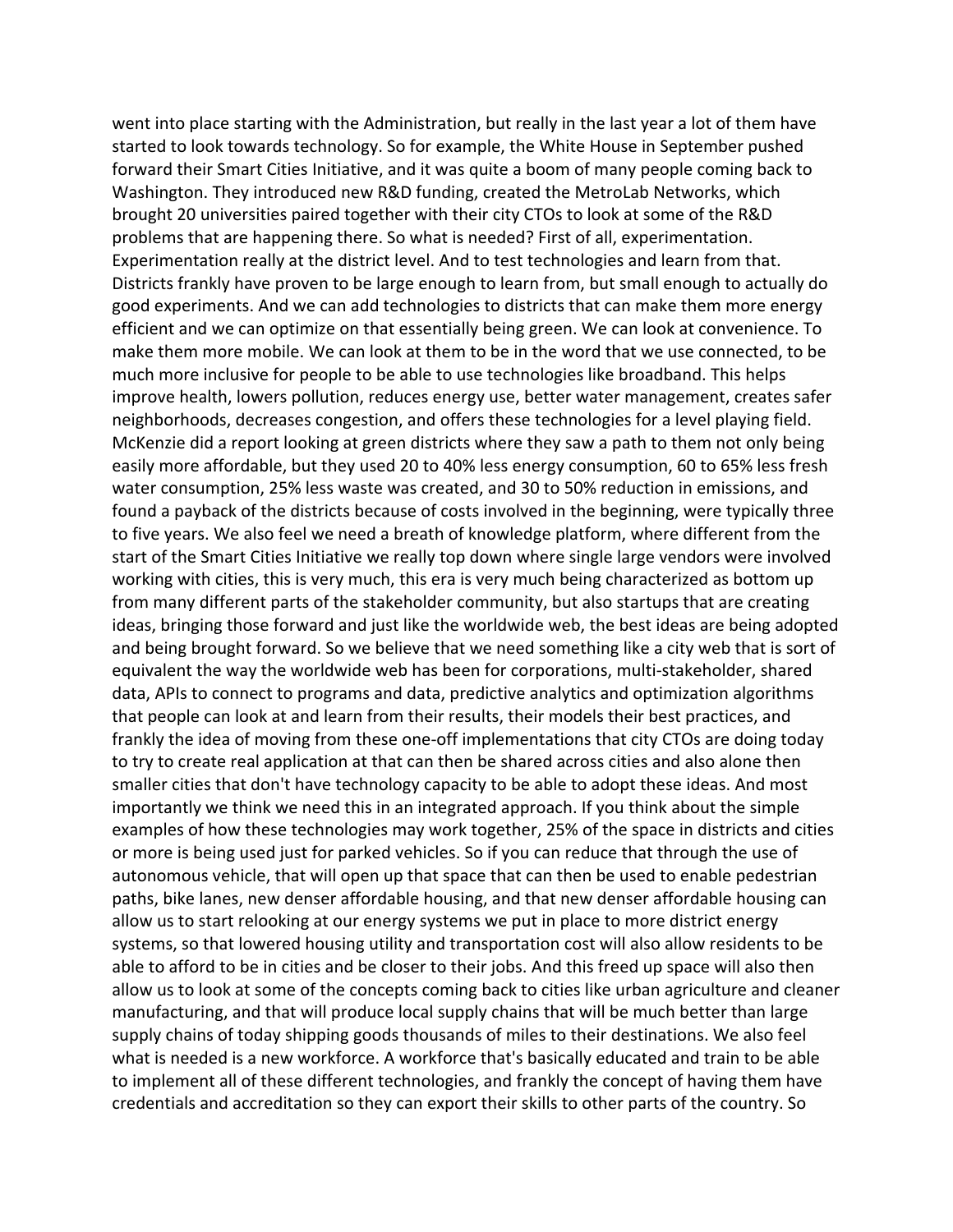what is needed from the Federal Government to do all of this? We think we need to start to move, the agencies are doing their job in terms of silos today but we really think we need much more of a cross agency effort to put these pilots together. We need the Government to work on helping the private sector to create this workforce of tomorrow. Clearly we need more Federal funding if we're going to compete with the rest of the world. We need the Government to help us in terms of creating this city web platform that many people in many parts, stakeholders in the private sector, are talking about the need to create, particularly around standards and interoperability We need to have international collaboration because frankly the ISO standards coming together are going to be very important for us and for our vendors in the United States to be able to work with a lot of the problem overseas where there's even more acute view of people moving from rural areas to cities. We also need coordinated R&D across the various Government agencies, where today there really isn't even an inventory of projects that touch onto this city effort. This is a multi‐trillion dollar business opportunity that the U.S. cannot afford to lose. There's significant efforts underway in the UK and Singapore, countries like Germany, Spain, Sweden, Netherlands, India, China. Our counterparts in the UK Science Advisory Council have now written 13 reports on this topic of all various types, and the UK has even created a Minister of Cities in their Cabinet so they are looking very closely at what is happening in this area to lead the next wave. As a result, these are some of our recommendations. And our recommendations really fall as it turns out four main recommendations sorry; what happened, did I hit a button? Go ahead, maybe you can figure that out. In any event, let me talk to it. Okay. Yeah. Are you going to advance it? Okay, great, thank you. So these recommendations really fall into four main categories, being around organization, technology capacity, legislative financing, and R&D. I think I'm just going to keep going and we'll let the slides catch up.

>> JOHN HOLDREN: Please keep going. They will do their best to get it back up. I don't know what's happening. It came back up but it gave up when they got to the recommendations.

>> MARK GORENBERG: Hopefully that's not a sign.

>> MARK GORENBERG: The first recommendation on organization is we need an integrated agency approach. Each of the agencies have technology capacity for cities of different levels. Frankly we have talked to most of them, but the Department of Commerce has as many areas that are particularly applicable to the next era of city efforts through NIST, economic development census, NTIA, NOAA, many other parts of the organization, and for that reason, we believe the Secretary of Commerce working with the secretaries of HUD, Transportation and Energy should establish an interagency initiative, to support the efforts for models for technology enhanced cities. And there are multiple parts to this recommendation. The first is that we're going to, we would like to ask them to create, we believe they should create a multi‐ agency blueprint this year to be able to move this forward for frankly for the next 100 years. We need to immediately, you're going to run it from there? Okay great. We need to immediately create an integrated technology competition program, so model after the Department of Transportation Smart City Challenge which was announced in December, that's currently underway and it's gathering proposals to award \$40 million to a single city for a living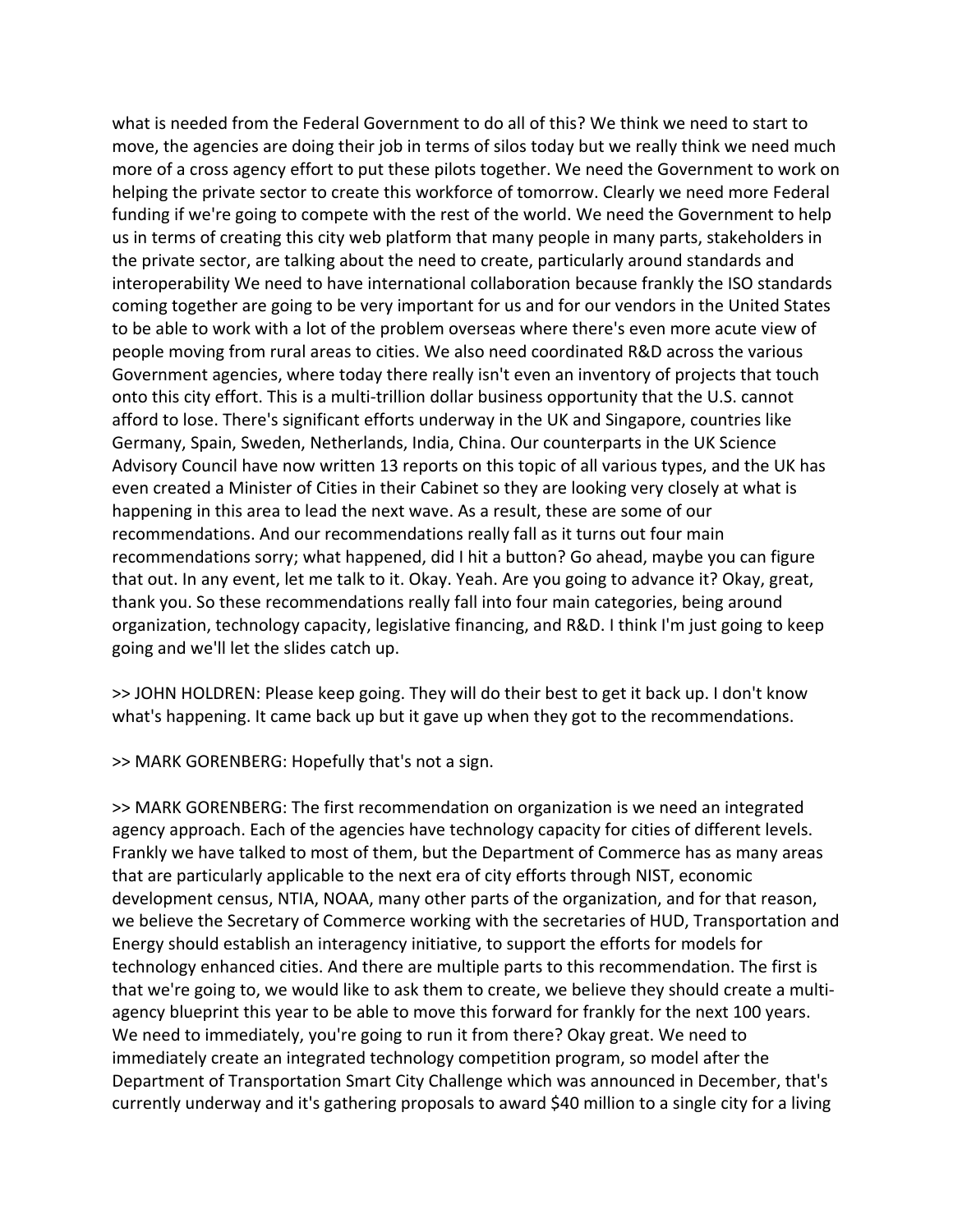lab transportation experiment. It's created a real buzz around the country. We have seen the start of the workgroups and the deadlines they are under. They have been able to use this to bring all of the stakeholders together in a way that very few things can bring together, to talk about how to move their city districts forward We need to have this group explore the training programs that connect urban technology innovation to jobs development, particularly around certification programs, and help the private sector to move that forward. We need to work with Federal agencies such as DOD to evolve urban districts. Like military bases, with these new technologies to learn how we can take that knowledge to the evolution of urban districts in cities. We need to have a convening process, have them initiate a convening process using NIST and NSF, help spawn the standards efforts that will be needed for many stakeholders of the city web. And then turn it over to the private sector, much the same way that the worldwide web started with the creation of the W3C. And we also need to have the agencies work together with the U.S. Chief Data Scientist to identify types of data that can help city services, and then work with the private sector to come up with those incentives to allow them to think about data sharing, and particularly to put in place the privacy and security concerns that folks like that may have. Second in terms of technology capacity, we believe that HUD plays a very crucial role for low income communities. And should have technology tools like CTO, like innovation labs, so that technology can empower these communities for better health, better education, better employment, with an emphasis to make sure these city districts are affordable to a wide number of people. Third, in terms of legislative financing, we have two recommendations.

A large level of funding will be required to change our cities to this new era. Other parts of the world recognize this. The Asian Development Bank, for example, is spending \$18 billion a year as they expect 1.1 billion people to move into Asian cities over the next decade, so we will need to spend some real money to compete The first and probably the easiest is the idea of approving what's called QPIBs, qualified public infrastructure bonds, that's already been brought by the Administration to Congress this past year as a new type of municipal bond that allows public‐private partnerships to be funded by bond holders, which is especially needed for re-platforming our cities although it came up initially for general infrastructure. The second is we believe treasury should create an advanced technology infrastructure incubator loan facility to loan dollars for re‐platforming these cities. And fourth, in terms of our recommendation is in the organization of R&D and the Federal Government. We propose that there be National Science and Technology Council subcommittee, we call it the Urban Science Technology Initiative to coordinate Federally funded R&D starting with an inventory, then having these teams work together. And even look at the concept of grand challenges for how our cities can move forward. So with that, I'm going to turn this over to Craig for comments.

>> CRAIG MUNDIE: Thanks, Mark, and let me also thank Mark for his leadership on this project. It's been quite an effort and he's done a fantastic job. He mentioned many things. But I just would like to reinforce a couple of them. One is that if you look back far enough, well, more than 100 years, it's always been a technological change that has driven really structural change in the nature of cities. We created running water. Then plumbing. Distribution of gas. Electricity. Then automobiles for example. Each of these changed the nature of cities, the scale of cities, and the way people lived and worked in them. In my mind it's quite natural to find, particularly with information technologies being added to this list of critical capabilities, and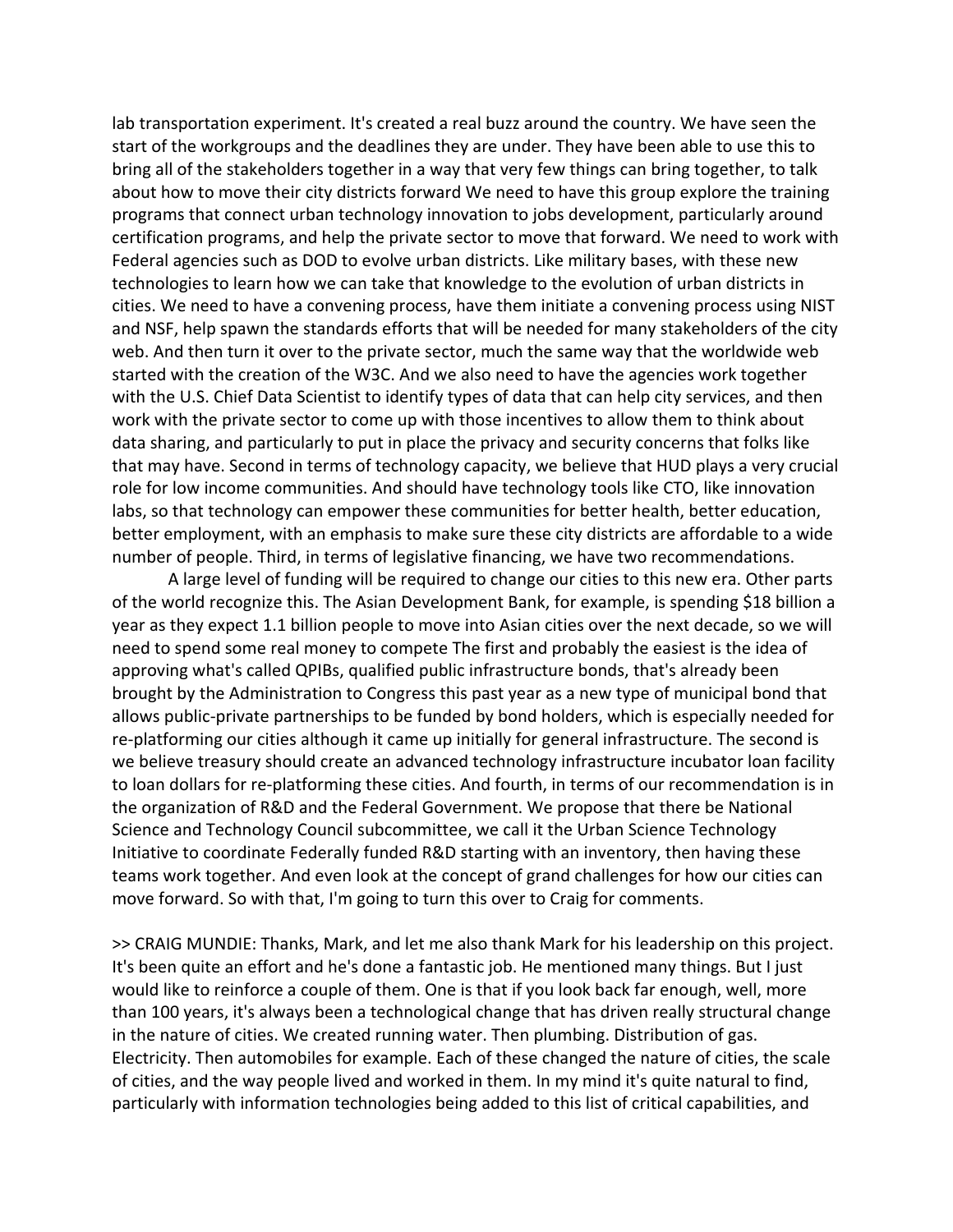also looking at the aging of many of those now almost 100 year old systems, that it's come a time where we should naturally expect cities to evolve one more time. And I think that this report is showing a direction that will help the country and world move in this direction. Second is that we now see that many of these things that have evolved in separate ways now will be much better if we can integrate them. You can't integrate them as you're inventing them one at a time, historically, but now that we know that we need all of these infrastructures, and we can add Information technology on top of them, it provides a way of gaining advantage from that integration which we think is important both in operational capability and economically. Third, there's a lot of talk today about smart cities but smart up to this point has been about optimizing the performance of the cities as we have known them. But we now have an opportunity to really re‐platform the city, and this is a significant shift, so while we embrace all that's been achieved in the smart cities activities to date, and certainly would want them integrated in a natural way, this is a much more profound shift than just adding a level of instrumentation and optimization to the cities we now have. It's also important to recognize that this is not an incremental thing, that this is really a replacement in many ways of the investments we've made over time and that we necessarily have to continue to make in order to sustain the infrastructures we already have. I think it's important to recognize that it's not all at the margin incremental spend. However, as any business would know, when you have to re‐ platform your business, there's a period of time where you have to have an overlapping investment in order to bootstrap that change. So the recommendations and the focus on the need to provide these economic mechanisms for the bootstrap, I think are absolutely essential recognizing it's not an incremental tweak we're making to the cities we have now. Then I think it's also important, and Mark mentioned this, to recognize it and you can look to some other work and other PCAST reports where we have pointed out that technological change is largely going to displace most of the jobs in the world in the United States especially over the next 20‐ year period. And we have an imperative to find a way to move our workforce up to a more technologically advanced capability. And I think this provides at scale opportunity around the United States and ultimately around the world to create a new class of jobs and a new way of training people for those jobs. And that as this technological re‐platforming takes hold it can bring along with it a huge opportunity to deal with what would otherwise be a growing problem of unemployment. So I think this is a very profound thing. I'm appreciative that PCAST leadership and my colleagues and so many people chose to participate in this program. I'm enthused about what I think will come about as a result. Thank you.

>> JOHN HOLDREN: Great. The floor is now open for discussions, comments and questions by PCAST members. Jim Gates is the first flag up, Jim.

>> JIM GATES: Thank you, and I would like to pay tribute to first Mark and Craig for their leadership on this project. It was inspiring to be part of the team to put it together. My question has to do with something that a lot of us are concerned about and Craig touched on it at the end of his comments. Namely are we envisioning a city where all Americans have a chance to have the kind of middle class existence that our citizens have become accustomed to over the last 100 years, so could you speak to that just a bit.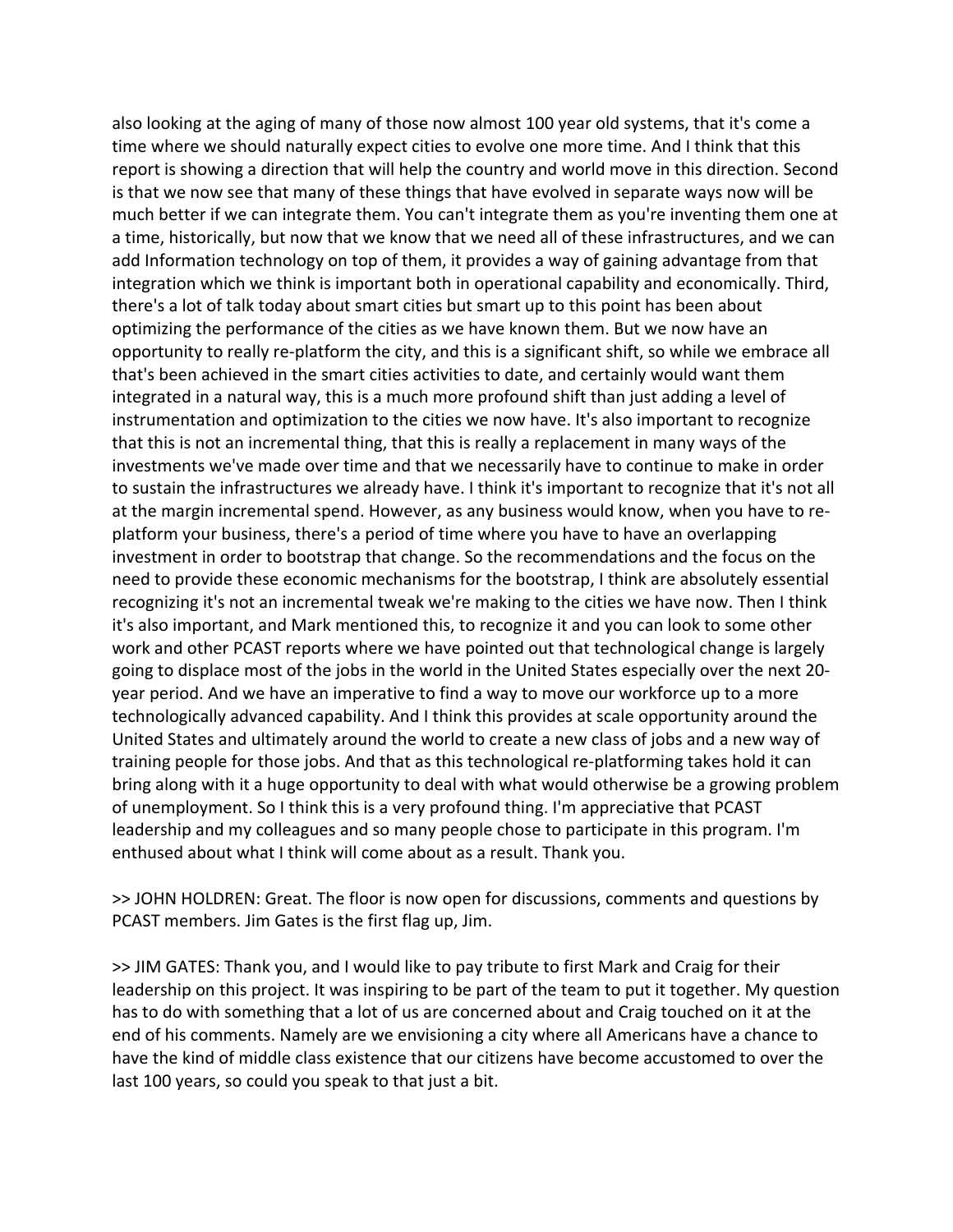>> MARK GORENBERG: Yes Jim it's a really great question, and one certainly on the front and center on the mind of everyone in the Federal Government, and on the minds of all of us versus what we're starting to see in some cities in parts of the world where they are wrestling with cities not being affordable to a wide range of people that live there. So technology is the way that we can start to move from just the notion of affordable housing to affordable living, basically within cities. You can do this, as we talk about, by changing land use, by construction costs which newer technologies will let you do. Land use will get back by moving the technologies around so you can create denser cities, but you can also with this have lower operating costs in terms of energy, in terms of transportation, and bring jobs back to the city so people can live close to where they work. If you can lower the basic cost of housing, energy, transportation, and at the same time increase the number of jobs that are in cities and things like agriculture and manufacturing and other areas, you have the opportunity to have cities remain affordable to a large range of people. And a lot of the early projects have gone on really around the idea of low income. Solar technologies in particular, HUD has worked with both the DOE and EPA. They have a Renew 300 program today. So they are particularly bringing solar technology to low income areas so people can afford to remain there, lower their costs, and frankly have the ability to put costs back into the system, to get dollars back with their money. So this is front and center to this, and will be very, very important to the initiative

>> JOHN HOLDREN: Thank you, William Press.

>> WILLIAM PRESS: Thanks, John. Mark, this is a wonderful report, and I think it's recommendations are going to have a big impact. There are recommendations across a wide range of cabinet departments. You've suggested that Commerce should take the lead. But clearly Energy, Labor, HUD are all involved. I recognize that you can't commit cabinet departments to do certain things, but I wonder in the course of this report do you have a sense of whether there is interest in those departments for moving out in this direction?

>> MARK GORENBERG: Absolutely. We talked to, and I give Marjory a lot of credit for helping us set up and get through to a number of folks who are here. We talked to a number of people we call the inventors, the integrators, and frankly the policy people, and a lot of people in the Federal Government across these agencies we find they are trying to create integrated approaches on their own in an informal way so we are seeing HUD work with DOE and EPA. We are already seeing Commerce start to work with some of the other parts of the organization. We're seeing transportation that's moving forward. We have talked at high levels in these agencies and there's definitely an interest in working together on these points and to be able to share their technology capacity with each other to create these integrated city districts.

>> JOHN HOLDREN: Michael McQuade.

>> MICHAEL McQUADE: Again, I think a terrific team effort to take a very, very large subject and come down to a set of recommendations that really capture the essence of where we are. So Mark, one of the key elements in here, there's the city initiative and then there's the City Web.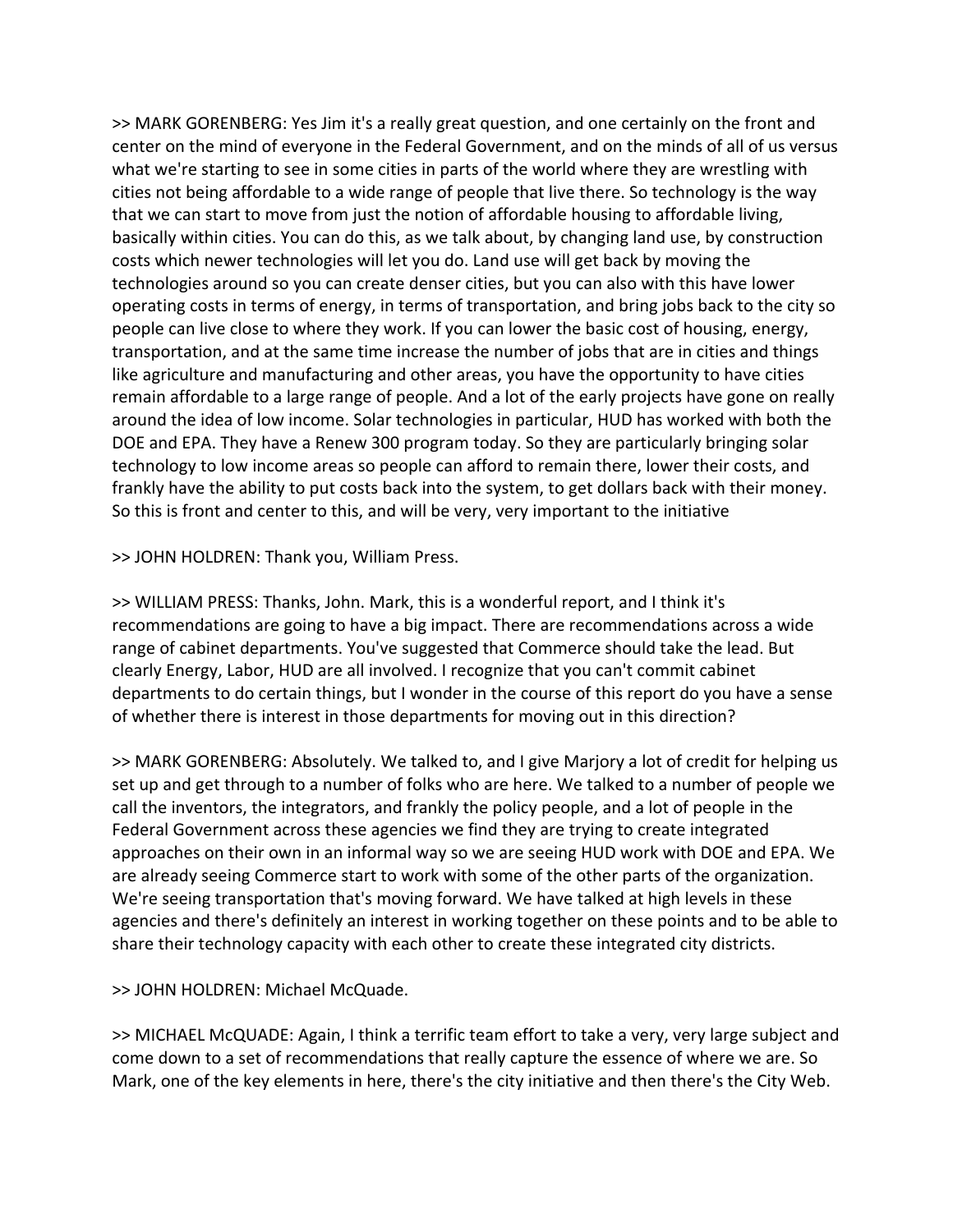Can you talk just a little bit about the City Web. So what, maybe give a few words on how expansive that is, what the rationale is, et cetera.

>> MARK GORENBERG: I'm going to say a couple of words but I want to hand it over to Craig who has helped pioneer the idea and headed the committee. I want to talk about it more from the aspect of sitting with a number of disparate private sector groups, sitting out there working on proposals they keep looking at the idea of trying to create this themselves and know it's very difficult one‐off, but there are many plans around the idea of having to have sort of on open environment where people can share things. Whether it's code or data but even more so their insights that they learn. So with that as a starting point, Craig, why don't you go ahead.

>> CRAIG MUNDIE: Yeah, we were motivated to propose the City Web by looking at how the Internet grew. It started out as just basic connectivity. Then people had files and they were all around. But you had to know where they were. You couldn't, you had to move them with some difficulty. And two things fundamentally changed that. We added HTML and HTTP so people could all describe a web page in a uniform way, and with metadata there a lot of emergence of the search engines, which is the ubiquitous way of finding what you need. The question is how do you take and create in analogous terms a way for all people in this huge growing community of urban science to go to this same point of evolution. How can they share what they have in some unified way? How can you discover something that's being done in the department in a Chicago environment and find it in a small city? We found in our work that many of the biggest cities in the country of course have people that are invested in doing some of these things. But even they don't know about each other and don't have a good way to share. Of course if you look at the smaller cities, they just don't have the capacity to do this thing. So if you don't want this to become something that just affects a few elites, if you want the same ubiquity we see on the web, we have to create some standards to allow this type of exchange and discovery to happen and allow collaborative development to take place the way we see now in so many other areas. So the belief is we could add a few protocols and description mechanisms that are specific to both the discovery, collaboration, and operational elements of an interconnected smart new platform city environment. And get the kind of leverage we have in so many other areas applied to the people who work in this space, so that can be assembled standing completely on the shoulders all the success the world has had on the Internet and the worldwide web, but give it the kind of specificity that's going to be necessary to bootstrap this new area of urban science.

>> JOHN HOLDREN: Good. Thank you. I see no other flags up, so I would like to ask if the members of PCAST are ready to approve these recommendations and the underlying report, subject as usual to final edits. All those in favor, please raise their hands. Opposed? Seeing none, the recommendations are unanimously embraced. The report is approved subject to final edits. And again, I can only add my heartfelt thanks to Mark, to Craig, to Marjory and Diana and Ashley, who did so much work and also to the other PCAST members who contributed and the experts who were consulted. This was a big, big team effort. And it's terrific to see it come to such productive and potentially influential conclusions.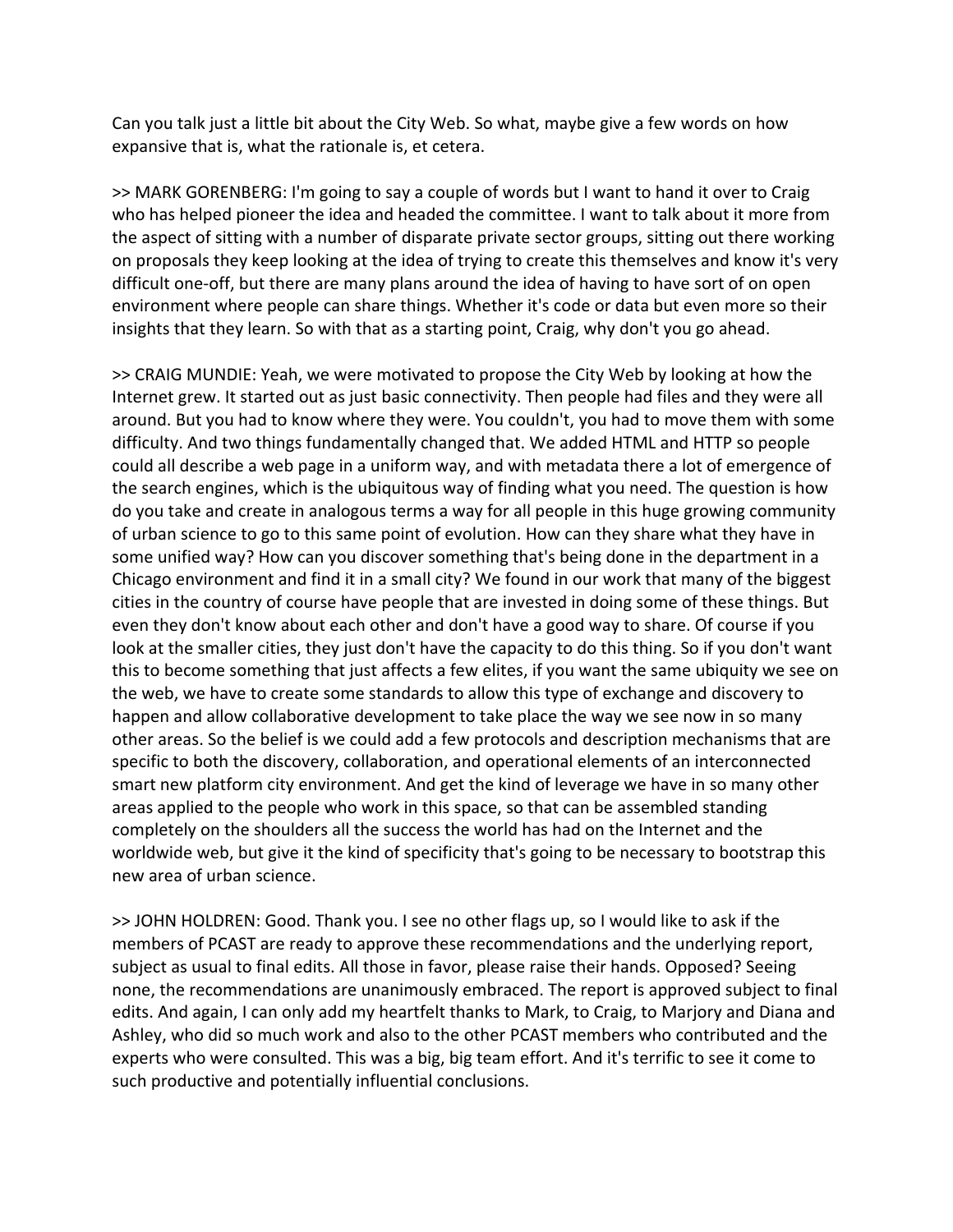#### **Technology and Aging**

>>JOHN HOLDREN: We will now move on to the second of the reports for our consideration this morning, the Technology and Aging report. And there I believe Christine Cassel will tee this up for us with Ed Penhoet probably adding some comments after Chris' presentation. So Chris, the floor is yours.

>> CHRISTINE CASSEL: Thank you, John. And I do want to thank Ed, the Co‐Chair on this report. And I also can't help but comment that there are many similarities between the cities report and the aging report. Two major ones that both of them really involve a broad span of Government agencies. And public and private players. And the second is that older people are a major component of our city's population and a growing one. And all of the recommendations that Mark and Craig told us about dramatically add to the ability of older people to live and flourish in cities. So keep that in mind. So our report was focused on a very specific question of how can technology help people as they get older to remain independent one way and productive and improve their quality of life. And one way to think about that is delaying and maybe avoiding altogether the need for people to move out of their homes, to move into more dependent situations such as nursing homes. So I'm going to go through a brief overview. A number of cross cutting recommendations. Because we did find a number of recommendations really span a whole range of applications. And then three specific applications of technology, if you will. One about social connectivity and health. Another about cognitive ability and ways that technology can help in situations of declining cognitive ability and similarly with physical ability declines. So this is the picture that we all should be keeping in mind about the population. If you look at between 2010 and 2020, roughly where we are now, 2016, you can see that that number of people over the age of 65 is rising, and the number of 85 is very dramatically rising. So it's no longer the case that we can talk about the elderly as a unified coherent concept. It really is a large part of our population. And not only is it very relevant to Federal policy and policy at every level, but as many people have pointed out, it's also an enormous market for products and services that really can help people and provide services. So the basic context, though, with aging, even though I would point out that the majority of people over the age of 65 are quite healthy and independent and active, that with age comes higher risk for complex health problems, for functional declines, and for the risk of a number of serious medical conditions. So our study focused on, as I side, helping older adults remain independent and have higher quality of life with a special consideration for disparities of various sorts. So cultural differences and how families live and interact, socioeconomic differences, and particularly access to products and services by people who have lower ability to purchase those on their own behalf. And ways that collective efforts in cities and communities can help people. Then the last point is really important for PCAST members and others to understand that there is an enormous range of innovation going on out there related to new technologies and potentially ways in which technology can help people as they age. We decided to really focus on the short‐term impact, the low hanging fruit, if you will, where the technologies are most immediately able to help people within the next few years and where Federal policy changes could have the greatest and quickest impact. So here is our group, Ed and I were privileged to serve as Co-Chairs and we have a number of PCAST members as you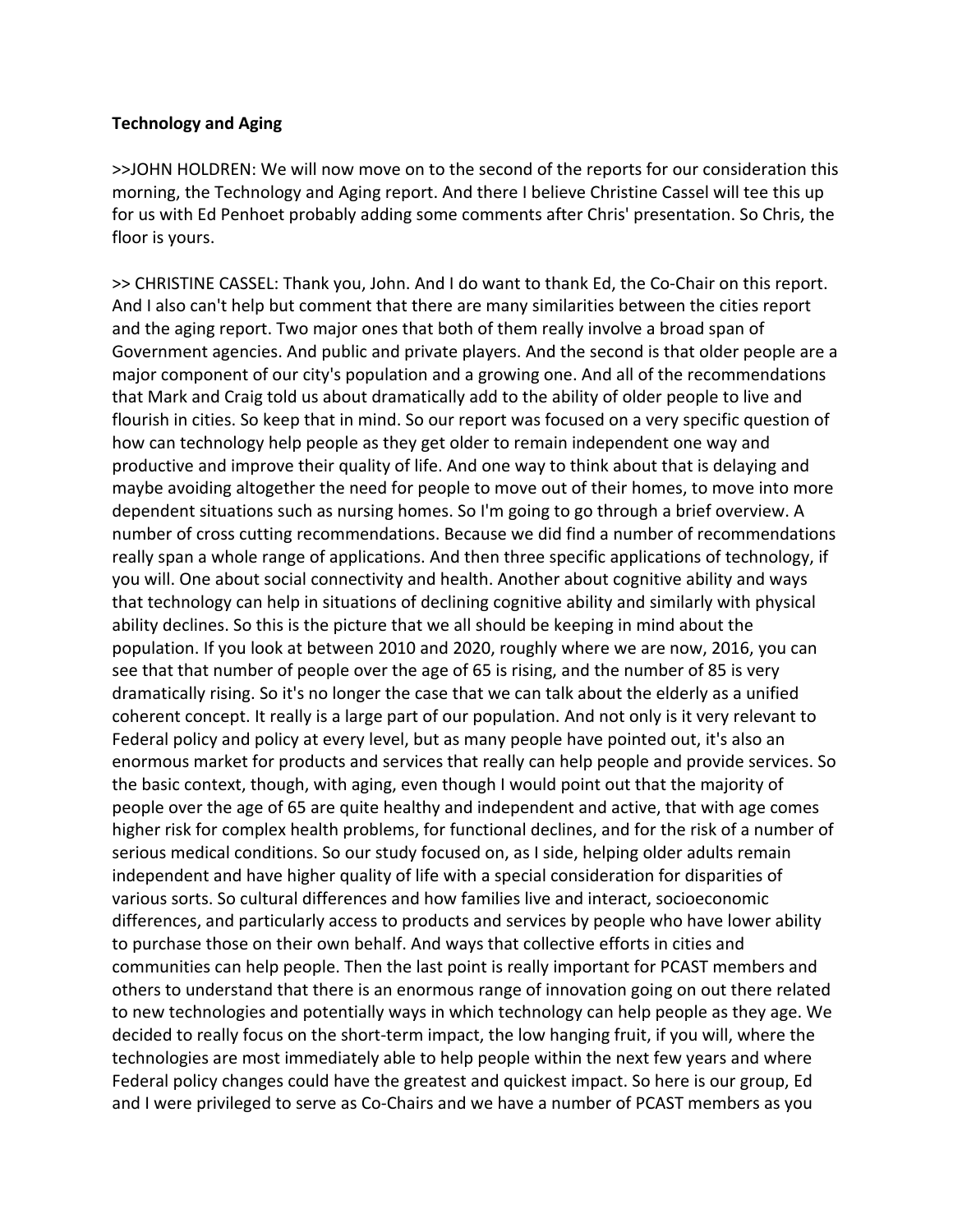can see there as well as experts from a number of different perspectives from academia, industry, and others. And I particularly want to thank Ashley Predith, the Assistant Executive Director of PCAST who really shepherded this and helped not only organize all of the meetings, but bring coherence and important organization to the text of the report. Also Diana Pankevich played a major role, particularly with our cognitive aging subgroup. And Rob Saunders who helped us with the writing. So the cross cutting recommendations are important. Because what we discovered is if you look at each of the special needs, mobility, cognitive function, social engagement, there are a number of themes that run across these. And so some of these are that there's a great heterogeneity in the population, I mentioned that already. But what that also means is that there's a great, there's a breadth of policies needed from many different aspects of Government. When we think about aging policy, we tend to think about HHS and about health and medical issues. But in fact, housing, transportation, communications, emergency services, education, a whole range of other policy areas, are extremely relevant to helping people stay independent. Second point was the foundation of Internet connectivity. Internet, I'm starting to think of Internet as a basic health resource, as well as a basic communication and social resource. Monitoring technologies have now become with big data and data analytics and predictive modeling very sophisticated. And can be used to great beneficial impact. In aging, there are a lot of issues there which we'll get into. But that's a consistent theme throughout the report. And then interface and interoperability standards for technology and for information are very important. And then finally, the need for more research. So recommendation number one has to do with this issue of the breadth of agency and policy impact. So we really recognize that we need more coordinated action rather than we were tempted to recommend a Department of Aging but we thought rather than do that, all of these people are working in existing agencies on relevant areas that instead, they should be coordinated. So we asked OSTP to create a one‐year Task Force of the National Science and Technology Council to identify the technologies vital to an aging population, and focus their recommendations on how best to enhance the work between these agencies. And then within the health area, most immediately, that HHS should bring the private sector into a public and private council with people from industry, academia, and advocacy organizations, to advise on ways to advance technology in the same service. I imagine that the findings of that group can directly then impact what the interagency discussion would be. Recommendation number two about engagement and social connectivity. I'm going to point out that access to Internet communications really underlies a whole range of ability, if you think about it, of older people, as well as everybody, to access the kind of information that they need. And reach out and engage in the communication that they need. Many people have this attitude that older people don't use the Internet. That actually is not true. And it's increasingly not true with the aging of the baby boomers. So not only do you have people entering the over 65 age group who have basic skills and familiarity with technology, but it's also been demonstrated that older people, even in the 85 and plus group, can learn and are able to learn, particularly if the learning is oriented towards their learning styles and educational styles. So we have recommendations related to both of those. So the first thing is to have access to broadband. And we've had other PCAST reports that address this. But what we're asking here is that HHS through the Agency for Community Living and Commerce through NTIA to work together to create a national plan to ensure that older people have access to broadband. And then at the same time, FCC should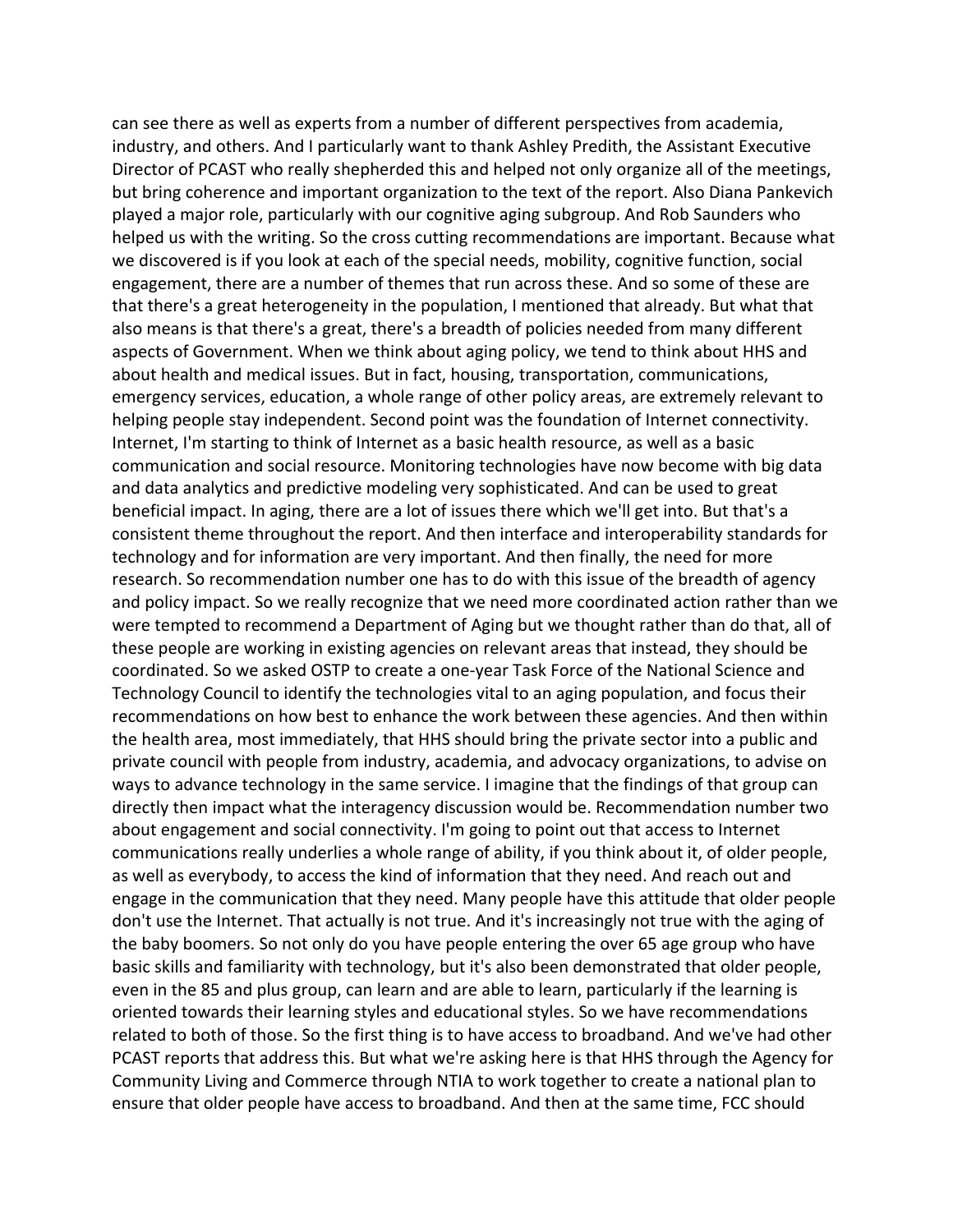review and consider in all of its negotiated agreements about federal communications approvals that older people are included. There's been a lot of attention to making sure schoolchildren have access. But less explicit attention to older people. And then finally FCC and NTIA should create a plan that includes a matching program with private support to support training centers. There are a few of these in some cities that have been very successful in reaching out and making training available to older people. But there aren't enough of them. And they certainly aren't accessible to all of the people who could benefit from them. The third recommendation is about training monitoring technology for frail and vulnerable elders in particular. So I mentioned the promise of that. We tend to be concerned first and foremost about privacy and the sort of potentially intrusive nature of monitoring. But in fact the benefits far outweigh those risks. So what we want to do is ask the Federal agencies to find ways to further strengthen and enhance the benefits and reduce the risks of monitoring. And so if you think about it, this monitoring can help us predict problems with mobility, with neurological function, changes in daily patterns of behaviors so if you just can have some signals that go to a family member or a medical professional if there are major changes like not getting up out of bed or not eating for a day or something like that, and people could continue to live longer in their own homes, some of these very basic functions could be supported in that way. And then finally there's major benefits in financial security that I'll get to in a minute. So we're asking NIST to collaborate as it always does with the private sector to develop marketing and instructional materials so consumers understand the operational requirements, the benefits of monitoring, and also are able to appropriately calculate the risks And then also to develop guidance to identify privacy and security safeguards in a way that doesn't impose undue barriers to innovation and adoption. Recommendation number 4 is about research. And there's of course needs for research. But particularly urgent in some of these areas that are just ripe for applicability but haven't quite reached that tipping point yet. So here is a place where all of the Federal research agencies and in particular NIH, AHRQ, NSF, the VA, DOD and DARPA, should get together and really develop a plan to accelerate research in robotics, other advanced mobility technologies, communications, special emphasis on emergency situations, cognitive training, and home monitoring. So getting to the specific areas, we talked a lot about facilitating social engagement, and both information gathering and communication for these purposes. One is social participation. It's not just a nice thing to have. There's very good data that people who are isolated and don't engage in their communities are more likely to have dementia, for cognitive impairment to accelerate, to suffer from depression, which leads to a number of exacerbated medical conditions, and other kinds of problems. Plus, they are not able to keep working, if they want or need to have to do that. And they are not able to take advantage of volunteering activities. They also can access information and resources more easily. And be more likely to be secure and safe in various kinds of emergencies. So the first recommendation in this area, recommendation 5 overall, is that the Administration should support education and training in online technologies. So this happens in a major way through continuing reauthorization of the Older Americans Act. And in particular, Section 415 that specifically focus on access to online services and protection from scams and fraud. We also would ask the CNCS, the Corporation for National and Community Services, which already has support for a senior volunteer corps, to expand this to include people who already have technology skills who can help other people gain these skills. Recommendation number six is about emergency response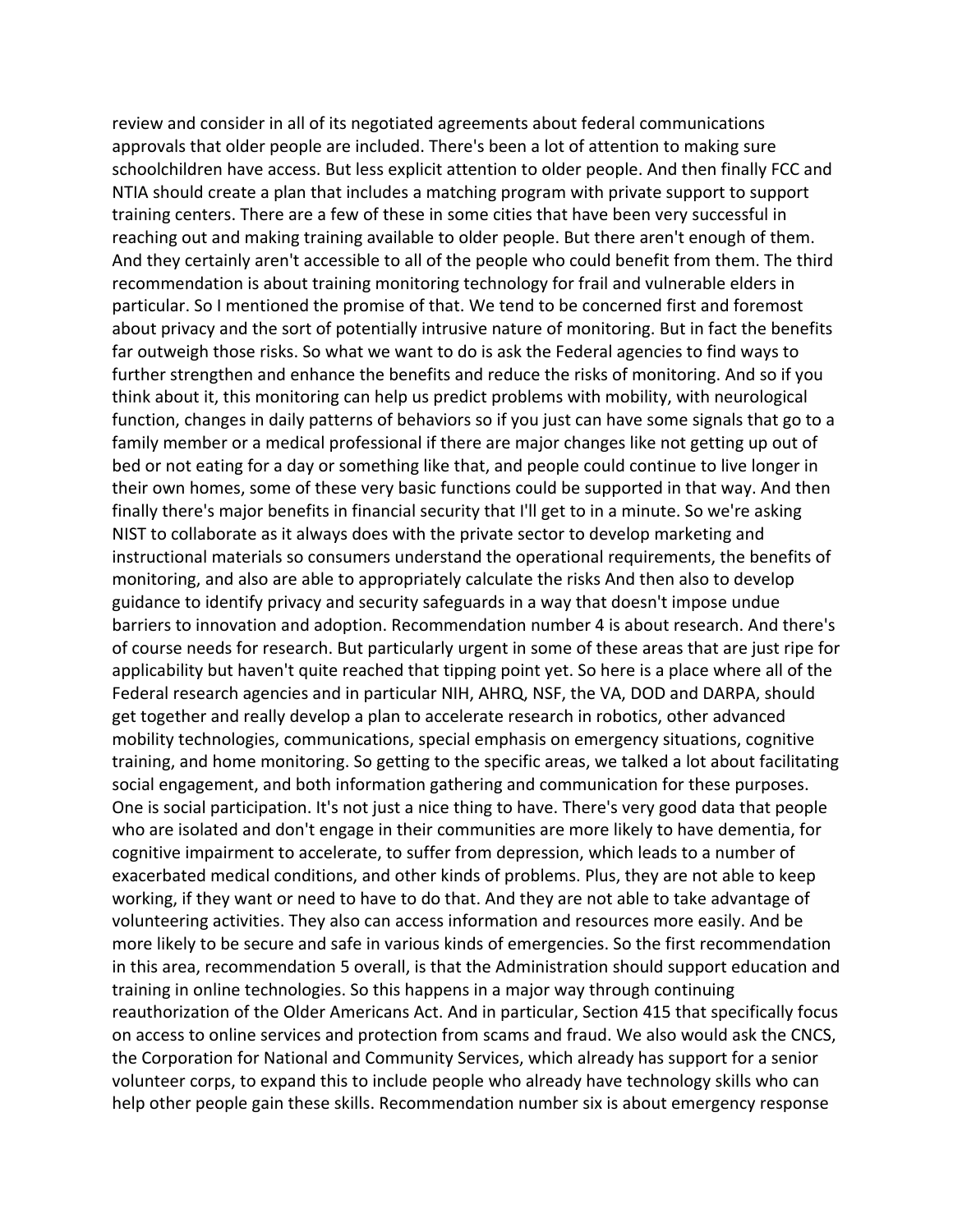and communications. Here is a place where you think about it where older people, much of the attention in disasters have been to people in nursing homes, rightly so. But also isolated people in their own homes who may also have impaired sight, hearing, not getting the messages everybody else is getting. And even if they do, impaired mobility that makes it harder for them to leave or evacuate. So we're recommending that FEMA should advance strategies to create effective communication systems to reach people in those various circumstances. The Assistant Secretary for Preparedness and Response work with the Office of the National Coordinator and CMS to promote more rapid interoperability of medical information. So that whenever and wherever an older person is in need, the relevant information about that person's condition can be accessed. Also, to identify people at risk in advance of known emergencies, such as tropical storms or tornadoes, where you could identify people who, for example, are dependent on technology such as dialysis, various infusion pumps, ventilators, et cetera. And get help to them in advance of a predicted emergency problem. And then the last recommendation that FEMA, ASPR, and CMS work together to make medical device interfaces more consistent and interoperable. So this has to do with charging, signaling between devices and various backup strategies, all of which now each different device and each different maker of each different device has a different approach to. So it makes it very hard to have a systemic approach to making help available to people in those situations. Cognitive ability is something people often think about when they think about problems with aging. There is a high risk for neurodegenerative diseases such as Alzheimer's disease. But there's also even with normal aging a decline in certain kinds of executive functions in the ability to identify risks, perhaps to analyze particularly financial situations, putting people at greater risk for fraud and financial mismanagement and endangering financial security for older people who are on fixed income or limited savings in particular. So the recommendations here are about financial services and also about cognitive training. The first one about financial services is that the Federal Government should encourage the banking and financial industries to offer monitoring to protect assets from fraud and exploitation So here I want people to think about your credit card companies, that has very good monitoring. They understand your patterns of how you use your credit card. And if they see something out of the ordinary, they will decline the use of the card and they will send you a message. Did you really, is this you making this purchase? And then it's very easy to just signal that it is. And then they will authorize the card. That takes enormous risk out of the loss of a credit card or the theft of a credit card. Very similar things could happen in banking. People do have patterns of how they spend their money through various banking services. And dramatic or unusual changes in those patterns could be identified. And people could simply be warned or asked, or an authorized family member warned or asked, do you really want to go through with this set of transactions. So there already are some banks that are doing this. And there are many of the big banks who are exploring it. And understanding that this is going to be an important need going forward. So we're asking the signatories to the 2013 interagency guidance on privacy laws and reporting of financial abuse to accelerate this expectation of banks, and within their regulatory capacities, to help banks to get these services available to older people. We're also asking the Executive Office of the President to convene state governors to ensure there's an appropriate and effective link between these type of reports and adult protective services, particularly for older people who are on their own or isolated where there's not a family member engaged in this kind of oversight, or if there's some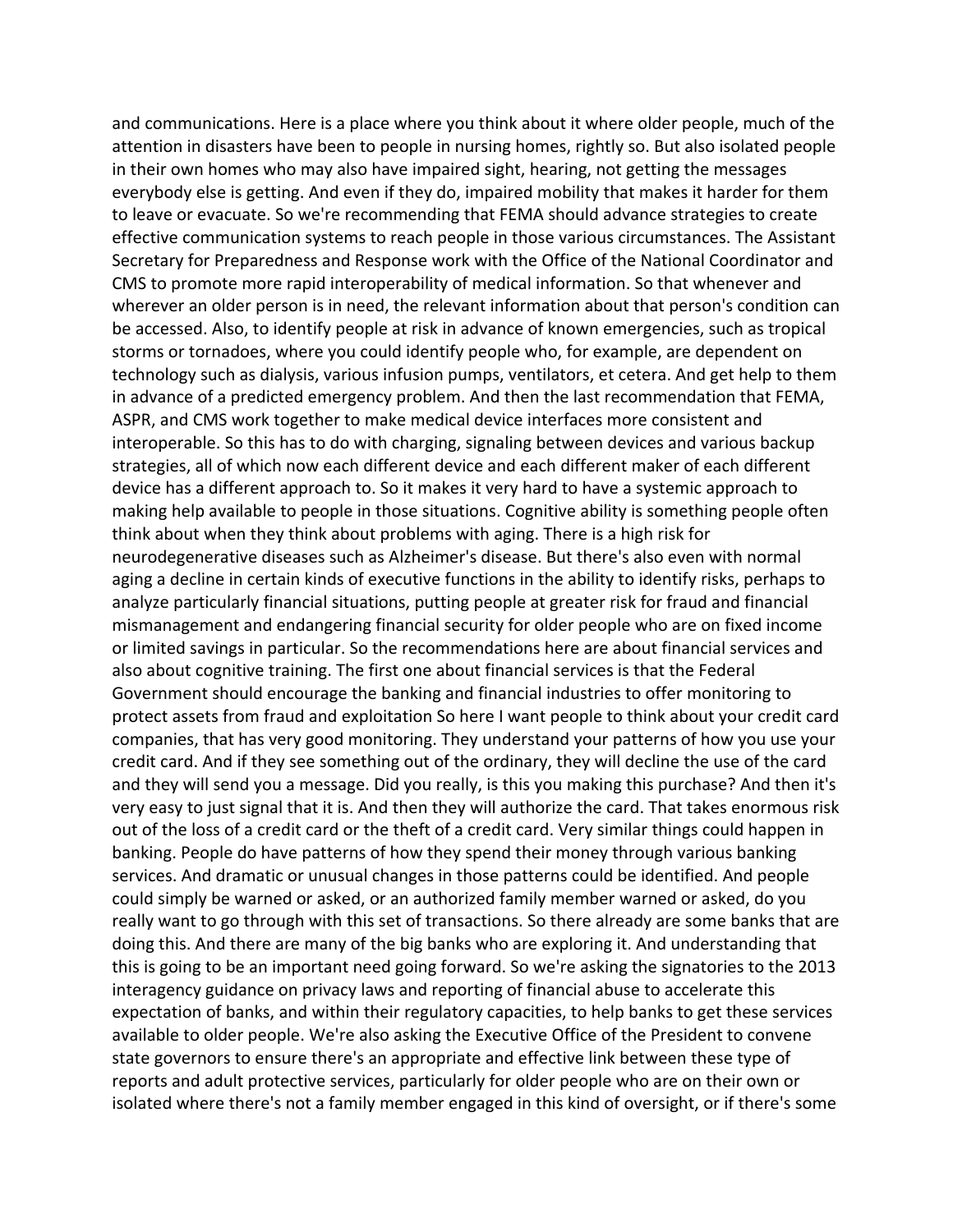risk of the family member themselves may be involved in the exploitation. And then, cognitive training. Because of the concern that everyone has about cognitive decline with aging, there's been a booming market in games and online training products to help people that ostensibly help people strengthen aspects of brain function. It turns out that there's relatively little evidence that these things are effective in any broad way. And so we encourage, and the FCC has actually gone to reach out and regulate the claims of these products, many of which are unjustified. And so we encourage the FCC to continue to do that on behalf of consumers. Then finally, changes in physical ability. This can happen at many different levels. Some of it is just limited activity due to arthritis and other kinds of conditions, some of it is real, post stroke or other kinds of situations which leave people dependent on wheelchairs for transportation and mobility, and in all of these areas there's great technological advances. Much of it led by DOD and DARPA on behalf of veterans and injured veterans but it could be applied to great benefit to the older population more broadly. But there are barriers to that happening. So let me go first then to recommendation nine, which is about tele‐health. So people, tele‐health is another promising way not only to get health services over the Internet, over Skype in various kinds of virtual communication techniques, between health care providers and people who need advice or monitoring for their health, the full promise of tele-health, I would say, and our committee identified has been limited by two things. One is the fact that medical licenses are done by states, and the states don't have consistent standards. So doctors in one state can't advise somebody in another state. Even if they have greater expertise. So the Federation of State Medical Boards, that's FSMB, has already begun a project of beginning to get agreements between the states on reciprocal recognition of licensure, and we urge them to continue to do that. And we are suggesting that HHS convene the FSMB with the National Governors Association to find ways to accelerate this reciprocity. The second point that limits the acceleration of tele‐health is CMS policies, which for understandable reasons, have required that the patient actually see the doctor if you're going to send a bill to Medicare. They are worried of course about fraud, about ways in which people could game the system. And that's understandable. We think there's technology solutions to that, as well. But we think that CMS should, within the Innovation Center, which was started by the Affordable Care Act, to find ways to advance payment policies that support innovation, which moving away fee for service to outcome based payments where if you get the right outcome you shouldn't have to depend on actually showing up at the doctor's office, what should happen is the person gets what they need through whatever mechanism, and is the more patient centered. Recommendation number ten is about home design, so here we're talking about the impact of HUD and home design uniform policies in all kinds of accessibility standards that allow people to have services and products that come into the home and not have to be retrofitted for every different product and service that comes in. There's been a lot of designs in this area in other aspects of housing. And this is particularly important for retirement communities. The last two recommendations are about product designs. The first one is just general product design to make senior‐friendly packaging more ubiquitous. This has already occurred within the pharmaceutical industry because for a while, if you recall, there were all of these childproof bottles of medications that actually were adult proof, as well, so it made it hard for people to open them. They have now figured out how to do that with these simple pressure caps. But all the other products in our world, and ironically, particularly technology products, are encased in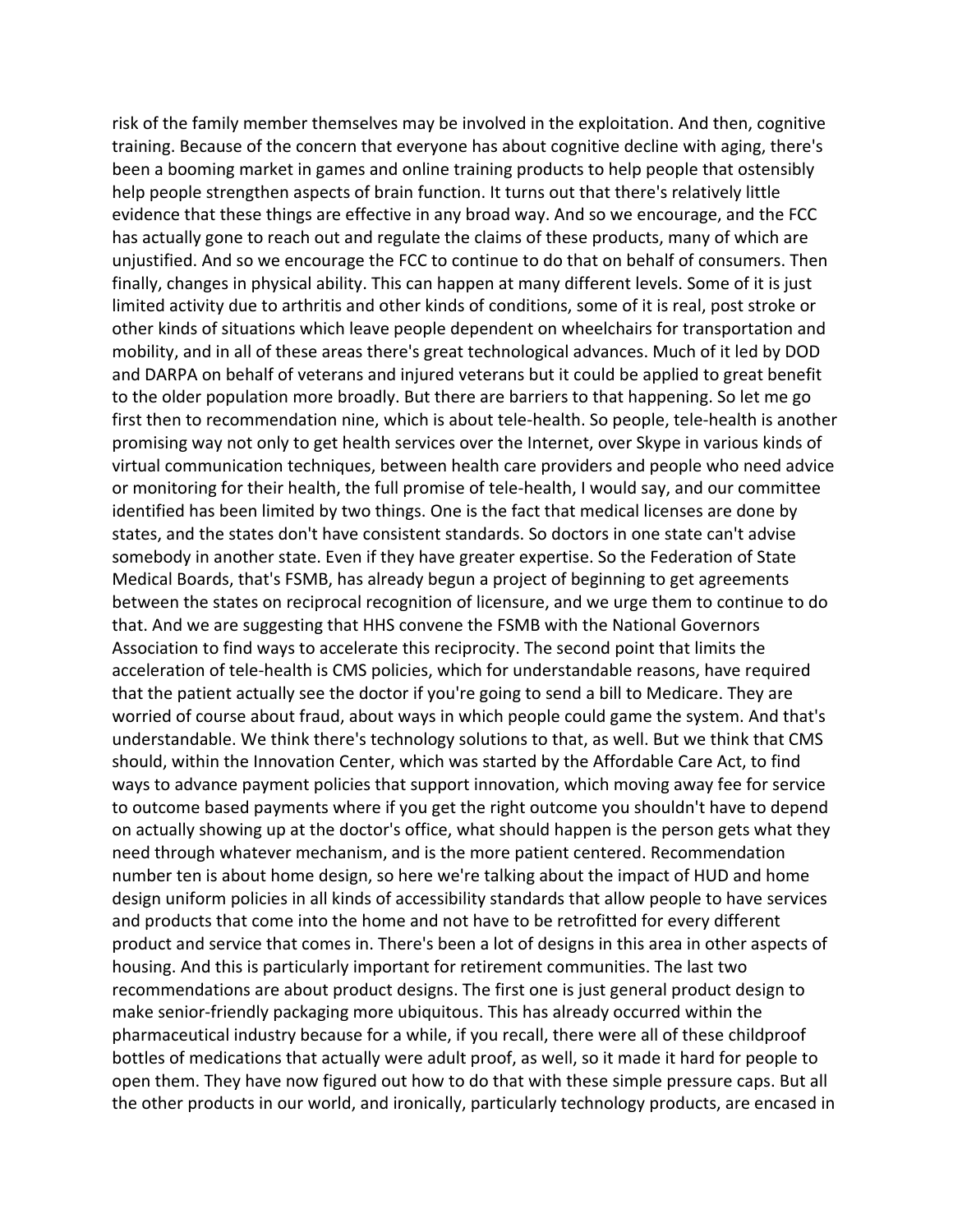these hard plastic containers that make it hard, even for somebody who is not mobility impaired to access them, but if we really want older people to have access to goods and services that they need, we really need to get the Consumer Product Safety Commission to work with the private sector, AARP, and other relevant groups, to design better guidelines for packaging. And then Recommendation number 12 is about assistive and robotic technologies, and in particular mobility necessary technologies such as wheelchairs. There's also been a lot of work that DARPA has done with exoskeletons for people who have paralysis and other kinds of conditions that can get you out of a wheelchair and get you moving. All of those things ought to be much more quickly made available to older people, either in clinical trials or actually in services. Medicare payment policies, again, are intended to limit the potential for fraud, which is, again, understandable. But we think that examining Medicare payment policies to find ways that they can reduce the barriers to access, and particularly to market innovation. Some of this has to do with payment policies that limit the amount Medicare pays for a wheelchair. And that, therefore, have led the industry to kind of limit the products that are offered just to that amount. So I think making payment policies more like reference pricing and other kinds of ways that Medicare could offer a certain reimbursement. But then allow the consumer to go and find what works best for that person, and if they chose to pay above and beyond what Medicare would pay. So there's ways of thinking about working within that system. And then finally, that a multi-agency and industry Task Force led by the Veterans Administration, DoD, DARPA, NHHS, should really look at where we are with these mobility technologies and how to accelerate over the next five to ten years much greater progress. There has been a lot of innovation. But somehow it just hasn't made it to the marketplace. So we think that it's a really ripe opportunity. So in summary, these are very specific recommendations focused on the fact that the aging of our population is not only a challenge from the policy perspective, but also a huge opportunity to make a vital and contributing and productive part of our population even more so. We focus on near-term actions with broad application, and very targeted Federal action. So let me stop there and turn this over to Ed.

>> ED PENHOET: Thank you, Chris. And let me add my thanks, Chris, to the thanks that you have already indicated for all the participants in this study, especially Ashley Predith and Rob Saunders. But especially to you, Chris, I can't imagine a better partner on a project than Christine Cassel, so you've done a great job on this project. I simply want to emphasize two points that Chris has already mentioned. First of all, the overlap with the Cities Project which I think will become more and more evident as we move forward in this space. And second of all, in reading these recommendations, you could walk away from this assuming that this is a lot of stuff being done for older people. But it's being done for I think a very good reason which is to have them remain productive members of society. Their continued employment is likely to be an important factor in our workforce in the future. Their ability to mentor young people or middle aged people for that matter in a whole variety of areas where experience matters will be an important aspect of their lives. And I think in an area of overlap with the Cities Project, community leadership. They may have the time actually to spend on these district problems and creating communities within the broader context of the cities. So the reason that many of these things actually are being provided for seniors is to empower them actually to continue to contribute to society's goals going forward and it's clear many of them will live in cities. And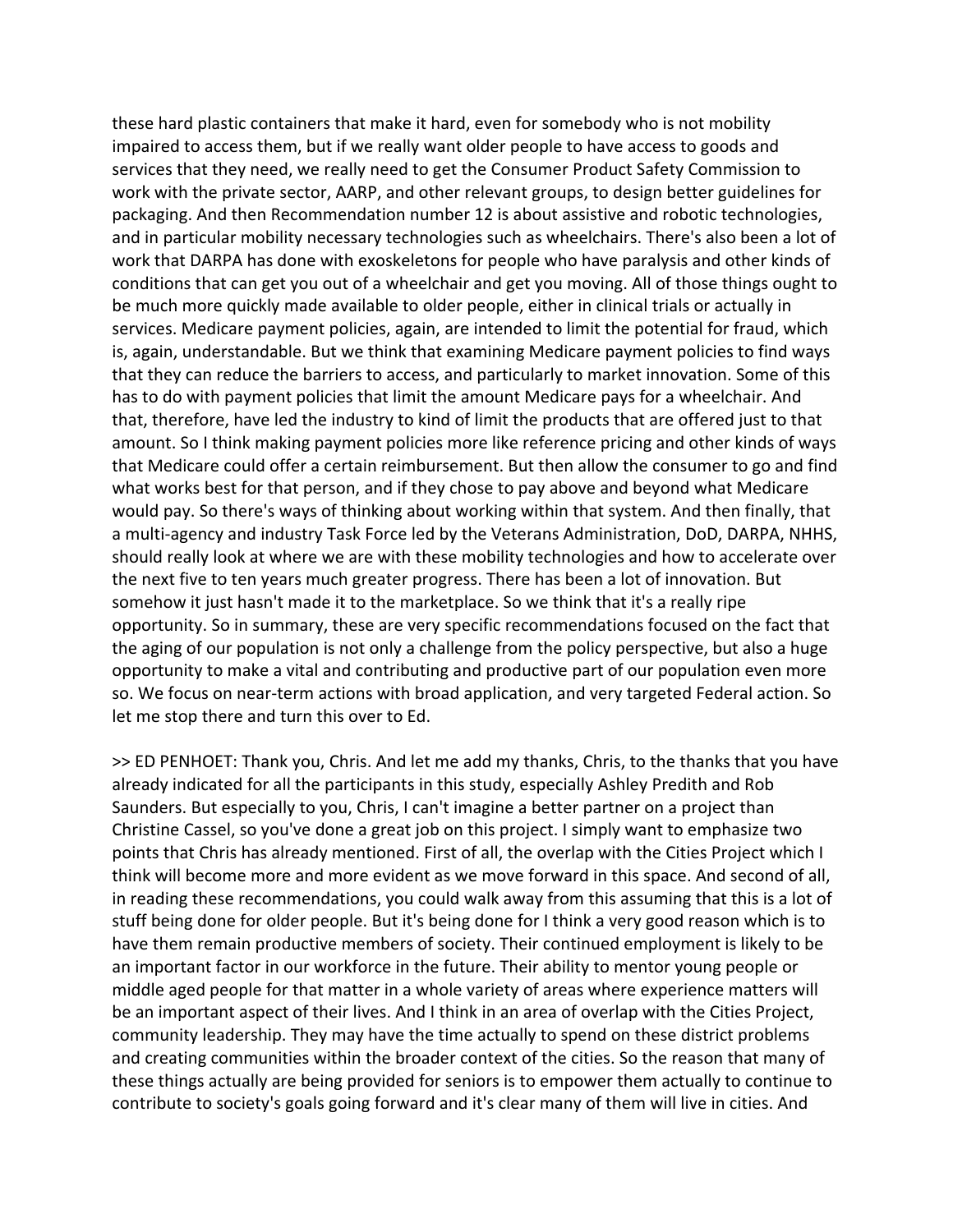they can be an important force in actually driving some of the change that we heard about earlier in the cities discussion. So don't come away from this discussion thinking this is simply a program designed to help older people. It's to help older people remain productive in our society and contributing in a variety of different ways. And so I think with that, we'll look forward to any questions anybody has. And hopefully to the approval of our report.

>> JOHN HOLDREN: Yes, indeed, do any PCAST members have questions or comments on this report. William Press?

>> WILLIAM PRESS: Thanks, John. Thanks, Chris and Ed. That's really a wonderful report. Several of your recommendations involve changes in policy at CMS. And it's never clear to me, maybe you can help me, which of those changes require legislative action, which can CMS do as a matter of policy, or which could they do only within their experimental areas and not easily do across the board?

>> CHRISTINE CASSEL: That's a very good question, Bill. And I think that we have actually talked with a number of experts within CMS, and on the Hill. And the answer is, it depends. So, it depends on a whole range of things. So there are things that definitely require legislation and we talked about that in our hearing report, for example, because there is specific legislation right now that says Medicare will not cover hearing aids. So if there's something like that, that's very concrete. Often there is some discretion within the overall range, for example, in the wheelchair area. A lot of it has to do with precedent and where it's come from. It's always, just as we heard within, with the FCC, though, it's always better to have input from and support from Congress if you're going to make major changes in these Federally funded and Congressional oversight areas. So that's why in some of the recommendations we ask HHS and CMS to examine the possibilities of how to reduce barriers related to payment. In tele‐health, for example, and in the wheelchair area. The last thing I would say is that the experimental area that you mentioned, the Affordable Care Act created the Center for Medicare and Medicaid Innovation, CMMI, which actually has enormous authority to try out new models of payment, new models of health care delivery. And within that venue, they can try out a lot of these things. And within the legislation, it specifies that if a program is successful at reducing costs and maintaining or improving quality, that then it can be expanded to Medicare without going back to Congress. So the Innovation Center actually has enormous potential in this area. And I think within some of these areas, that's the avenue to actually getting a broader spread.

## >> JOHN HOLDREN: Good. Jim Gates.

>> JIM GATES: Well, again, thank you to my colleagues for doing this. And my question actually is prompted by your comment, Ed, of a few minutes ago, that many of these recommendations are there to empower our maturing population to continue to contribute to society productively. And so I remember at some stage, it was in one of your subgroups on this, I remember at one stage hearing about some programs that I don't remember the formal titles but I thought of them as kind of senior corps, where you have mature people getting together in organized groups and making contributions, and I'm curious in the final formal report, did we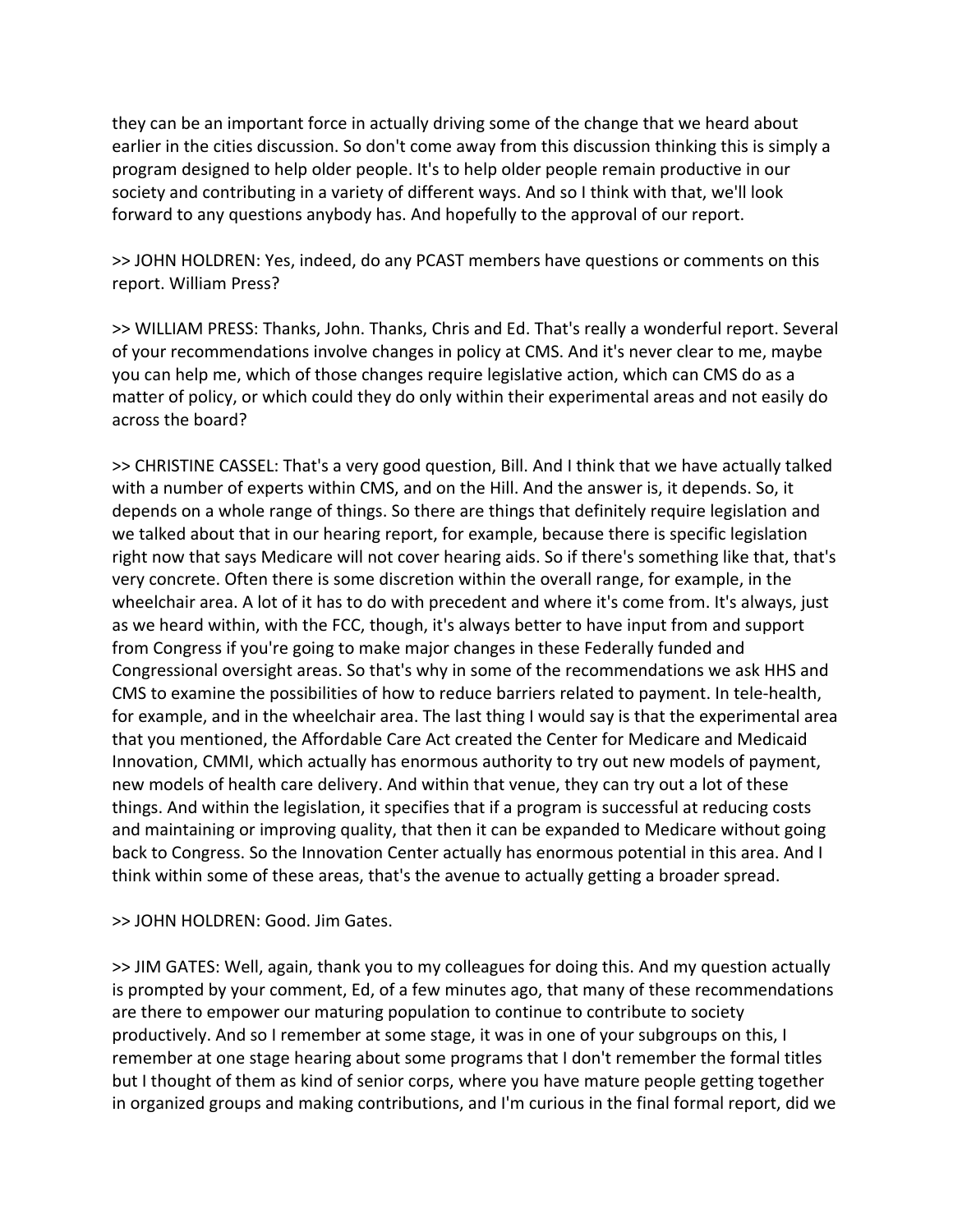find a trend of this a senior core of talented, mature individuals who want to be empowered to contribute?

>> CHRISTINE CASSEL: There are both Federally supported programs and privately supported programs, Jim, that are like that. They are remarkably effective. There just need to be more of them and they need to be more visible and widely known. There was one calls Experience Corps in Baltimore that you may be familiar with, but now it's national in which older people volunteer in inner city schools and underserved school districts as mentors, as teachers sometimes, just as people to help out with children of all ages. It's been hugely successful not only at helping the children, but demonstrated better quality of life, better cognitive function, better mood, better sleep for all of these older people who are doing it. So it turns out to be a win‐win.

>> JOHN HOLDREN: Maxine Savitz.

>> MAXINE SAVITZ; again, I want to thank Chris, Ed, and Ashley for a really comprehensive report. Going back to 2011, the PCAST reports regarding health IT and the system have all talked about interoperability. Your recommendation six talks about interoperability of Electronic Health Records. How much progress has been made and you know is this going to be enough to really sort of get us there as it becomes more and more important and also important regarding the cities?

>> CHRISTINE CASSEL: Here I would ask both Bill Press and Craig Mundie, both of whom have been involved in this same issue, I would just say some progress. Certainly in the sense that everybody now I think really realizes that we aren't where we need to be in this area. The progress towards getting there is still in I think more, is slower than we would like the Office of the National Coordinator put out a roadmap of interoperability, it's a ten‐year roadmap, so I think a lot of people are trying to figure out ways to accelerate that.

>> JOHN HOLDREN: We are running a little behind so I don't want to get too deeply into the Electronic Health Record business, but Craig do you want to make a quick comment.

>> CRAIG MUNDIE: I'll just stand down then.

>> JOHN HOLDREN: Seeing no further flags, I ask the usual question, are the members of PCAST prepared to approve these recommendations? And the underlying report subject to final edits, all those in favor, please raise your hand Opposed? Seeing none, it is unanimous. Again, I can only add my thanks to Chris Cassel, to Ed Penhoet, and to Ashley Predith and everyone who contributed to this project. It is a great pleasure to have two reports approved this morning at this PCAST meeting, and I will be conveying those recommendations to the President very promptly.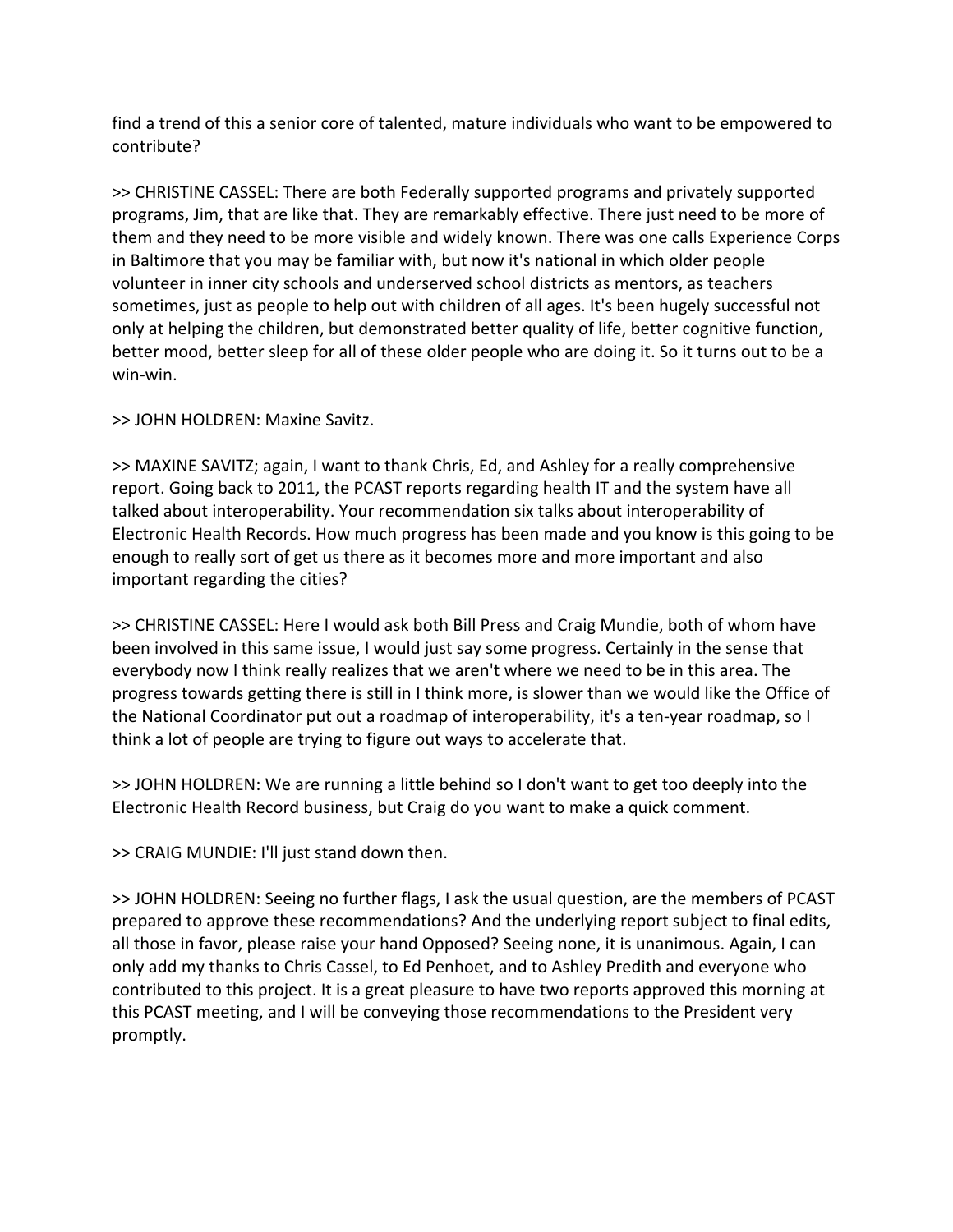#### **Forensics**

>> JOHN HOLDREN: We now turn to a session on forensics. And for that purpose, I'm going to turn the chair over to PCAST Co‐Chair Dr. Eric Lander.

>> ERIC LANDER: Great, thank you very much, John, and I'll invite our speakers to make their way up to the front. We are very lucky to have today a remarkable panel of six individuals who bring great expertise in forensic science to speak with us. As PCAST already knows, and as those who have been following PCAST on the web know, PCAST has been trying to educate itself about forensic science. It's a large, important, complex area, and I think it's fair to say we have probably engaged in more public information gathering and education on this topic than on any other topic. And that in addition to inviting groups of speakers to open PCAST meetings, to subcommittee meetings that have been held where we have tried to educate ourselves, we have also put out a request on the web for the first time asking for a whole bunch of specific questions and for people to supply information to PCAST about those questions. And we've been just gratified by the response we have gotten on the web. I don't know the count at the moment, but it's a very large number of long and thoughtful comments. We asked for pointers to the literature. And we're really grateful for that. So we're in the midst of sifting through all of that information that we have received. So I think it's fair to say we're still at an early stage of digesting all of it, but today there's no substitute for having individuals who are deeply active in the field here to share their expertise. We have, according to our schedule, oh, about an hour, hour and five minutes to do this. We've got six speakers, and I think the speakers have all agreed that they would confine their remarks to five minutes and that would allow time for PCAST to actually ask questions and perhaps even have some dialogue within the panel there. I think we're just going to go in order. I think that's the best way to do it. And I will introduce each speaker in turn. And we're going to start with Alice Isenberg, Deputy Assistant Director of the FBI laboratory. Thank you so much for being here

>> ALICE ISENBERG: Good morning and thank you for the invitation to speak to you about opportunities and challenges that face the forensic science community as we continue to advance this discipline which lives at the intersection of science and law. I wish to focus my remarks this morning on ways to enhance forensic science first with the development of consensus standards that can assist in making the application of forensic science more uniform and secondly, by ensuring that research performs to improve our laboratory procedures is sound. Most forensic science disciplines are founded on historical and ongoing research which has established not only the basis for the interpretation of results, but also the limitations that are associated with these examinations. In addition, these disciplines have been subjected at various frequencies to admissibility hearings in court under Federal and state legal standards. To date, there is no scientific research that exists to question the validity of the basis of these disciplines so long as the meaning of the results and the limitations associated with those results are communicated in a manner that is clear and understandable to the audience. While the forensic science community has benefited from the activities of several robust working groups to develop best practices for appropriate interpretation and communication of results,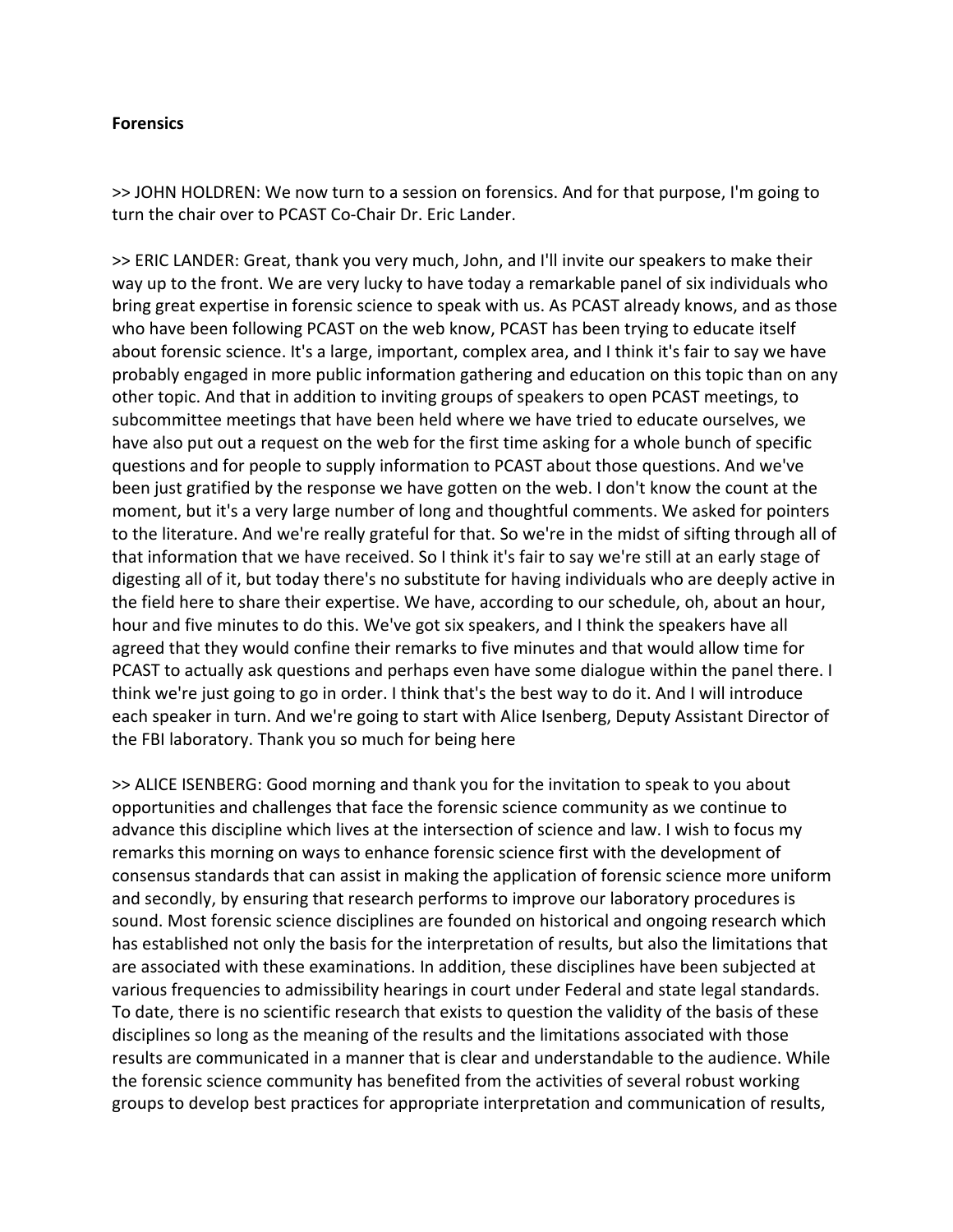there has not been a coordinated effort across all disciplines and all laboratories to set best practices for the community until very recently with the creation of the Organization of Scientific Area Committees or OSAC, managed by the National Association of Standards and Technology. The FBI has recently developed internal standards for scientific reports and testimony to mitigate the risk associated with a lack of such standards in the general forensic science community. These standards were developed and reviewed by both scientists and attorneys to set internal FBI policy for acceptable and unacceptable statements, as well as to document limitations associated with the forensic examinations we perform These standards not only provide a template for reviewing an analyst testimony, but also document the state of the science for each discipline so that historical reviews of cases can be informed by these records in light of, for example, technological advancements or a better understanding of the distribution of characteristics across larger sample sizes. Thus, one short‐term recommendation that I would make to advance forensic science is to encourage the development of standards for report and testimony language across the entire forensic science community. The OSAC would be an excellent organization to take on this challenge given their mission to coordinate development of standards and guidelines for the forensic science community to improve quality and consistency of work. With respect to the long‐term needs of the forensic science community, continued improvement in providing context and meaning to the results obtained in forensic examinations is an overarching requirement. The FBI has recently supported research that studies the decision making process in latent current examination. These studies have been performed in collaboration with the international forensic science community in order to obtain a wealth of data surrounding the process used by analysts in reaching decisions. Due to the success of this research project, the FBI established a research portfolio for the five areas of research that we predict will drive the forensic science community into the next generation technology and methodology. Others in the forensic science community have also initiated several projects to develop a research agenda or research priorities, and would benefit from the support of PCAST in advancing these projects. However, in order for the forensic science community to be able to carry out these research agendas efficiently, we also need the support of PCAST to augment the hiring and availability of statisticians to perform the required data analysis in these research efforts. While the forensic science community has a robust body of subject matter experts in the fields of biology, chemistry and physics, for example, it often lacks the statistical expertise needed to ensure that research and validation efforts are thoroughly and critically vetted. Whether this expertise comes in the form of postdoctoral fellowships, funded positions, or other incentives, the assistance would be tremendous in furthering research agendas across the forensic science community. In conclusion, the forensic science community must build on the concept of continuous improvement that is so important in our accreditation programs and quality systems to further our understanding of the context and meaning of our results and the communication of those results. Improving the statistical analyses associated with our highest priority research projects, and creating consensus standards for the communication of our results are essential opportunities to advance our field in order to meet the challenges we face in the future. Thank you.

>> ERIC LANDER: Well, thank you very much. We're not going to take questions after each one. I think we'll go down and do it. But I do want to just especially compliment the FBI on one thing.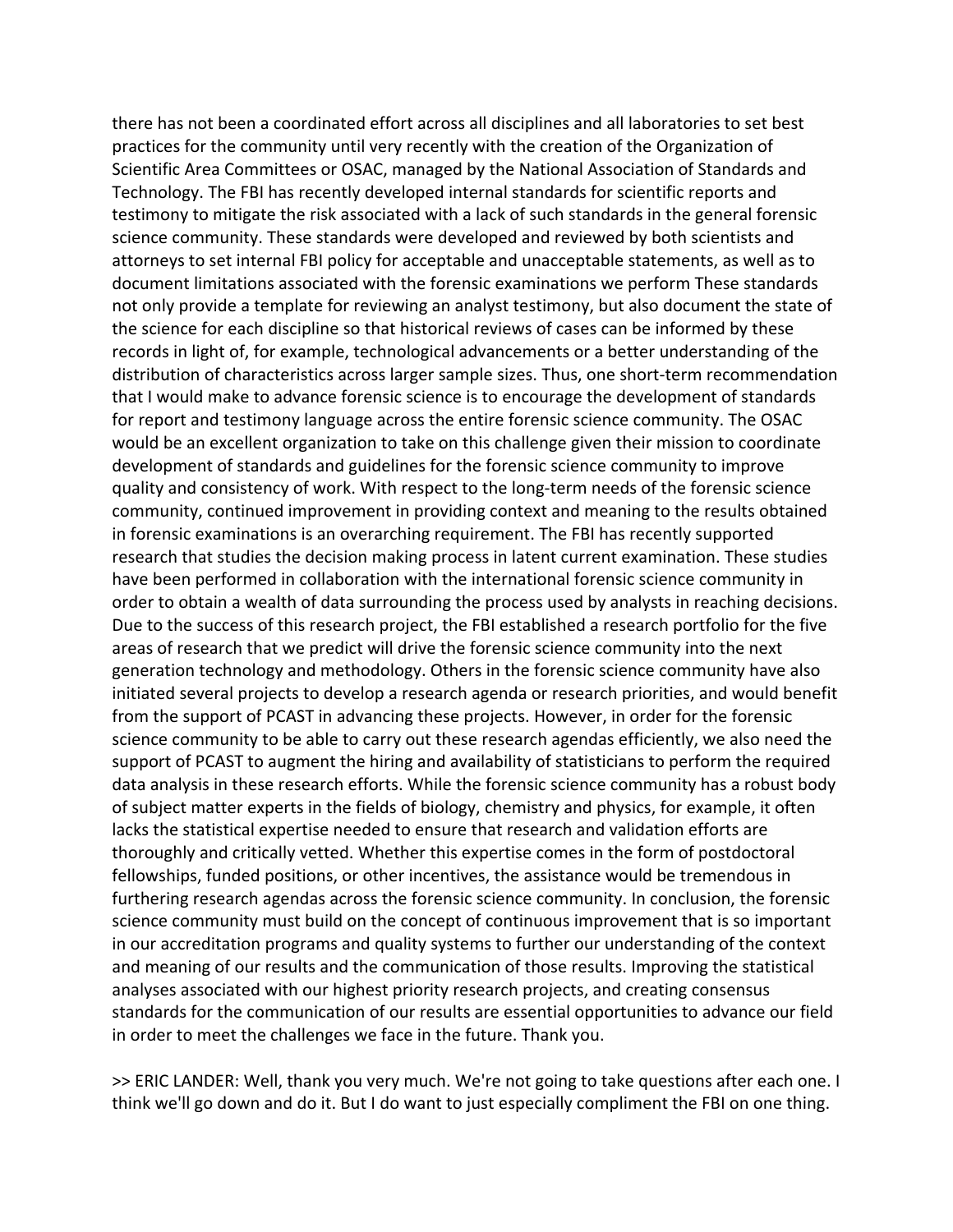You only alluded to it briefly and did not take credit for it, but the FBI showed a remarkable openness in reviewing its own testimony in these hair analysis cases. And I don't know many agencies that would have felt comfortable making a public statement that in more than 90% of the cases, the testimony that had been given was not supported by the scientific evidence below it, and you're taking it on board. It's not to say those cases came to the wrong result, but it's just a microscopic look saying those things should not have been said and you should be proud to do that. A real hallmark of science is to hold the mirror up and say, we got it wrong in places. And you know, agencies don't do it that often, so I want to compliment you on that. Thank you very much.

>> ALICE ISENBERG: Thank you.

>> ERIC LANDER: We'll turn to Jeff Salyards, the Executive Director of the Defense Forensic Science Center.

>> JEFF SALYARDS: Thank you, if I can just take a few seconds for some housekeeping items, I'm very honored to be here before you today, and very humbled to be part of this panel with five very esteemed colleagues. I also need to point out I'm not making Department of Defense or Army policy here today, although I'm very proud to serve with those folks on a different venue I can tell you very exciting stories of how we push forensics into the battlefield and expeditionary space. I think we all share the same goal here today, which is how do we make forensic science testimony more reliable, more accurate, more scientific, more rigorous. And so in the short time I have remaining, I would like to offer you two ideas to pique your imagination. The first is you'll hear a lot today about the OSAC structure at NIST, and I was probably among many a little apprehensive at first was this unwieldy or was the structure right, but I think all of us have become very impressed by what is a very professional franchise. Many of us have subordinates who attend and have participated in this process. And they are really down to business. They are really tackling some good issues and not wasting any time this whole effort, though, is really relying on a spirit of volunteerism. And that results in a real potential for a game of pickup basketball, and so I think that we need to consider taking some steps to stabilize the leadership of that organization, so I would throw out just one thing for your consideration. NSF in particular has done a very nice job with the Intergovernmental Personnel Act and their Visiting Science and Engineers Educators Program other government agencies have done the same thing. And the OSAC hierarchy there's five SACs, if you will, three resource committees and an FSB. If we created nine IPA positions, a drop in the bucket of a large Federal Government, it would have a profound effect of stabilizing the leadership of that organization. I understand we've, our recommendations are not supposed to propose new funding. I think a salami slice of all of the agencies that are interested in forensic science could probably handle that or maybe a reprioritization within the NIJ budget can support something like that. The second idea I would throw out for your consideration is as we think about how to show that these forensic science disciplines are valid and rigorous and have been properly researched, it's been a real journey and it's been very retrospective. We're looking at this vast library of research. And it's hard to piece it all together. Some of it is rigorous work. Some of it is argumentative essays. And I wonder if we're going about it the wrong way. I wonder if we should propose something much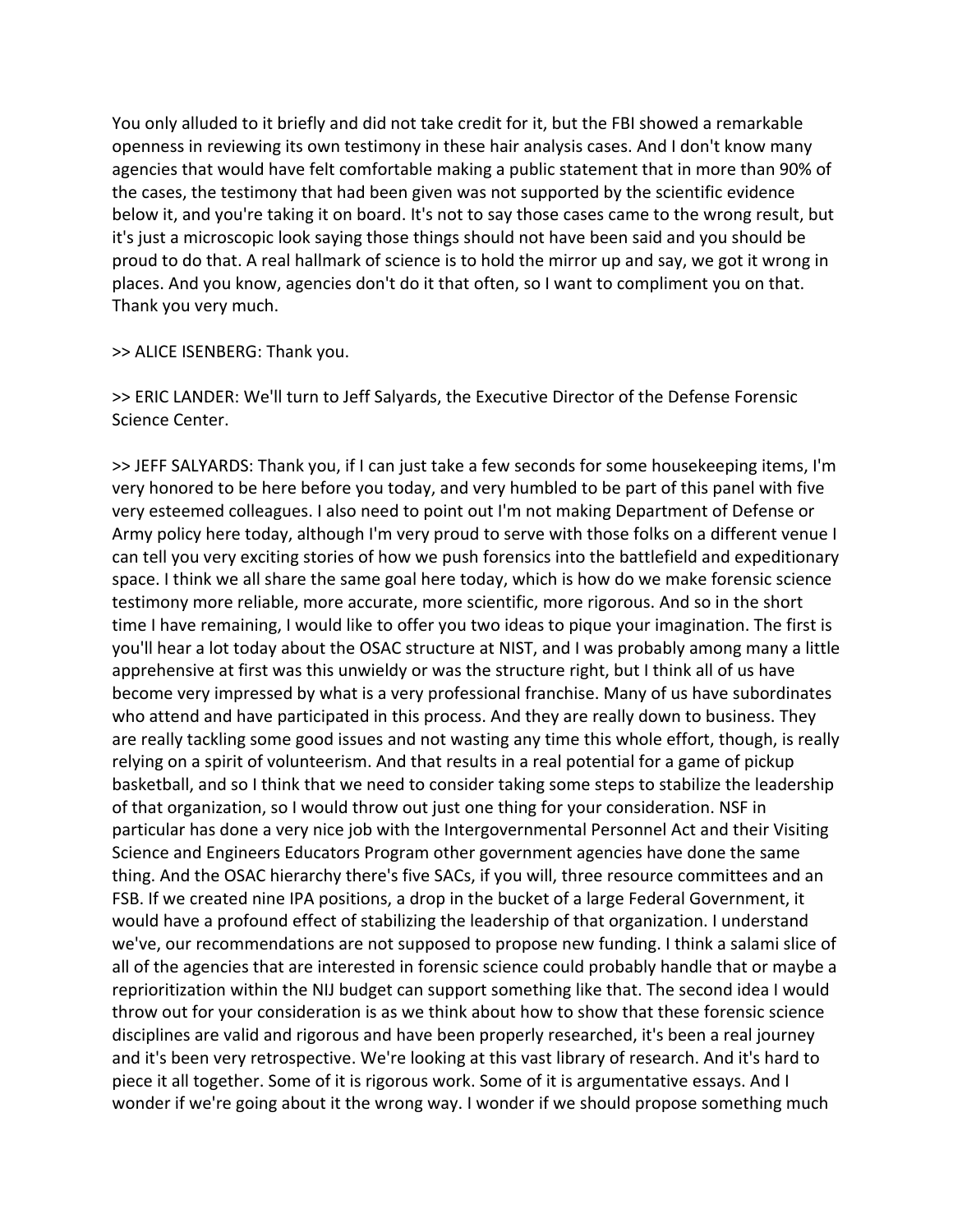more forward looking, a clinical trial similar to something that the FDA would use for a new screening test or diagnostic test. We have even tried to increase funding for validation studies. But when you do that, you put out a broad agency announcement that gets proposals from principle investigators. The strength of those proposals, they are very clever and original. The weakness of those proposals is they are very clever and original. And what you need is a protocol that's very standard of what before we practice this forensic science discipline, before we testify to these types of conclusions in court, have we reached a certain bar, I think the FDA has already plowed some of that ground and we could probably borrow from their expertise. And finally, I would tell you that I have many more ideas, but I only have five minutes. And so I look forward to your questions and an opportunity to answer them. Thank you.

>> ERIC LANDER: Great and while you only have five minutes for the introductory remarks, PCAST is really very interested in hearing about these ideas. So following up on things like trials that would let us know, as you said, whether something is really ready for use in a courtroom, if you wish to elaborate on that we're just at the stage we would like to hear more detail around that. I notice that Alice Isenberg had prepared remarks, while we're recording all of this, if those of you who do have prepared remarks would be willing to share it with us, that would be great. And if you wish at the end of this to send us further things based on the discussion we're very, very eager to hear particularly about proposals like what you're saying. Great. We're going to turn next to Jill Spriggs, Laboratory Director of the Laboratory of Forensic Sciences at the Sacramento County District Attorney's Office. Thanks so much.

>> JILL SPRIGGS: Members of the Council, thank you for asking me to discuss before you matters regarding forensic science. My name is Jill Spriggs and I'm the current Crime Laboratory Director for the Office of the District Attorney, Sacramento County Laboratory of Forensic Sciences. I'm also the past president of the American Society of Crime lab directors, I'm the current president of the California Association of Crime Lab Directors and current secretary of the American Congress of Forensic Science Laboratories. In my career, I have overseen the daily operations of both the state, the California Department of Justice Lab System, and local crime laboratory. I'll first address an actionable recommendation the Federal Government can do in the near term or within one year. In order for forensic testimony to be supported by reliable principles, all forensic disciplines should be accredited including digital evidence and multimedia. Digital evidence and multimedia evidence is considered a forensic discipline, not only by the OSAC but also by such accrediting bodies as ASCLAD/LAB, in fact OSAC which is an initiative by NIST and the Department of Justice to strengthen forensic science has within it a committee called Digital Multimedia with subcommittees comprised of digital evidence, facial identification, speaker recognition and video imaging technology and analysis. In March 2013, Attorney General Holder signed the charter for the National Commission on Forensic Science. The charter spelled out the Commission was to develop or recommend guidance for the forensic sciences except for one discipline which was digital evidence. In April of 2013, Attorney Holder signed an updated charter for the National Commission on Forensic Science, only this time there wasn't a clause exempting digital evidence, instead the charter talks of strengthening disciplines only. Also in 2015, the commission and a policy recommendation document on universal accreditation to the general attorney recommended all forensic science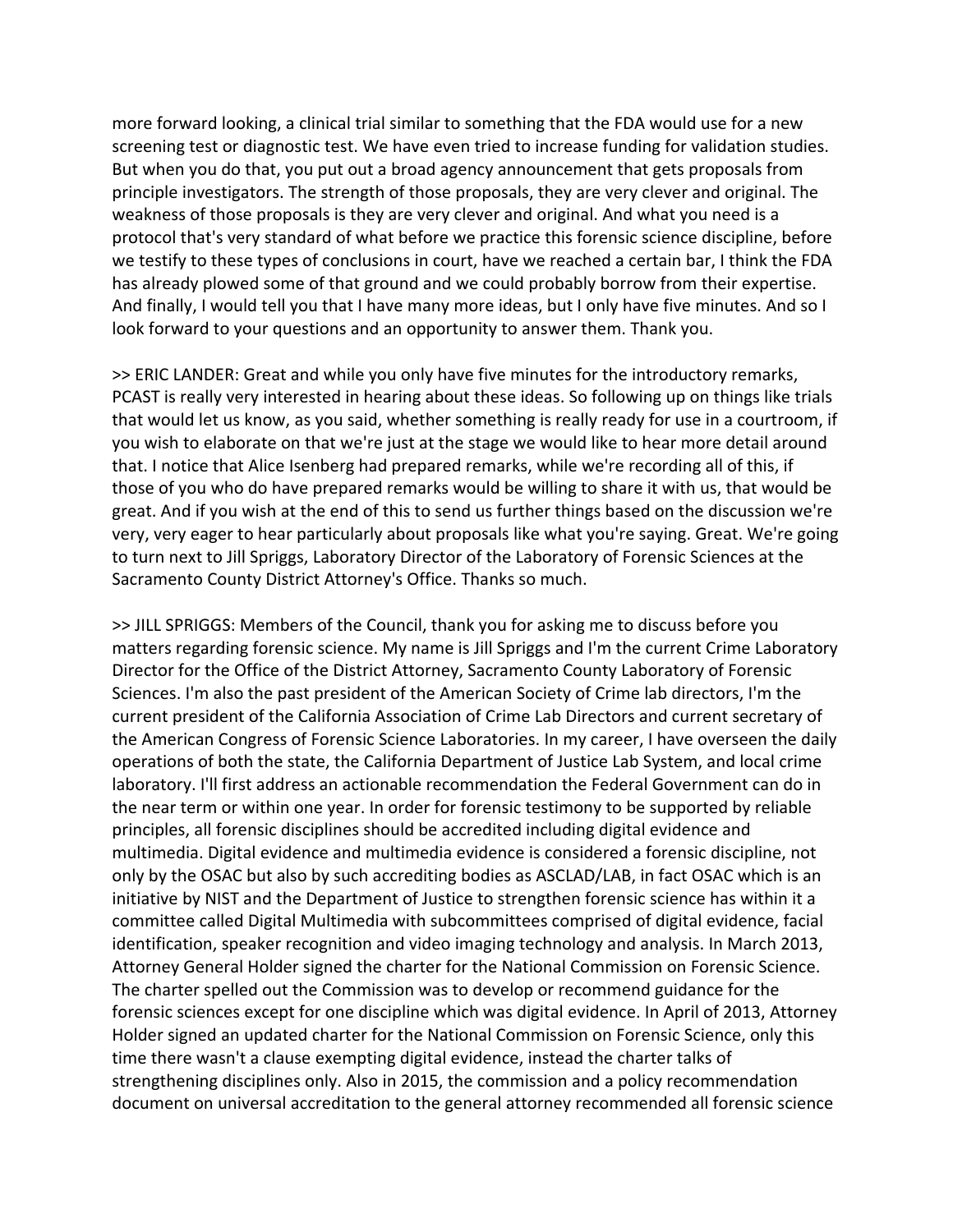providers, including those with the function of digital and multimedia examinations be accredited. Of concern recently was a memo issued by the current Attorney General in November of 2015, directing the departments to take several steps to strengthen forensic science based on the Commission's recommendation that digital multimedia evidence was specifically excused from obtaining or maintaining departmental accreditation. Although the Attorney General did ask for a recommendation from the Commission of the digital evidence which should be included as a service provider or not at the very end of this document. If digital evidence multimedia is not considered a forensic discipline, I can assure you we will be sitting here ten years from now discussing how evidence was handled improperly. Information was retrieved and lost and reports were not written or reviewed Even the retail company Target's digital laboratory is accredited at this time. It is encouraged of the Department of Justice change their recommendation to include digital evidence and multimedia evidence as a forensic discipline. Second, voluntary accreditation of crime labs over the last few years have increased dramatically, which helps to ensure that forensic testimony is supported by reliable principles and methods. With ISO accreditation cradle to grave documentation exists in crime labs where it doesn't exist before as labs adhere to now over 400 standards. The ultimate goal of accreditation is to ensure the standards are adhered to and a quality product is produced. Accreditation should no longer be considered voluntary, but a necessity and should be enforced for the entire forensic community, even to include law enforcement agencies with small units performing analysis such as latent print analysis or crime scene investigation. After all, crime labs receive the evidence we analyze from them. Part of the accreditation is testimony monitoring which is a very important part. But in order to assure that testimony monitoring is including the correct conclusions in court, one of the things that needs to change is the technical reviews of cases. Currently the laboratory has the ability to determine the sample size or percentage of completed case records to technically review. For example, a laboratory may deem it only necessary to technically review 10 out of 100 cases or 10%. Instead, all test reports must be technically reviewed to ensure an adequate test report with the proper supporting documentation in order to aid in forensic testimony that is supported by reliable principles and methods. The technical review of examination reports, and examination records and test reports should be mandatory in an accredited laboratory within the next three to five years to ensure the validity of scientific results and conclusions. Some crime labs will need to address work related issues such as procurement of additional staff and training of staff in order to aid in the process. Testimony is an important part of forensic scientist's job. Testimony must be clear to the jury and based upon sound principles and methods with attention paid to an excellent product in the form of a test report. The public deserves the best a crime laboratory has to offer and assurance that work coming out of the crime laboratory is of the highest quality. Thank you for allowing me to address you today.

>> ERIC LANDER: Thank you very much. We'll turn next to Matthew Gamette.

>> MATTHEW GAMETTE: Gamette.

>> ERIC LANDER: Matthew Gamette who is the Laboratory System Director of the Idaho State Police Forensic Services. Thank you for coming here.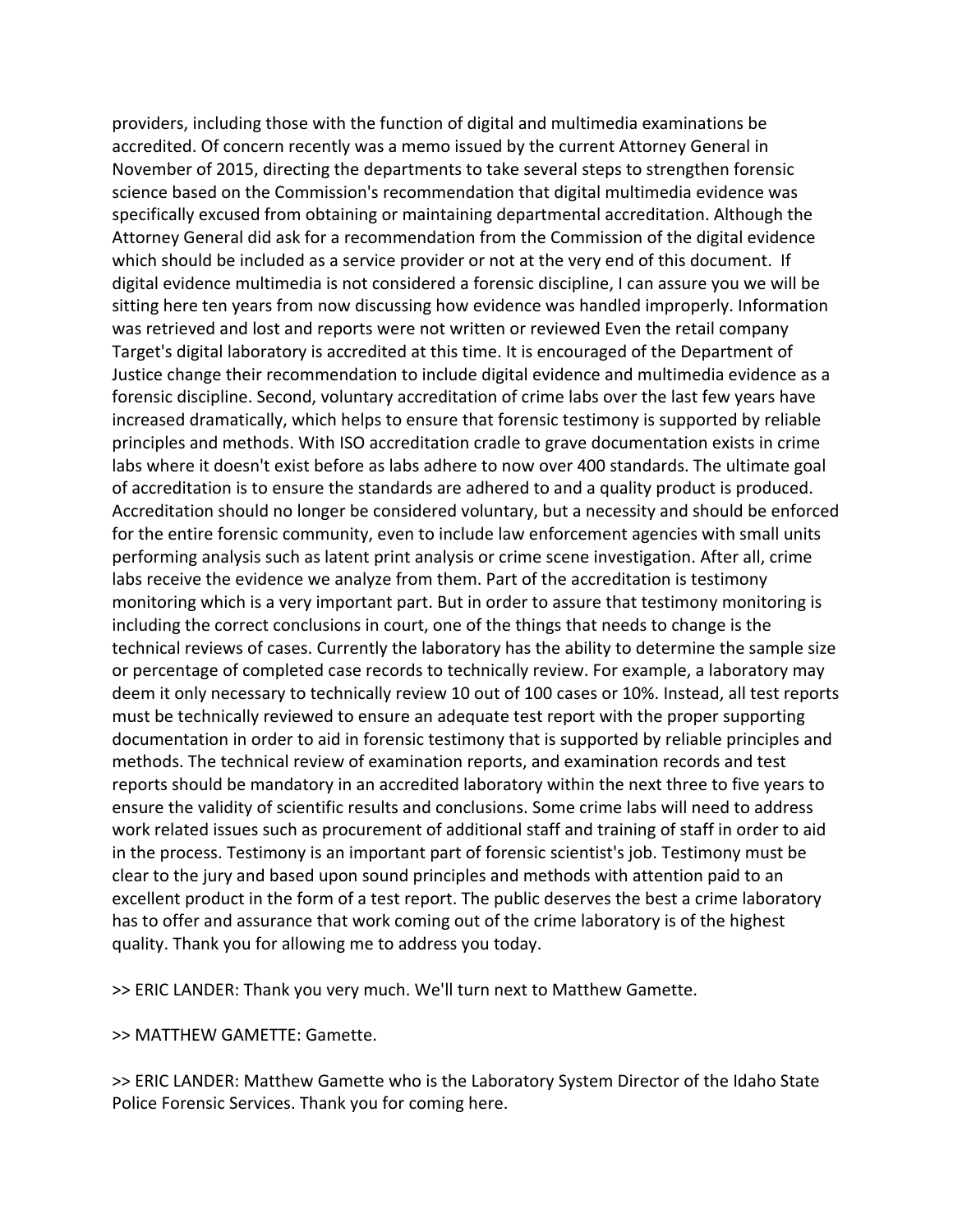>> MATTHEW GAMETTE: Members of the Council, I'm Matt Gamette. I'm the Laboratory System Director for the Idaho State Police Forensic Services labs. I'm also a current Board Member for the American Society of Crime Laboratory Directors and I chair the Consortium of Forensic Science Organizations which represents over 21,000 forensic practitioner memberships. I have several suggestions for immediate improvement. First, laboratories should have an internal validation study for each method they employ in the laboratory. This should be a requirement for all forensic service providers regardless of accreditation status. However, since the majority of all full service laboratory systems are accredited to ISO standards, and because I support accreditation of all forensic science providers, I'll focus my comments today on how we can improve this criteria in accredited laboratories validation studies for scientific methods are a requirement under the ISO program. Even though validation studies are a requirement, there's variability lab to lab and even discipline to discipline on how each lab performs a validation study, and what's contained within it. While the ISO standards states that written validation shall be as extensive as necessary to meet the needs of the given application or field, the laboratory must independently develop and execute a validation plan. To further complicate the issue, many laboratory methods were established long before any current validation requirements were in place. Additionally the application of this validation standard is a better fit for instrumental based disciplines than it is for pattern focused disciplines. PCAST can assist by helping the community develop minimal standards for developmental and internal validation studies in each forensic discipline, and providing recommended criteria for publication. Simply requiring validations to contain more supporting peer reviewed publications would be beneficial to our nation's courts. This effort may also standardize the validation publication format making interlap comparisons and peer review scrutiny more feasible. An example of how important this standardization is to the forensic science community is the quality assurance standards for DNA laboratories, which provides very clear direction regarding validation requirements. Highlights include the necessity of written validation studies, peer reviewed publications underlying the scientific principles, and most importantly, competency testing of each analyst on the new method. Second, PCAST and the Federal Government could be helpful to the forensic community in making Federal researchers, scientists, and statisticians more available to state and local laboratories for peer review of validation work. There's a precedent for this type of validation collaboration at NHTSA among other federal agencies. In my own laboratory we asked NHTSA to evaluate our internal validation of breath alcohol instruments. And in one case, while this is outside of their normal scope, NHTSA performed a review and provided us with excellent feedback. Having the ability to collaborate with researchers at Federal agencies on all phases of validation has several positive effects. First it encourages labs to publish their data outside of their laboratory system. Second, it produces more standardized and robust studies and third, it speeds up the validation work. My lab recently completed two substantial validation studies using external vendors. Like my lab, most small labs do not have staff statisticians, technical writers, or the ability to free up casework staff. Our vendor strategy produced a well planned scientific and defensible validation studies in a fraction of the time, but it was also very costly. Giving state and local labs with limited resource access to Federal Government validation experts, and Federal lab validation plans and studies would be a huge benefit. While the forensic labs are getting better at publishing data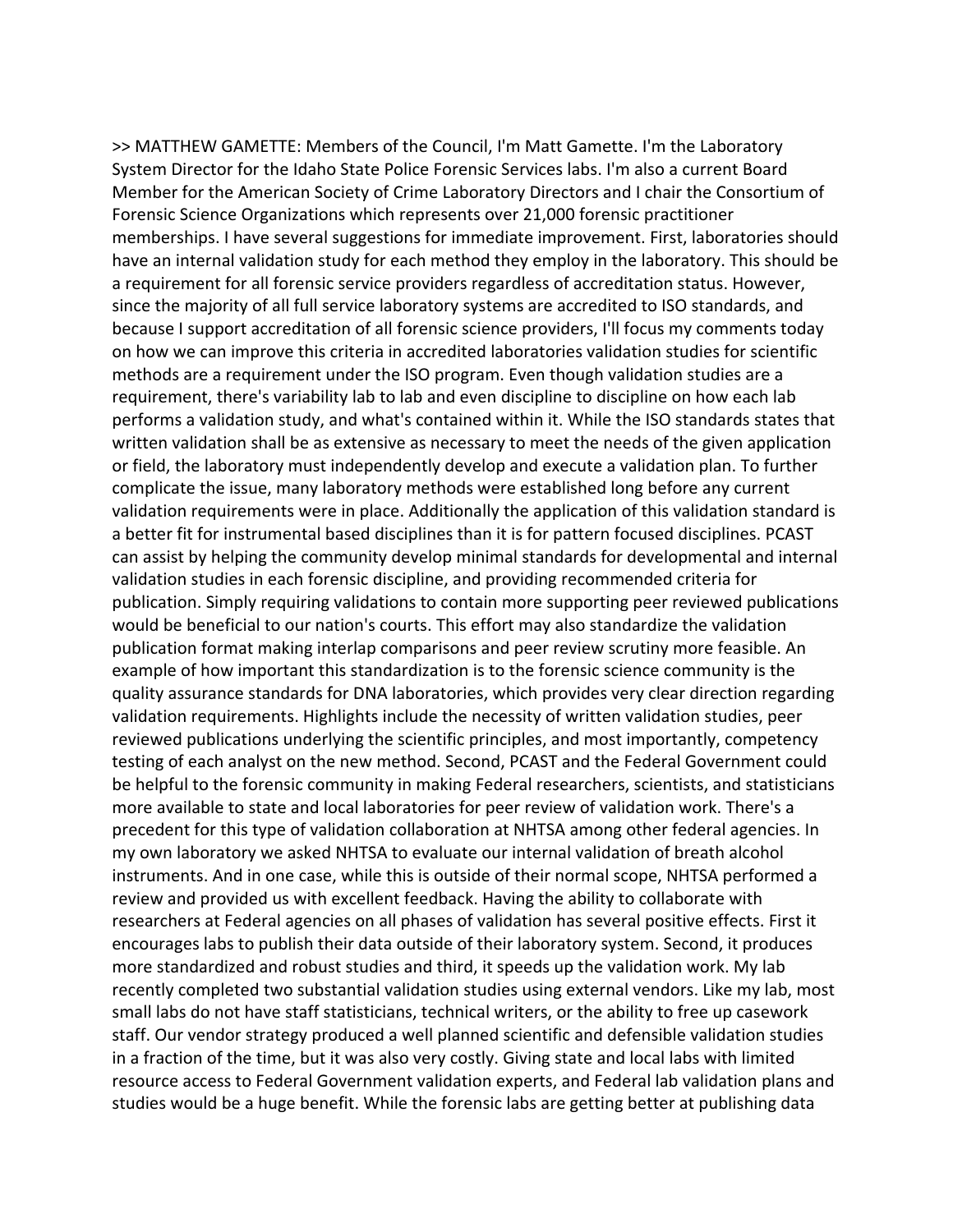every lab in the country has a treasure trove of validation data that's not published in scientific journals. While most of the current forensic journals wouldn't be interested in publish state and local lab internal validations, the community would benefit if such a peer reviewed publication existed. It would allow labs to share findings and access more data to support their own validation studies. PCAST could lead in the publication of research presented at forensic science conferences. There are perhaps close to 100 or more of these conferences held each year, and very few of these have published proceedings. PCAST could offer mechanisms and incentives for research presentations to be converted into peer reviewed publications. Finally, PCAST should address a critical need for forensic practitioner access to scientific literature. Most forensic science providers don't have a budget for wide access to scientific journals, and most using interlibrary loans or colleagues to get journal articles they desperately need. Access to published research is absolutely essential in the continuous improvement of the forensic science industry. Forensic practitioners must be accessing, discussing, and implementing the most current scientific literature in their field. Perhaps a simple starting point is getting state and local labs set up under the Federal EBSCO contract for library services. A PCAST longer term plan would be a more robust plan for library services including development of a forensic science literature search tool. In conclusion I would like to thank PCAST for the invitation to address this very important issue. Only through continued dialogue and collaboration with practitioners we will realize the fruition of these goals.

>> ERIC LANDER: Thank you very much. We'll next turn David Senn, a clinical Assistant Professor at the University of Texas Health Science Center in San Antonio. Thank you for being here.

>> DAVID SENN: Thank you very much for the invitation. Actually I was a little surprised to be invited and I want to thank Dr. Pankevich for being patient with my skepticism and for explaining to me that this Council of Advisors truly is interested in objective information from a broad range of stakeholders in forensic science. I don't want to say that I doubted that objectivity, but it was shaken a little bit when Dr. Jo Handelsman made a statement back in July of 2015 that she thought that she called for the eradication of bite marks from forensic science. And she did that without checking with me or with anybody else in the American Board of Forensic Odontology and we thought that showed a little bit of a lack of objectivity. I really thought I should have been invited to the October 22nd meeting that you had here that where someone spoke on the strengths and limitations of bite mark evidence and testimony. That's a topic that I know something about. But instead you invited known bite mark opponents Dr. Mary Bush from the State University of New York in Buffalo and her husband Peter Bush to speak. And neither of them actually has ever done a bite mark case or neither of them are bite mark specialists, and their research bears no resemblance to true bite mark cases Nevertheless, I'm honored to be here today. And back in this building where I spoke to the National Academy of Sciences in 2007 on the issue of bite marks. And in that presentation, interestingly I discussed the strengths and limitations of bite mark evidence, or at least that's what I thought I discussed when I read the 2009 report, I discovered I must have forgotten to speak anything about the strengths of bite mark evidence, so I wanted to maybe show you some of that today.

>> ERIC LANDER: Don't make that mistake this time then.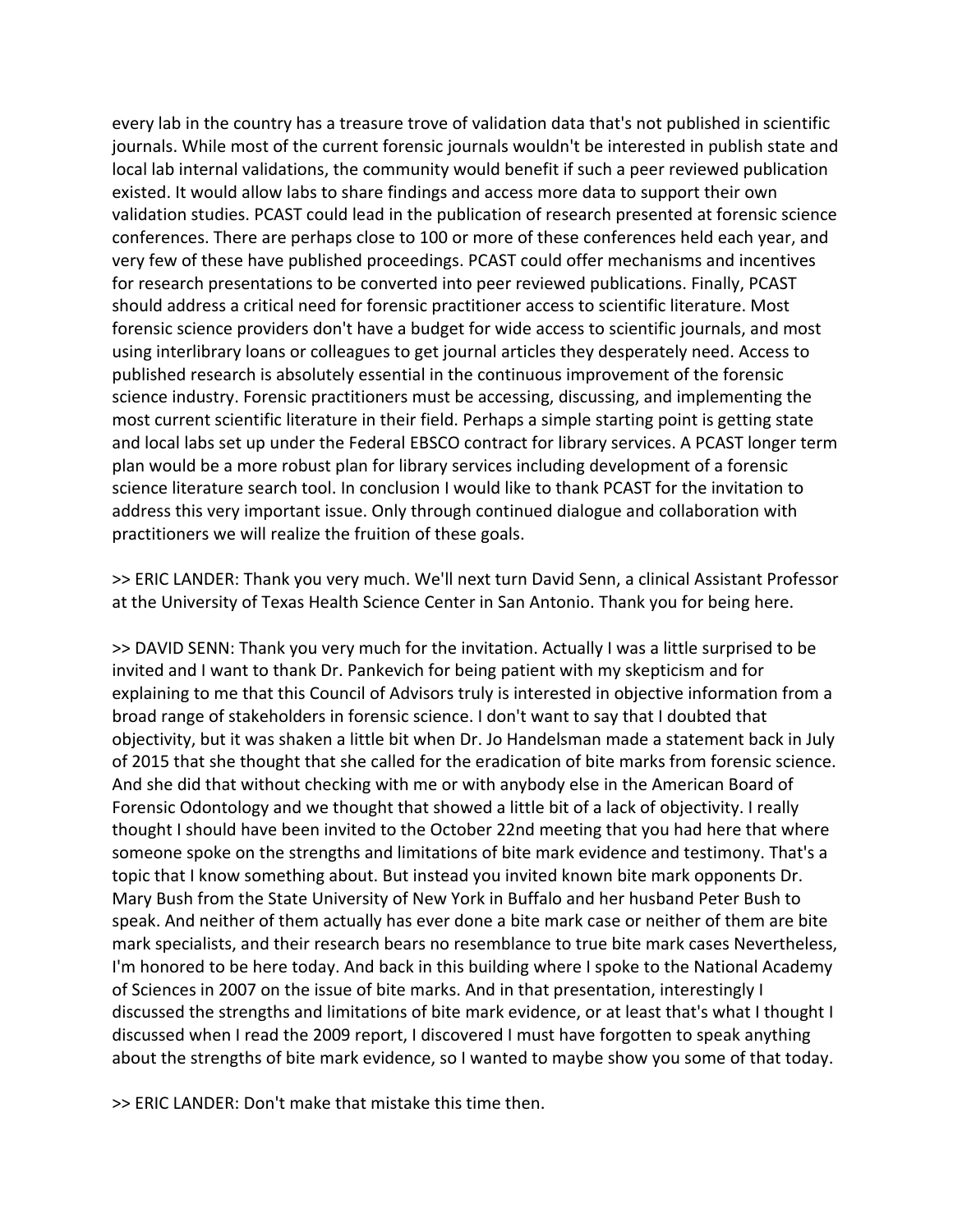>> DAVID SENN: Thank you. You told me to focus my remarks on these near term and long‐term answers, but to not include anything about money or research. You guys don't make it very easy for us to make recommendations. So my succinct near term recommendation is you review and truly understand the Federal Rules of Evidence, especially rule 702 and 703, and I know you already know that plus the state Rules of Evidence for each state I know that you already know that because and you understand the role of judges as gatekeepers for this type of evidence and you have even included one of the four parts of Rule 702, reliable principles and methods for your questions here. So I know I'm preaching to the choir about this. My longterm recommendation, and I'm going to violate the money rules of engagement that you made, there has to be training for judges to be better gatekeepers and I think that's one of the problems. And perhaps a mechanism for doing that would be to provide training in science and technology and statistics for judges who are really pretty smart people. Maybe this could be done at the new Forensic Science Center of Excellence at Iowa State University that's been developed, that's been recently developed. And hopefully they will let some forensic odontologists come to Iowa State and learn some of this material, too, which we think would be helpful. But what it occurred to me on the airplane coming in that you, this committee, or this Council may not have ever actually seen how bite mark cases are done. So I wanted to show you the way that they are used both in the investigation of some of these cases and in the testimony that's given for them. I think where, these are some bite mark cases that I wanted to show you. This happens in Christmas of 2011. It's an injury to a young child. This is the way it happens. I get calls from emergency rooms or other agencies like child protective agencies and they say there's an injured child, could this be a bite mark and they send me some pictures, and I say yes it may be it could be a bite mark, send me some more pictures and let's see what we come up with so they send, and these are all on the same child, by the way, they send me these multiple pictures of these patterned injuries. And we get more information. And if it's justified, I go to the emergency room and take my own photography or have someone take some photography for me. These are multiple injuries to the same child. I'm going to go through this because I don't have a lot of time. We select the injury that has the best evidence. And this was the one we selected for this particular case. It's on the, actually on the back of the calf of the left calf of this young person. And then we enhance that image to the best so we can see all of the features of the bite mark, and this is a bite mark. We rotate it so we think the mark is made by the upper teeth are at the top, the marks made by the lower teeth are at the bottom and there's, I can count them there's eight marks for upper teeth and eight marks for lower teeth in this image, so pretty good evidence. So how do we use this evidence? If I took the evidence on the injured party, I don't take the evidence on the suspected biters. I have someone else do that and they present the evidence to me as blinded evidence, and all I know is that the suspected biters are A, B, C and D. And we get images of the teeth of the suspected biter along with models of the teeth of the suspected biters to make our various tests that we're going to do in this case. So we have Suspect A, Suspect B, Suspect C, Suspect D. And then we will go to various tests, one of them which is an overlay test, we make hollow volume overlays and lay them over the injury, same scale, same size and see if we can make any judgments, this is Suspect A, Suspect B, Suspect C, Suspect D. I can run back through those and explain to you how we make those comparisons but in my opinion Suspect D was the most likely suspect. In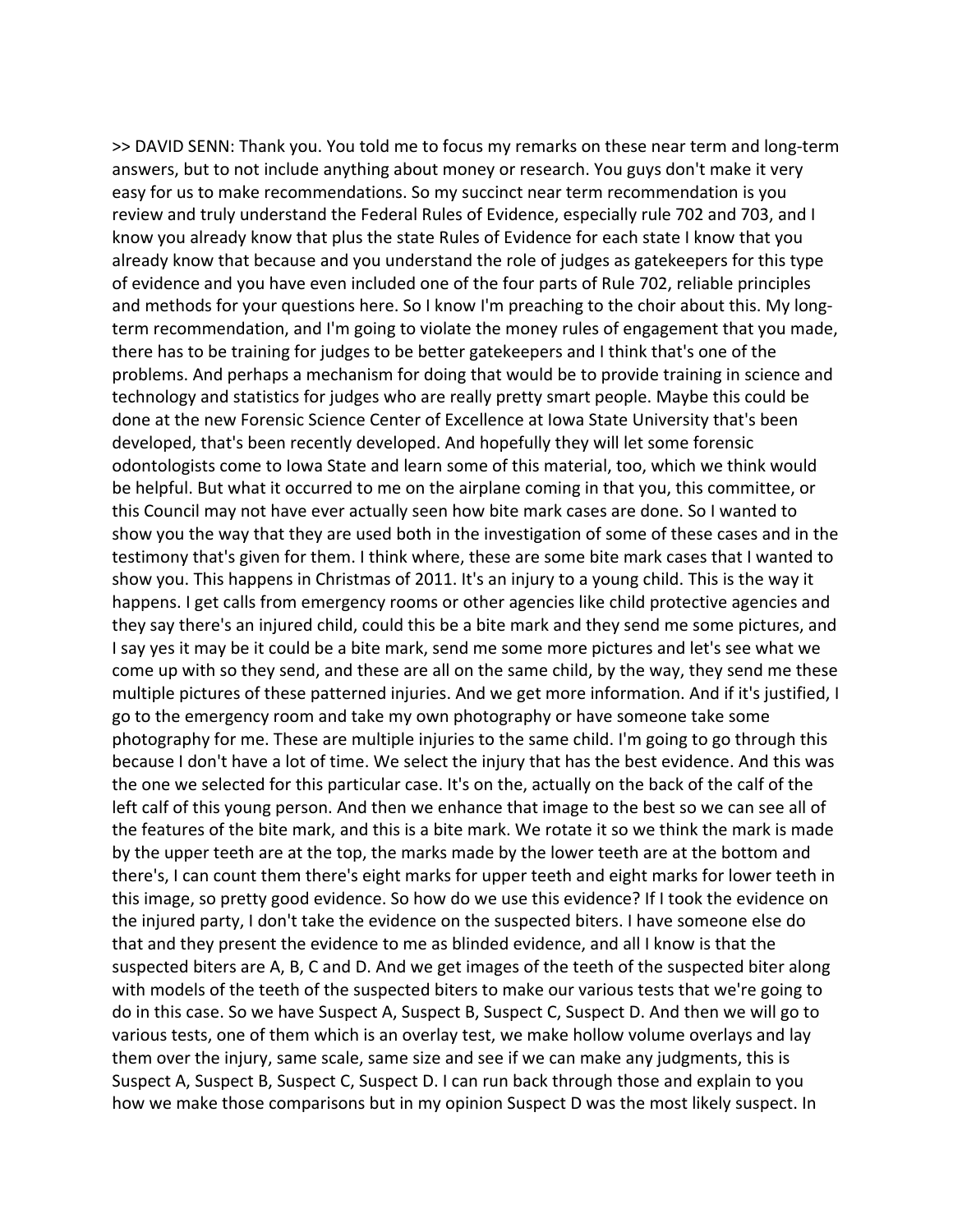this case, a live‐in boyfriend was one of the suspects. There was the mother, the babysitter, the live‐in boyfriend of the baby sitter, and the baby sitter's five year old son. In my opinion the five year old son made the mark, and the baby sitter's live‐in boyfriend who was in jail was released. That is an investigative use of bite marks something that tends to show innocence. We also can profile biters. I get pictures sent to me from agencies and they say here is an injury to a child, could it be a bite mark, perhaps, let's analyze it. We do a profile, I say there's some lower teeth that are rotated in the same direction, some upper teeth that are rotated in opposite directions, look for someone who has those features. And about an hour later, the child protective agency person sends me a cell phone photograph and says what about this guy? Yeah, that could be a guy who could have made that mark. And even though these are cell phone photos that are not quality evidence, it's enough to say we think that this is the person who is most likely to have made that mark, the person that you have in jail can be released. There a lot of terrific and horrific cases of bite mark cases. Here is a case that was used in court in Texas. These are models of teeth that were used to make some comparisons. This is not my case. This is someone else's case. This is a horrible case. I apologize for the graphic nature of the pictures, but these are the kind of cases that we see. Multiple bite marks on a dead child in a morgue. On both sides, we look for the best evidence. In this case this, the dentist who did this case chose the bite mark on the neck. I hope that you can see that clearly. There's marks made by the upper teeth here and marks made by the lower teeth here. He uses a different system of comparison. He takes the actual cutouts of the dental models themselves and lays them over the marks and makes his comparisons and in his opinion, in this case, there were three suspects at trial, he testified his opinion that he could exclude two of the suspects, but that he could not exclude another of the suspects. He didn't make any wild claims about statistics, no 1 in a million and I know you've heard about yesterday. Just the opinion that some people could be excluded and some people could not be excluded. So my opinion is that if the use of bite mark evidence is prevented in some way, there's going to be a great backlash from the defense bar because their clients were not protected by doing these kinds of analyses.

>> ERIC LANDER: We're going to have to wrap up I think.

>> DAVID SENN: Thank you.

>> ERIC LANDER: Actually if you're done, go back just a couple of slides I just want to make sure we looked at something because I do have a question that would make more sense to ask now. Go back another one, another one, another one, another one. Yeah, right about there. That's the one. Do you look at all of those marks and ask if they are consistent with each other? Because if I look on the chest, the upper right side of the chest, there appear to be two different size marks, so do you actually look for the consistency of all of those because you were referring to picking the best one.

>> DAVID SENN: We select the best evidence to demonstrate in court but we look at every mark.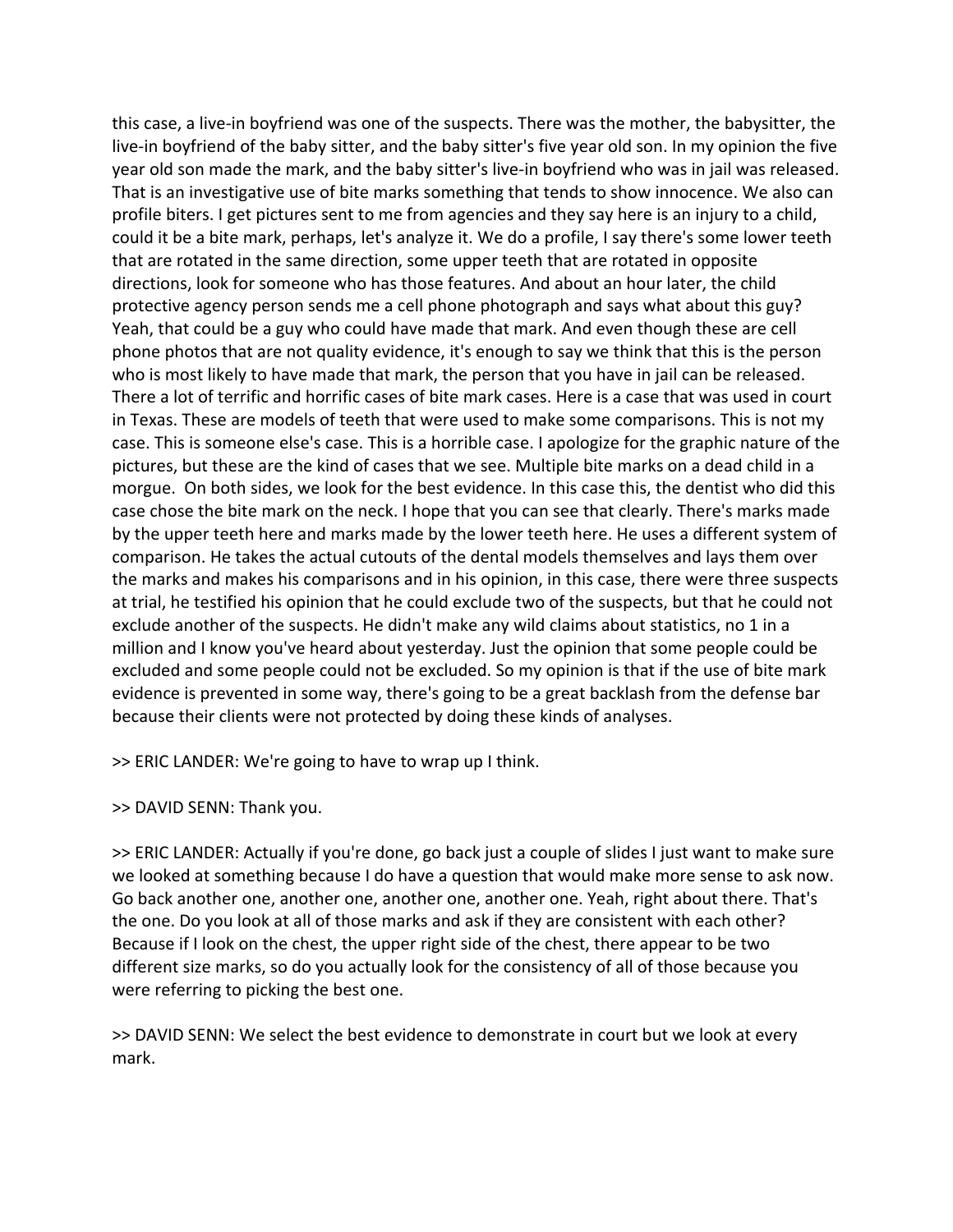>> ERIC LANDER: You then would report that every one of those are consistent with each other?

>> DAVID SENN: In the report.

>> ERIC LANDER: In that picture?

>> DAVID SENN: Or not.

>> ERIC LANDER: In that picture are they consistent

>> DAVID SENN: This is not my case.

>> ERIC LANDER: I'm trying to learn because you're trying to teach us.

>> DAVID SENN: If this were my case I would have analyzed every mark I would have told in the report and have said of features that were consistent and some, if some were inconsistent, then that would have been reported.

>> ERIC LANDER: Super, perfect. Very helpful to see these very disturbing pictures, but to help us understand your procedures. Thank you very much. Let's move on to our last speaker Norah Rudin, the Co‐Chair of the Constitution Project Committee on DNA collection.

>> NORAH RUDIN: Thank you for inviting me to speak to you this morning. That is certainly one role. What I do day to day is I'm an independent forensic DNA consultant and I review cases, and of course I do a lot of teaching and training and writing, as well. I would like to speak to you today about, first of all, fundamental principles of forensic science. And then I will segue towards the end into some comments about probabilistic genotyping. We have also seen this image of the OSACs, it's always struck me as a little bit of a headless monster, no disrespect to the very hard working people on all of these committees. But I feel like it lacks some unifying principles. We have maybe a bit of an autonomic nervous system in the FSSB committees that interact with all of the OSACs, but I think it would be useful if we had an overarching head or brain, if you will, again, no disrespect intended, that would really help direct and unify all of the committees. So what I see really is an absence of guiding scientific principles and practices, which is a discussion for another day I feel that a consensus paradigm of forensic science principles would, number one, help to unify the disciplines, really provide an overarching structure. And such a structure would assist in articulating common problems and possible shared solutions. Forensic science has always been a bit of a bastard stepchild and has never really achieved acceptance in the greater scientific community, and I feel that that consensus paradigm as well as another issue I'll talk about in a moment, would really contribute to legitimizing the forensic sciences and help its true entry into the world of science. So for a little bit of historical context, over 50 years ago, Paul Kirk, professor of forensic science at University of California at Berkeley, wrote this famous paper on "Ontogeny of Criminalistics". In it he defined forensic science as the science of individualization, and that has defined our work and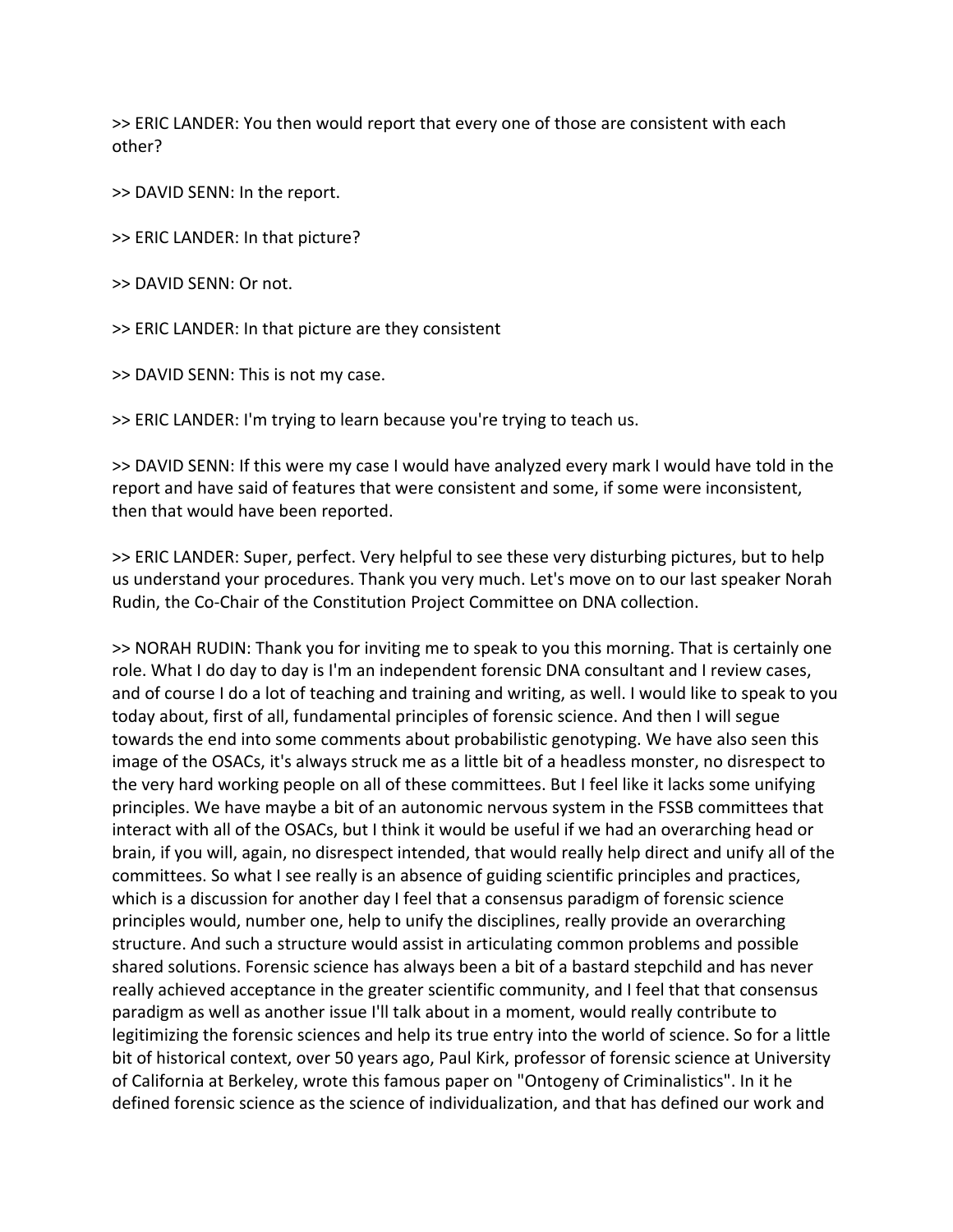our practice for a very long time. And in 2001, my colleague Keith Inman and I wrote a book, "Principles and Practices of Criminalistics: the Profession of Forensic Science". In creating our paradigm we bought into this aspect of individualization, and we have since come to realize that we really need to leave this behind. Individualization is not a scientific construct. It's an absolute and science really is more about estimating uncertainty, not about asserting certainty, and so I'll talk to you now about how we can leave this idea of individualization behind. This is our forensic science paradigm. I've written here six principles, if you will, divisible matter, transfer of matter and also of patterns, identification, which we talk about as categorization, individualization, which is now crossed out and I'll come back to that. Association of people and/or objects, and reconstruction, the ordering of time of events in space and time. So coming back to individualization, I will suggest that the better way to address it is to talk in statistical and probabilistic terms about the probability of the evidence such that it might support an inference of source. The first action I would like to suggest to the President, he should direct formation of a committee at or above the level of the FSSB to implement and administer guiding principles and practices, as you heard Alice Isenberg mention before of forensic science. I kind of like our paradigm but obviously that is a discussion that could take place. Next I would like to segue into talking about DNA as compared to the other disciplines in forensic science It has often been held that DNA is sort of the gold standard and different than the other disciplines, and I would like to suggest and in fact really at the heart of it, all forensic science is pattern comparison and DNA is really not much different or really at all different from the other disciplines. DNA does have the advantage that it has a strong academic foundation. The patterns are easy to digitize. And we enjoy stable and well characterized populations. Those ideas of patterns and how we characterize them in populations and how we define them really are at the heart of some of the challenges of the other disciplines. And while they do have challenges, those challenges are also not insurmountable It can be addressed by statistical and probabilistic approaches. And I won't go into the details here. But you have the slide and obviously we can chat later. I'll also note that DNA has made the mistake of basically repeating itself not learning from early mistakes. As the technology increased as we were able to detect much less, much lower amounts of DNA and we received more complex samples, the technology really exceeded our ability to interpret and weight such evidence, both the weight and as well as and the significance in the context of the case. And DNA is finally slowly making progress in implementing probabilistic genotyping approaches that can assist in this that and I would say that approach can be transferred to these other disciplines it might be more difficult but again the challenges aren't insurmountable and I've provided you with a couple of papers where people have performed research on these issues. Any approach or model requires software, you can't do it without software. Ideally software should be open source and it's nice if it's free of charge. Currently the probabilistic genotyping software that's quickly becoming in the standard in the U.S. is from New Zealand Institute of Environmental Services and Research, a private company that provides scientific services to the Government of New Zealand. It's commercial, it is proprietary and it is very expensive, and many of the laboratories that purchase this software purchase it through NIJ grants, in other words our Federal dollars are being exported to New Zealand. So in my opinion, the model should be open source for software. Free of charge, as I say, is nice. And an example that has been created by the Federal Government is OSIRIS, that should be all caps, which was created by the NCBI. It's a genetic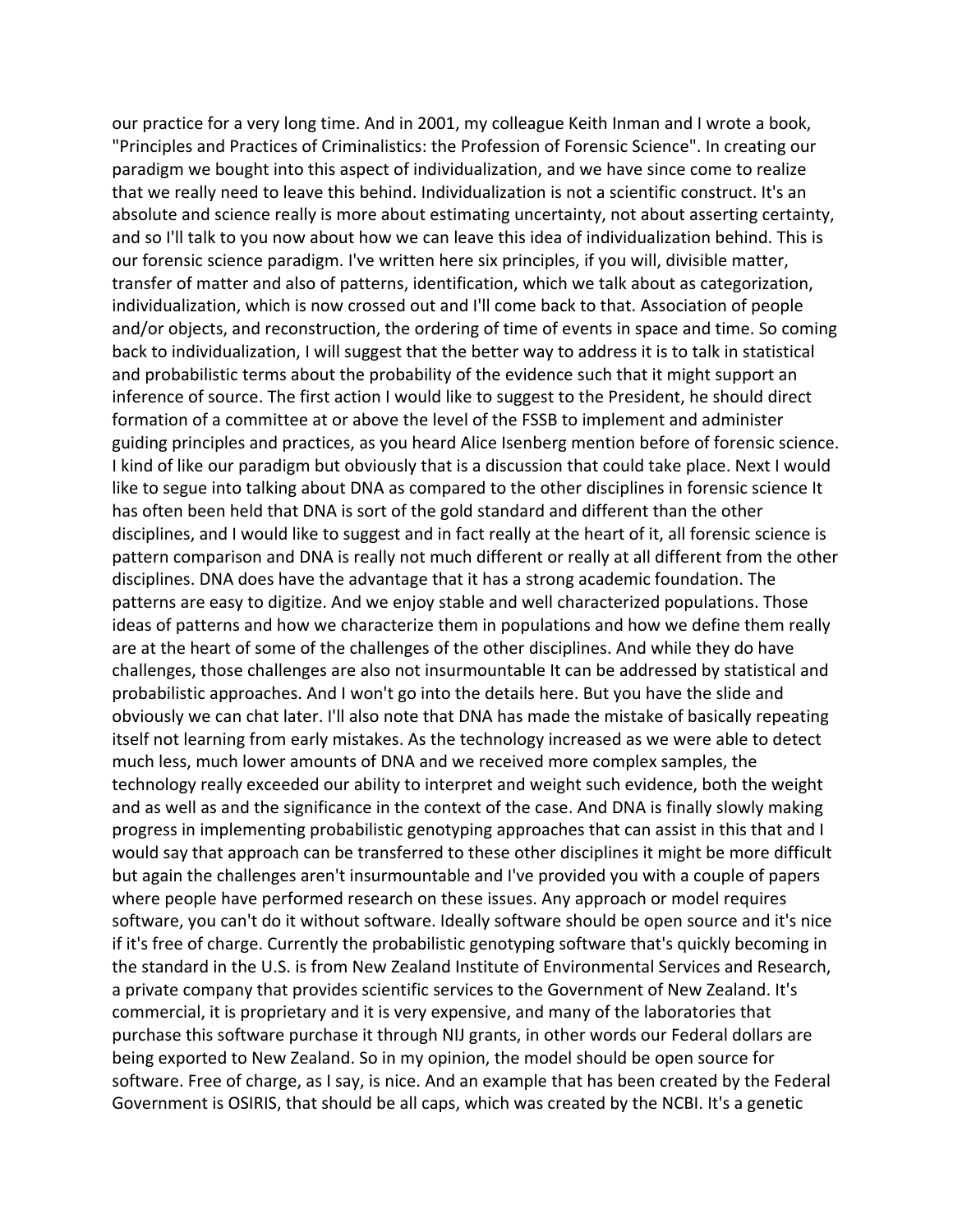analysis program so obviously it's possible, sorry open source and free of charge software exists. Our group provides one such example, but small nonprofit groups cannot serve the national need of all of the laboratories in the U.S. So again, I would like to suggest an action that the President could take is to sponsor federally the creation of probabilistic genotyping programs, first for DNA and a model for disciplines that would eventually need such programs. Thank you for your attention.

>> ERIC LANDER: Thank you, thank you to the whole panel, it's great, we have such a diversity of opinions and perspectives. I pick up all, a variety of very, very interesting points and some range of opinions, and I think that's exactly what we have been trying to learn over the course of months now is the whole range of views and how to think about things. Several of you have offered ways to frame these questions. And I'm hoping we can now engage in a robust discussion with PCAST. Our practice is when PCAST members want to speak, they turn their flag vertically. And I shall invite Barbara Schaal as the first flag to go up, then Barbara and Bill and Craig.

>> BARBARA SCHAAL: First, thank you very much. This was really very interesting and engaging. One of the themes that have come out across the number of speakers is the need to have some very large widely accepted standards. In particular, both Alice Isenberg and Norah Rudin talked about statistics and probability of assigning genotypic data, and I'm particularly interested in how widespread the use of such kinds of software is beyond just DNA, and even within DNA you talked Norah Rudin about different kinds of software packages. Do they have different efficiencies? Are they all widely accepted as having the same standard? And how do we get to a point where we have accepted standards for evidence for validating techniques and for analyzing data that everyone agrees are appropriate techniques?

>> NORAH RUDIN: Yes, thank you. There are a number of different software packages. Actually there's quite a few of them from all over the world, there's probably four I would say that American labs consider. And they have quite different models and quite different approaches. And there has not been yet sufficient comparison to determine if there really is a fundamental difference in the inferences that might be made. Part of the problem of course we don't know especially with probabilistic approaches what the true answer is. Even if we start from known samples. So that work really has yet to be done. One of the things that impedes it is these commercial programs. And so for example, you have to have the program in order to perform the comparison. So there are some issues. And there's been some political issues with that. And so the answer is we don't know yet. I think they are all extremely useful and all a step forward. But in terms of comparing them, work yet to be done

>> WILLIAM PRESS: I guess my question is to Jeff Salyards. I wonder if you can elaborate a little bit more on the idea of clinical trials because in particular, in some of the forensic disciplines for example, some of the pattern matching ones, maybe it's bite marks, I guess there's the question that Norah just raised of you don't know the ground truth in the first place. In real clinical trials you know the outcomes, did the patient get better or not. And just if you could say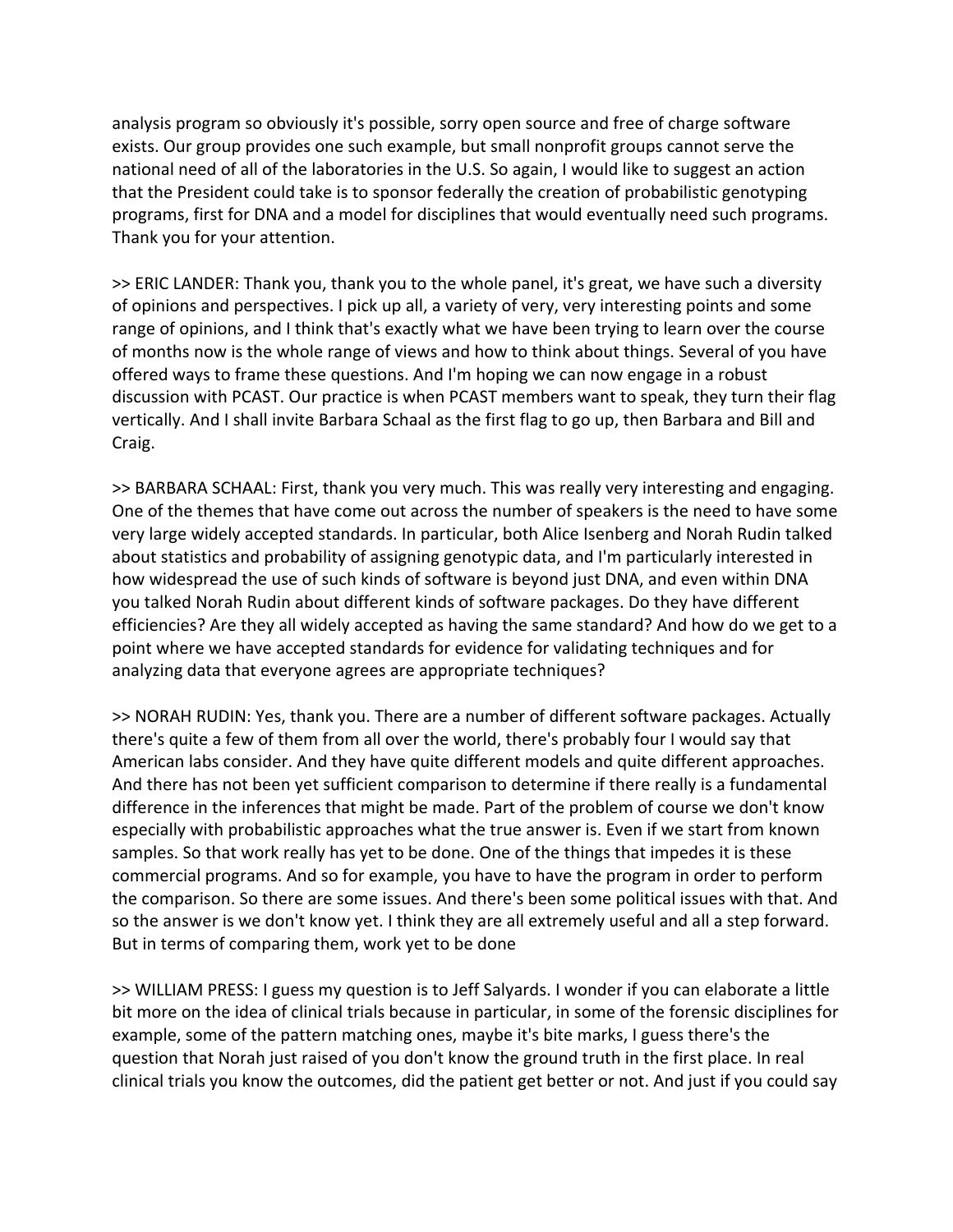a little more on how you might try to bring some of the clinical trial methodology into these more complicated fields

>> JEFF SALYARDS: Absolutely. So if we take the hard case of bite marks or cartridge comparisons or fingerprints even, I think we could create ground truths. I can prepare sets of prints that these match and these don't match. So the FBI under JoAnn Buscaglia about five or six years ago did a wonderful black box kind of study of we'll let you off the hook of any rigorous measurements, but how successful are you at this. And then that could be expanded to what if I only give you a half of a print or a quarter of the print. Where does it break down? So there's lots of ideas. But that could just balloon into the thousands of experiments we could do that would be interesting, and so that's why I think we need some help from a policy point of view of what let's this be valid. And then we have to not shy away from the rigor of what is it that we're actually measuring? It might be very kind of intuitive. But there's actually something going on. And we could begin to get at what is the thing that, what's the real index of similarity. And then that would lead us to probabilistic statements a more baseum model, if you have this index of similarity, how likely is that evidence in the face of this hypothesis versus that hypothesis.

>> ERIC LANDER: Next up is Craig.

>> CRAIG MUNDIE: I have a question for Matthew. You talked about the idea of publications, both access to them and the idea of having a lot of these studies perhaps published in a peer reviewed environment. In my experience lately, even in fields that have many, many decades of established publications and peer review, more and more this is moving to be online. That before you ever get it to the peer reviewed environment, it's essentially published instantaneously like in the physics archive or other things. And everybody has access to that immediately. And so a lot of the science now is essentially being reviewed by peers, but not for the purposes of producing a peer reviewed publication. And the whole thing seems to be accelerating some of this. So similarly if you're looking in that environment, there's no costs associated with it, there's no subscription fees, et cetera. So I was curious why in your remarks you focused on what I'll call the yesterday's approach to publication, scientific publication. And at least to the exclusion of this idea that the community could itself bootstrap some of this more quickly just using Internet publication methods.

>> MATTHEW GAMETTE: Yes, I appreciate the question. I believe you're correct. There are a number of methodologies that could be used to accomplish this. Efforts have been made by different organizations to try to publish some of this data for whatever reason and there are a variety of reasons, laboratories are a little skittish about publishing their validation data out that hasn't been specifically reviewed by statisticians and others that they may not have resources to. And so I think some of those challenges need to be overcome before labs are willing to publish out that data.

>> CRAIG MUNDIE: What do you think their fear is?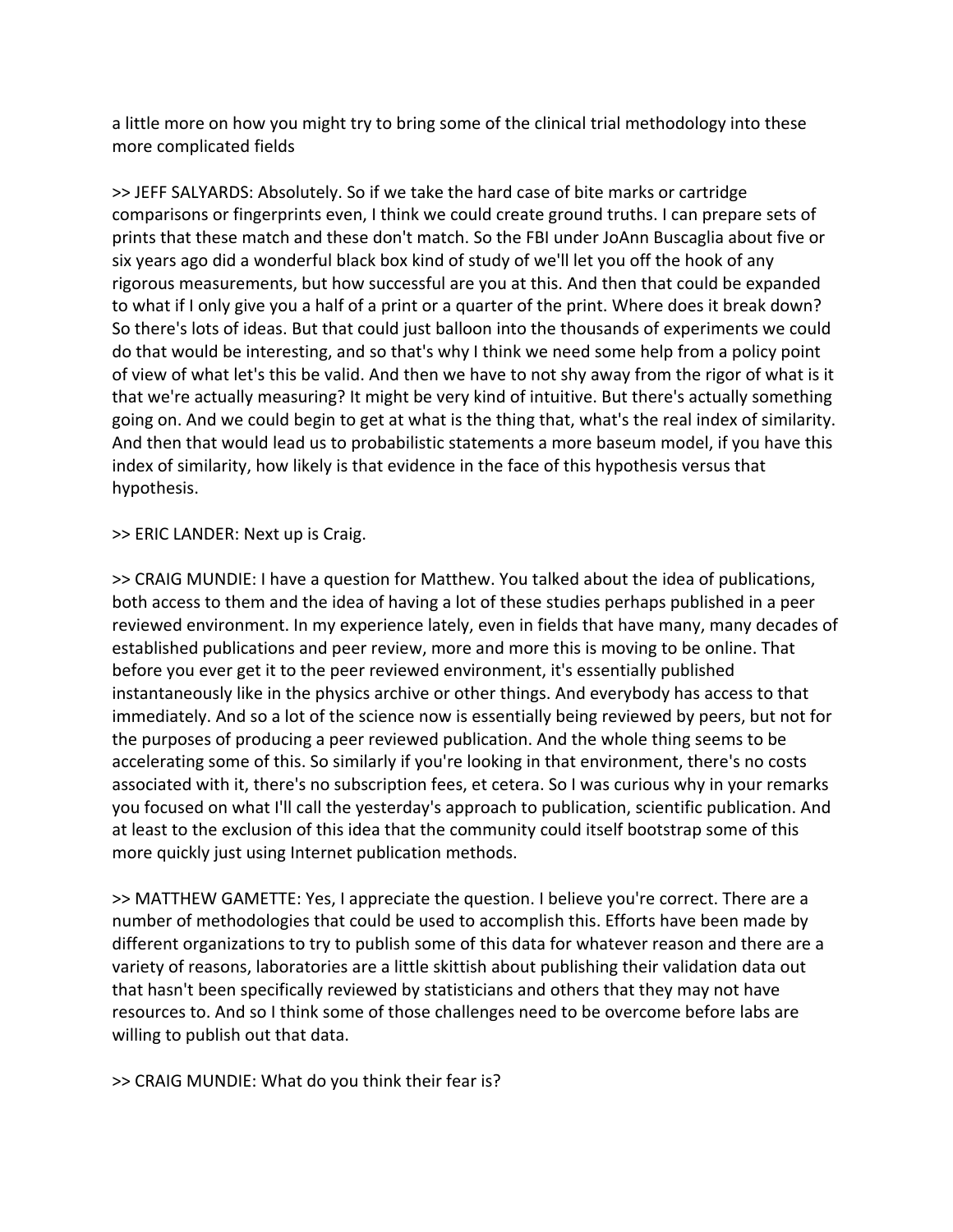>> MATTHEW GAMETTE: I think the fear is the unknown perhaps without having a statistician or other resources to review that data, they are not willing to publish out that data because then it could be challenged in court and other avenues and venues that are important. We don't want to be subject to legal challenges over things that we should have and could have reviewed before we published it.

>> JIM GATES: First of all, I want to thank the panel for these very lucid presentations, very deeply embedded in your mastery of the area. I also want to thank you for continuing this experience of having PCAST interact with the forensic science community. Something I've been enjoying for about two years myself. And the word enjoy is in quotes, I'll have you know.

>> JIM GATES: My question actually arises out of the recommendation that Alice made at the beginning, which was that we should think about having OSACs at least that's what I heard have the OSACs set a standards for testimony did I misunderstand you?

>> ALICE ISENBERG: No you didn't.

>> JIM GATES: Can you expand on that please?

>> ALICE ISENBERG: Certainly we have discovered underlying science supporting science disciplines is very valid. The problem arises when we are trying to communicate science to the layperson in an adversarial system or in a legal environment, and even in my own agency, lawyers talking to scientists is often difficult and until we really talk things through, words have meetings for both of those different groups of people and it helps if the testimony, the language that is used to describe a forensic science result in a courtroom, words like rare or unusual or unique, those sorts of words mean different things to different people. So there has to be a great deal of care in how someone describes their results, especially a class based evidence or other types of evidence where there is no probabilistic information that's conveyed in the results.

>> JIM GATES: If I may have a follow‐up, but what intrigued me is you suggested that the OSACs but basically operate under NIST should undertake this, this is what I was puzzled about. One could imagine there are other organizations that might be better situated. So my question really is, did you, I agree with you on the interpretation of the problem. I've seen it as Jeff knows, I sit next to him often at the Forensics Commission and we hear these things, but my question was have you gone through a range of possibilities of organizations that might bring this expertise to the solution of the problem?

>> ALICE ISENBERG: I recommended the OSAC as a starting point because their goal is to attain public consensus through the creation of standards. So standards that will be created there will be vetted by anyone. They have, they will target interest groups in the law community, legal community, in the scientific community, commercial community, potentially, and then even the public. And all of the comments are very carefully read, reviewed, documented, and dealt with. So there's, it's a very transparent process and takes into account the opinions of everyone.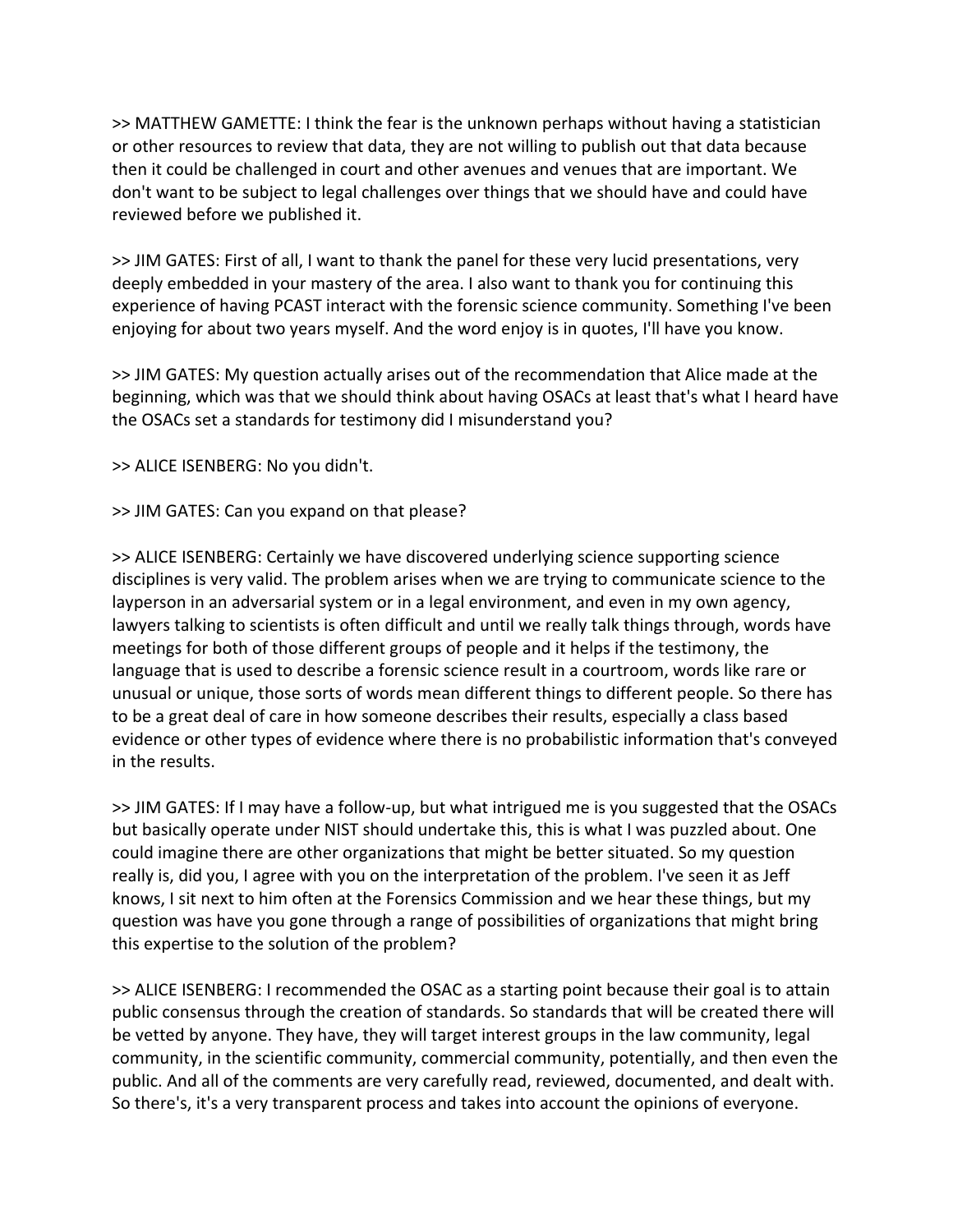>> ERIC LANDER: Thank you, Michael McQuade is next up.

>> MICHAEL McQUADE: Thank you very much. It's a really terrific panel because there's, I wouldn't say this is sort of a wild diversity of detail. But a very big diversity of where you all come from in what is and I think Alice you said it in the beginning, sort of right at the crux of law and science. So Alice I want to ask you a question, first I want to make sure I got right what I think I heard in the very beginning. What I think I heard you say was there's no scientific studies that call into question the validity of these techniques as long as the applicability is properly communicated. Is that an accurate thing?

>> ALICE ISENBERG: As long as the limitations of the technique or the results are conveyed properly

>> MICHAEL McQUADE: Good. So let me ask you to give maybe an opinion on the opposite side of that question. So what scientific studies or other work would you think as a standard to actually assert the validity of the test? So it's one thing to say, I can't prove the tests are inaccurate. As a general theme, so not bite marks in particular or any other pattern matching or whatever, when you think about what would make you comfortable that these various techniques actually are proven to be valid within their limitations, what do you think about in those terms? What kinds of things would give you confidence that these are in fact valid techniques?

>> ALICE ISENBERG: I'll use the example of the firearms discipline. One type of research that is done to look at the validity of these, that discipline is to send out in a round robin fashion evidence or examples of evidence that people compare to various firearms to determine if a bullet was shot from a particular firearm. You look at the results of that round robin testing to see how often people get the result correct. Then you also add to that research where you, where would I expect to see the most similarity between two firearms? Well, that would be firearms that are manufactured subsequent to each other. And the way a firearm is manufactured is by taking a long piece of metal and cutting it into pieces and each of those goes into one firearm after the other. So if you can obtain firearms that are manufactured very close in time to each other, you would expect that they would be the most similar as compared to any random firearm from somewhere else. Studies have shown that you can differentiate a bullet shot from those different firearms that come from the closest period of time in manufacturing with each other. So studies like that where you do have also potentially ground truth information, latent prints or something like that where you know the source of those, those sorts of studies support the foundations of the various forensic disciplines.

>> MICHAEL McQUADE: Just to replay I heard sort of two different things. The second was there's some logical reason to believe there's a ground truth and there may be a way to get there and there may have to be a logical explanation. The first was essentially concurrence of a variety of experts, and presumably there are some limit in there where you say if I send this out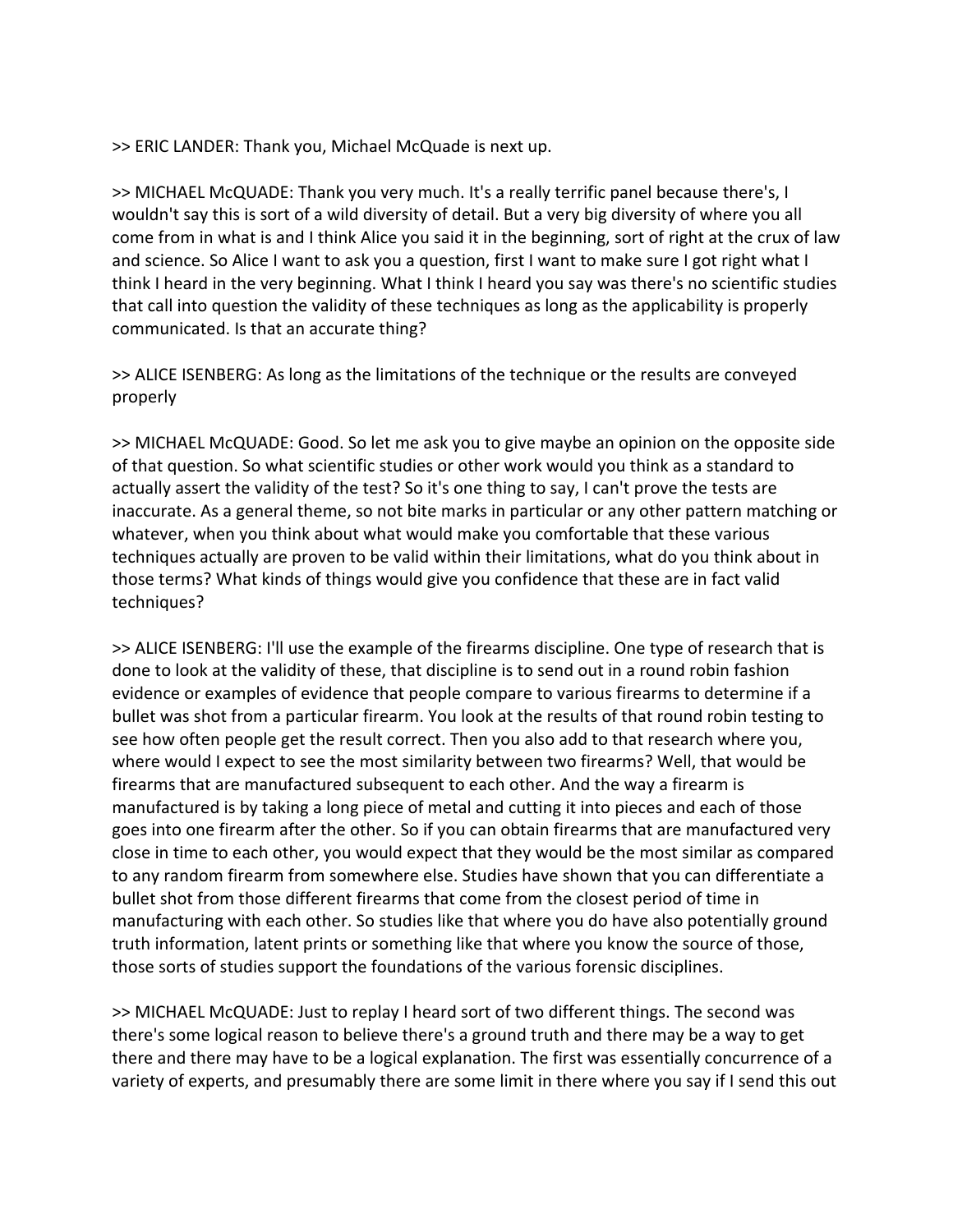and 10% of the people all agree I have a problem and if 99%, maybe I have a different conclusion is that what I'm hearing.

>> ALICE ISENBERG: Correct and the more studies like that are done the more confidence one can have that the foundation of this discipline is appropriate. And the more you learn about the limitations of that discipline, though, as well. And as a discipline initially but when initially research is done, perhaps the results and interpretations need to be clarified and the limitations need to be very expressly given, but the more research that's done to show that you get the same results across various people performing the examination or various types of evidence where there can be slight differences in characteristics, the more confidence you can have the key is to put a number to that confidence as was suggested.

>> ERIC LANDER: Just very briefly on that point. So would you then say that's the guide to what it means to have reliable principles and methods, the principles and methods have been tested for reliability in one or more of the fashions you've said? And that we actually know the limitations on the error rates? This phrase reliable principles and methods isn't often defined. It gets used. But I hear you offering almost a definition of it.

>> ALICE ISENBERG: I would agree that's the way we gain more confidence that our results are correct. I don't agree that the limitations are associated with error rates. I think the limitations are in what, where we know we would see variation. And the extent, that's why we do validation studies is to determine the limits of what this test can, we're able to say about it. And the more different kinds of evidence or the different kinds of characteristics we see in evidence across huge sample sizes, the more confidence we can have in that. But if you don't have ground truth information, it's very difficult to calculate an error rate.

>> ERIC LANDER: So when you have ground truth information, though you can calculate it and then it's right to speak of it. When you don't know what the truth is, you can only talk about the correlation between examiners.

# >> ALICE ISENBERG: Correct.

>> ERIC LANDER: But those are the kinds of things you would say constitute the threshold of reliable principles and methods basically.

## >> ALICE ISENBERG: Yes.

>> ERIC LANDER: That's very helpful I'm going to ask does anybody in the panel have an alternative definition of what this is supposed to mean, because I just found that really insightful. Is there another way to think about what constitutes a reliable principle and method? Norah.

>> NORAH RUDIN: I like very much what Alice is saying about limitations. I tend to think of these validation studies in terms of capabilities in limitations, and what is very important is to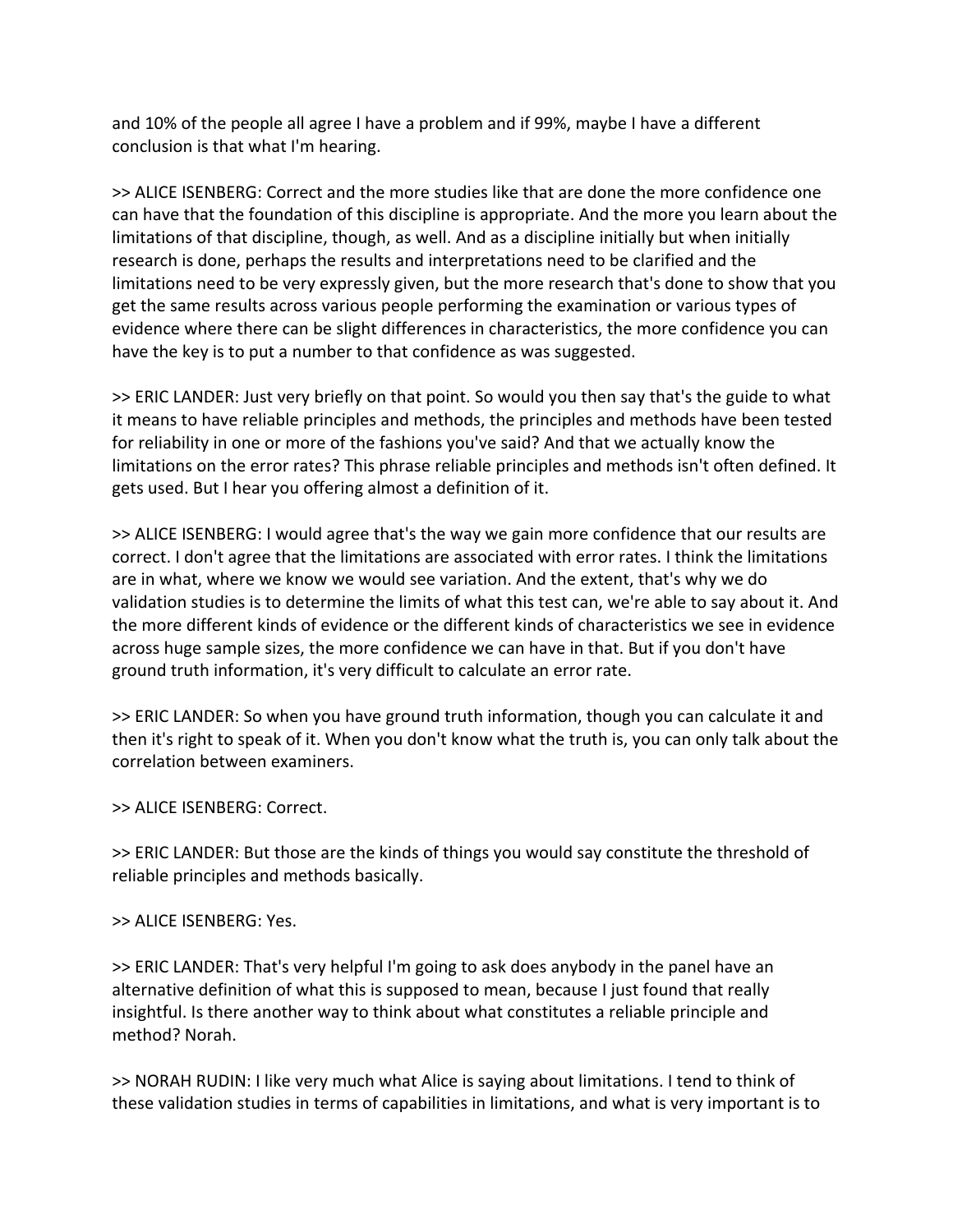really stress the system so one can really reach the point where you can see what the limitations are, define them, and see how they are really defined their limitations. And then I would suggest that ideally we would like to quantitatively characterize both the variation and the limitations so we can say something quantitative about it. The other point I would make is error rates can be a little bit difficult. A rate implies a constant. And another way to characterize that is the risk of error. Either a false positive or false negative, so that's just a different way to think about it.

>> ERIC LANDER: Sure. Very helpful. I jumped in and I shouldn't have done that but in any case I'm going to turn back to Daniel Schrag as the next, then I have Ed Penhoet is your flag back down, Ed's flag is back down ,and and Susan Graham. And that might bring us to the end of our allotted time.

>> DANIEL SCHRAG: Thank you I want to follow up on the same line of questioning I do appreciate everybody's comments, I'm learning a lot. I want to talk, ask a question of David Senn, Dr. Senn, I really appreciate your testimony. I really thought it was very helpful to see how you go through this. And I was particularly impressed with the way you evaluate the bite marks in a blind fashion as an investigator. I'm actually curious about what fraction of bite mark analyses around the country are done in that fashion. But that's a minor question. My main question really follows up the other one, which is how do you know your error rate? How do you know both in terms of exclusion and inclusion? Especially given that bite marks, there's a spectrum of probably easy ones and more difficult ones. Ones that are blurry, ones that are very, very clear. And therefore, in that, when there's a whole spectrum of quality of bite marks, et cetera, and you can do the same thing with partial fingerprints, but how do you know? And specific for you, is it that there's an artificial test? Or is it based on comparison of specific cases with other data like DNA, or how do you actually know your error rate?

>> DAVID SENN: Thank you, that's an excellent question. And as others have already said, error rates are a very difficult area for us because we don't know the ground truth in a bite mark case. We only have opinions and we can only look at the data that's available to us and do the tests and examinations that we do. And to formulate that opinion. And we try to state that opinion, in the past we had standards and guidelines that were developed by the American Board of Forensic Odontology, and by the way are currently being co-developed or co-amended by both the American Board of Forensic Odontology and the Odontology sub‐committee of the OSAC NIST structure since we don't know the ground truth, it's very difficult to say that the error rate for a bite mark analogy is this. It's a difficult problem.

>> DANIEL SCHRAG: Have you looked at cases where you've done your analysis and then there's additional evidence like DNA, and do you have a sense of what the error rate might be?

>> DAVID SENN: Yeah, I guess there's sort of an error rate, and I'm sure when the innocence project was here yesterday talking about cases in which bite mark testimony was later overturned by DNA testing, and so we can say if we take that number of cases, and there have been about 20 cases that have been of the exoneration cases that they list on their website,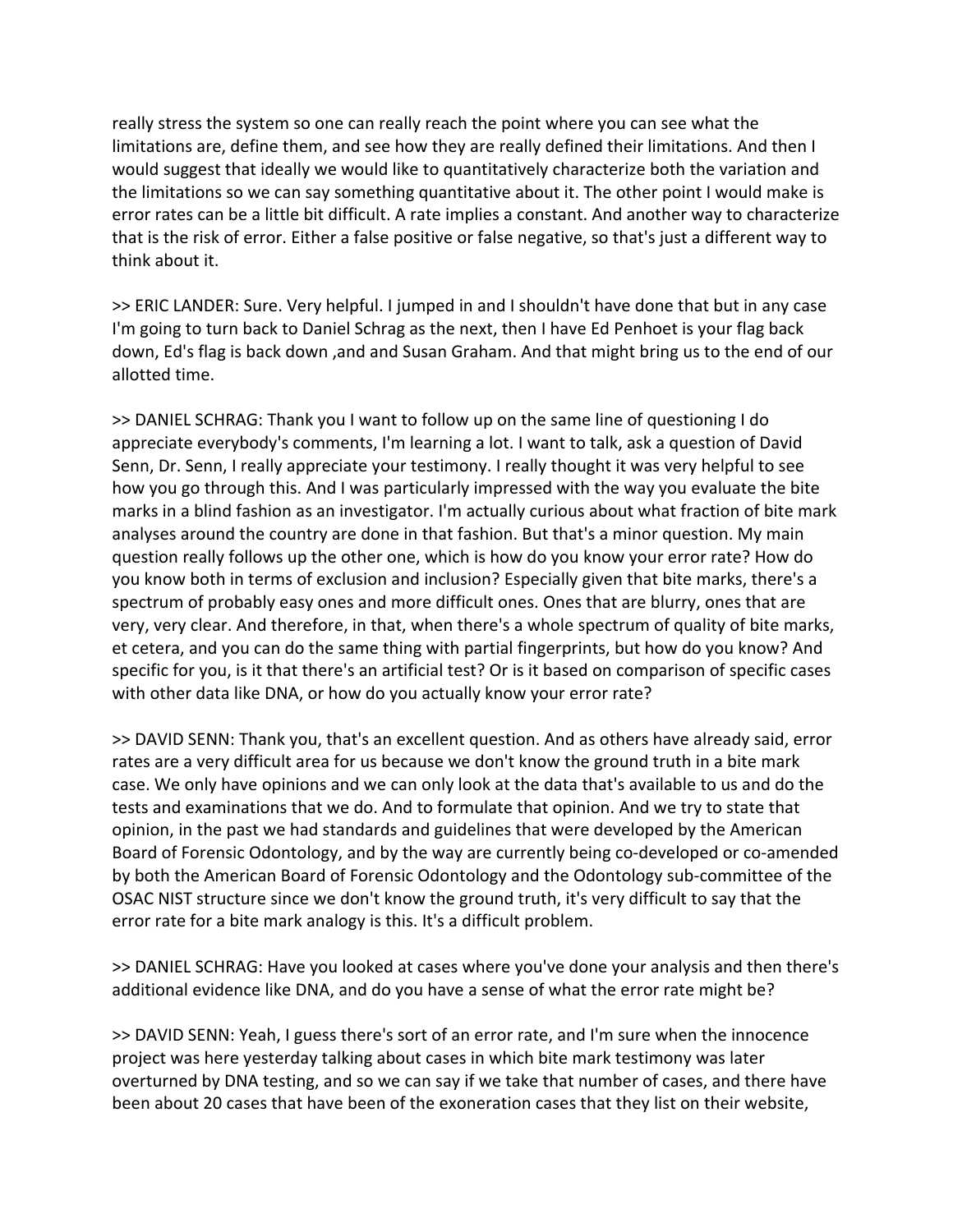about 20 cases that were bite mark testimony was given and DNA testing of some type later proved some other truth, and they attribute that to faulty bite mark testimony. But none of those cases that I've looked at was the bite mark testimony. The only physical evidence, there was much other evidence so there were multiple factors So if you take that as an error, you know, then 20 cases out of I don't know how many there are, hundreds or thousands, is not a real way to get the error rate.

>> ERIC LANDER: We're going to move on. I think the point Dan would make is of course there's no denominator to that calculation and so we would agree that's a meaningfulness.

>> DAVID SENN: Yes.

>> ERIC LANDER: It's not a helpful number.

>> DAVID SENN: The man has to know his limitations.

>> ERIC LANDER: Exactly, your first statement about we just can't know is a good one. Susan.

>> SUSAN GRAHAM: My question is for David, as well. And I, too, found it very helpful to your tutorial in a sense of how you do what you do. And the thing that surprises me is that you all still do this by hand. If I think about or hands, if I think about other areas of pattern recognition, we have developed computer based techniques to implement the strategies that human people use. But then to automate that. And in part that tends to mitigate the fact that some people are much better than others at doing human pattern recognition. Is that happening in your field? And how feasible do you think it is?

>> DAVID SENN: Thank you. I like the idea. You know, I would love to have a computer program where I could take the bite mark image and the image of the patterns of the teeth of the suspects and have it like on CSI they overlay and say match, match, match, match. That software does not exist. And for us. It may exist I think it exists in manufacturing where they make sure a bolt fits into a certain place or something, but we just don't have that available to us

>> ERIC LANDER: Would you recommend it? Many of us are sitting around the table thinking about software and pattern comparison saying, boy that's an easy piece of code to write if face recognition softwares that many of the companies that store your photos have can spot whether it's the same person in diverse photos, it doesn't sound, so hard would you recommend that be developed? Would that be helpful in increasing the standards in the field?

>> DAVID SENN: Any software program that would automate or help someone to make a decision about two things I think would be very helpful.

>> ERIC LANDER: Awesome. We have come to the end of our time and I really apologize because I think there are probably a lot more questions people would like to ask, but you have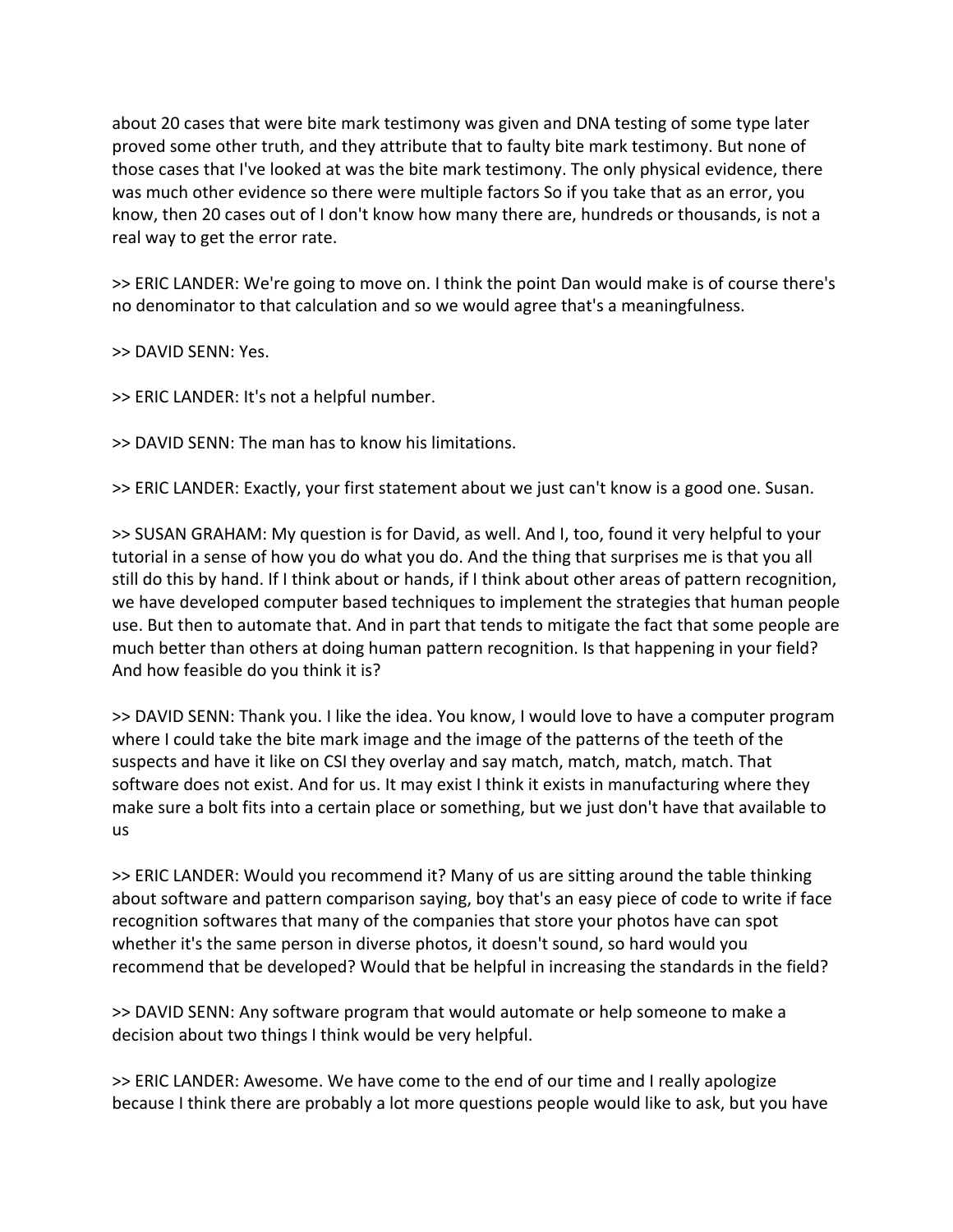stimulated us tremendously I think we've heard very interesting specific details I think we've heard some very general calls for clinical trials. We've heard, I think maybe the first person to give us a concrete suggestion as to what this reliable principles and methods might mean, which I think is probably a really important thing to nail down. I just can't thank you enough. I know you've come from quite considerable distances in many of these cases for this meeting about an hour 15 minutes so I know it's a lot of trouble, but it's really very much appreciated so thank you to the entire panel and we'll take a ten minute break

>> JOHN HOLDREN: Let me add my thanks I think this was terrific.

>> ERIC LANDER: Just great. (Applause).

## **World Radiocommunication Conference**

>> JOHN HOLDREN: So we are going to come to order and moderating this session will be one of our two PCAST vice chairs, Dr. Bill Press.

>> WILLIAM PRESS: Thanks, John. This is a session on the World Radiocommunication Conference, but more generally on a subject that PCAST has been interested in for a long time, namely spectrum management, RF spectrum management. And we're very pleased to welcome Julie Zoller. PCAST members have her bio. And I think she must be used to this. It's the last one in your packet. So it's easy to find on the back page, alphabetically. Julie is with the Department of State's Bureau of Economic and Business Affairs and in particular, she's the Senior Deputy Coordinator and Director of Multi‐lateral Affairs, International Communication and Information Policy. She has a long and distinguished history in spectrum management and related things. In particular she was with NTIA at the time that the PCAST report was, we like to think was so influential. But certainly well received by NTIA as well as FCC and other Federal agencies. So she has a lot of perspective on this field going all the way back to work early in her career at Lawrence Livermore Laboratory and with ITU, so let me just give you Julie Zoller.

>> JULIE ZOLLER: Thank you very much, Mr. Chairman. It's an honor to be here and to speak to your committee about the 2015 World Radiocommunication Conference. Or WRC‐15 as it's commonly called. World Radiocommunication Conferences are convened by the International Telecommunication Union, the United Nations agency for Information and Communication Technology. To review and revise the radio regulations, the international treaty governing the use of the radio frequency spectrum. The regular three to four‐year cycles of works allow the regulatory framework to keep pace with technology. Works provide international harmonization of spectrum policies which is essential for economies of scale, as well as efficiency and interoperability. More than 330 delegates from 162 countries in WRC‐15 which took place in Geneva, Switzerland from the 2nd to the 27th of November. The nearly 170 member U.S. delegation included world class experts on every subject on the agenda and demonstrated how a delegation of public and private sector professionals can effectively work in partnership. Ambassador Decker Anstrom headed the U.S. delegation and I served as Deputy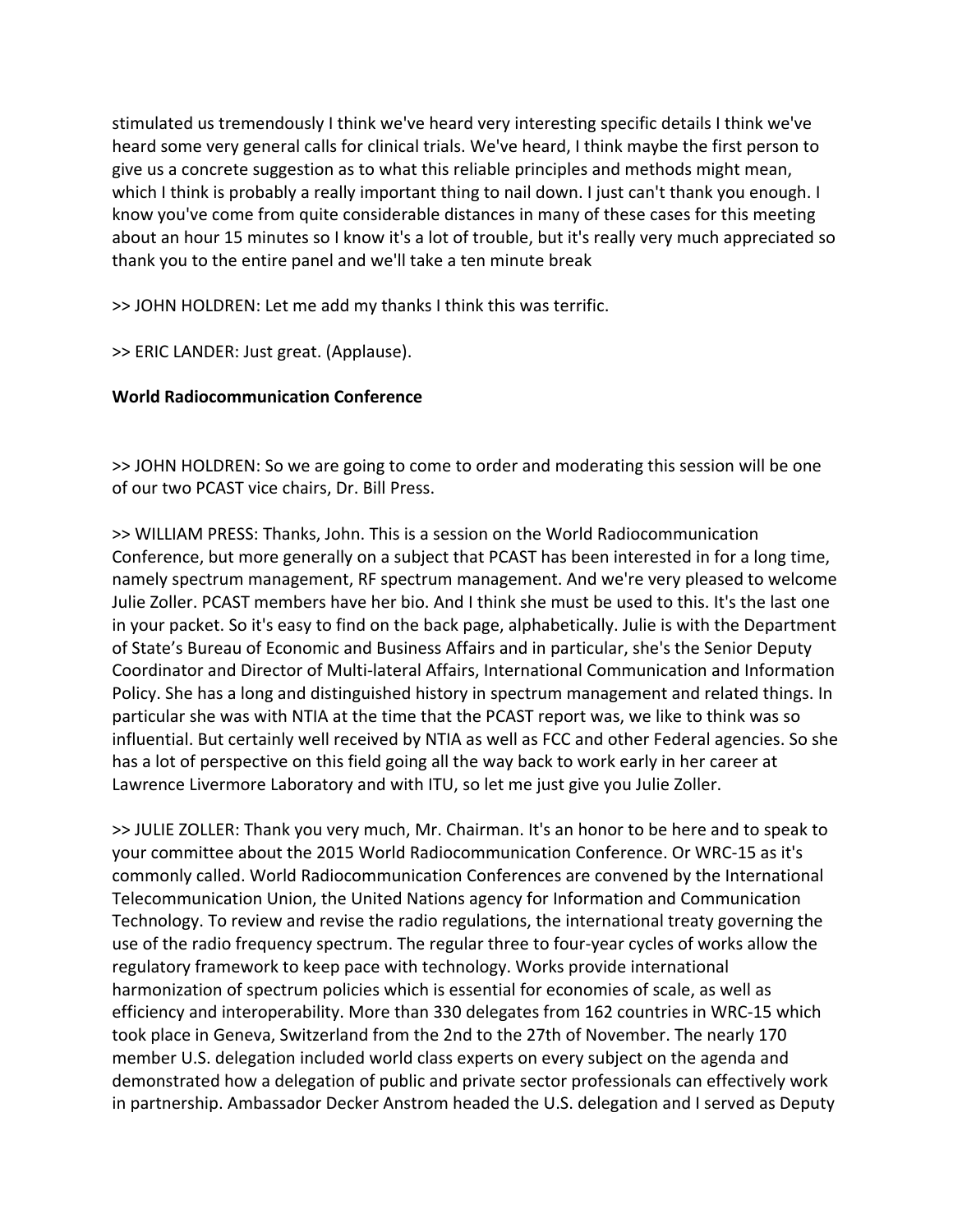Head of Delegation. The United States achieved all of its high‐priority goals at WRC‐15, advancing U.S. innovation and economic growth, preserving national security, and continuing U.S. leadership in spectrum policy. WRC‐15's global decisions complimented domestic efforts under the President's wireless innovation and broadband policies to promote new technologies, spectrum allocations, and sharing techniques. Additionally half of the WRC‐19 agenda is based on U.S. proposals, clearly reflecting continued U.S. leadership in mobile broadband, aviation and space applications. I will highlight several decisions WRC took concerning our key priorities for the conference. First spectrum for mobile broadband. Everything is mobile. The agenda, excuse me. The agenda to allocate spectrum to the mobile service and identify it for international mobile telecommunications or IMT, was our highest priority. As you recommend in your report on realizing the full potential of government‐held spectrum to spur economic growth, we made international harmonization of spectrum allocations to wireless broadband, particularly in bands used or planned to be used in the United States. A key element of the U.S. position at WRC‐15. Working closely with colleagues in the Americas, especially our neighbors Mexico and Canada, the United States was a leader in identifying new spectrum bands for the mobile industry. As a result of WRC‐15 many countries around the world now have available up to 250 megahertz of additional spectrum from mobile wireless services. For the United States and North America, there's more than 500 megahertz of spectrum available as a result of this conference. The 470 to 698 megahertz band or UHF band is harmonized across North America and it's also allocated in select countries in South America, the Caribbean, and the Asia Pacific region. WRC‐15 in the UHF band compliments the FCC's domestic incentive process to free up broadcast spectrum for wireless broadband. Countries in Europe, Africa, and the Middle East will consider introduction of mobile broadband in 2023. In the 1427 to 1518 megahertz band or L band, the United States supported the introduction of mobile broadband while safeguarding existing U.S flight testing systems. WRC‐15 made 91 megahertz of spectrum available in the Americas, while 51 megahertz was identified in other regions. The 3400 to 3600 megahertz band or lower C band, is identified for mobile broadband in most countries and throughout the Americas, with the United States, Canada, Columbia, and Costa Rica extending this allocation up to 3700 megahertz, providing a total of 300 megahertz of spectrum in these countries. As was the case in the UHF band, WRC‐15 action in the C band complements our domestic action, the new citizens band radio service in the 3550 to 3700 megahertz band. Meanwhile the conference acted decisively to continue protecting the upper C band above 3700 megahertz, recognizing the ongoing extensive use of this band by the fixed satellite service. In summary, the work to identify the lower C band, 3400 to 3600 megahertz for mobile broadband, begun at WRC‐07 is nearly complete. Most significantly WRC‐15 started what will be a decade long process to enable the use of the lower part of the UHF band for mobile broadband. As a sign of things to come, other countries such as India would have been included in the UHF allocation at WRC‐15, were it not for the objections of some of their neighboring countries. The digital dividend reached in the upper in the UHF band 698 to 798 megahertz, will be extended to the lower part of the UHF band over time. Second, aviation. The issue of global flight tracking was added to the WRC‐15 agenda following the tragic loss of the Malaysian aircraft in 2014. The conference acted swiftly and decisively to approve an allocation to the aeronautical satellite mobile route service in the L band to facilitate satellite reception of existing automatic dependent surveillance broadcasting transmissions. While there was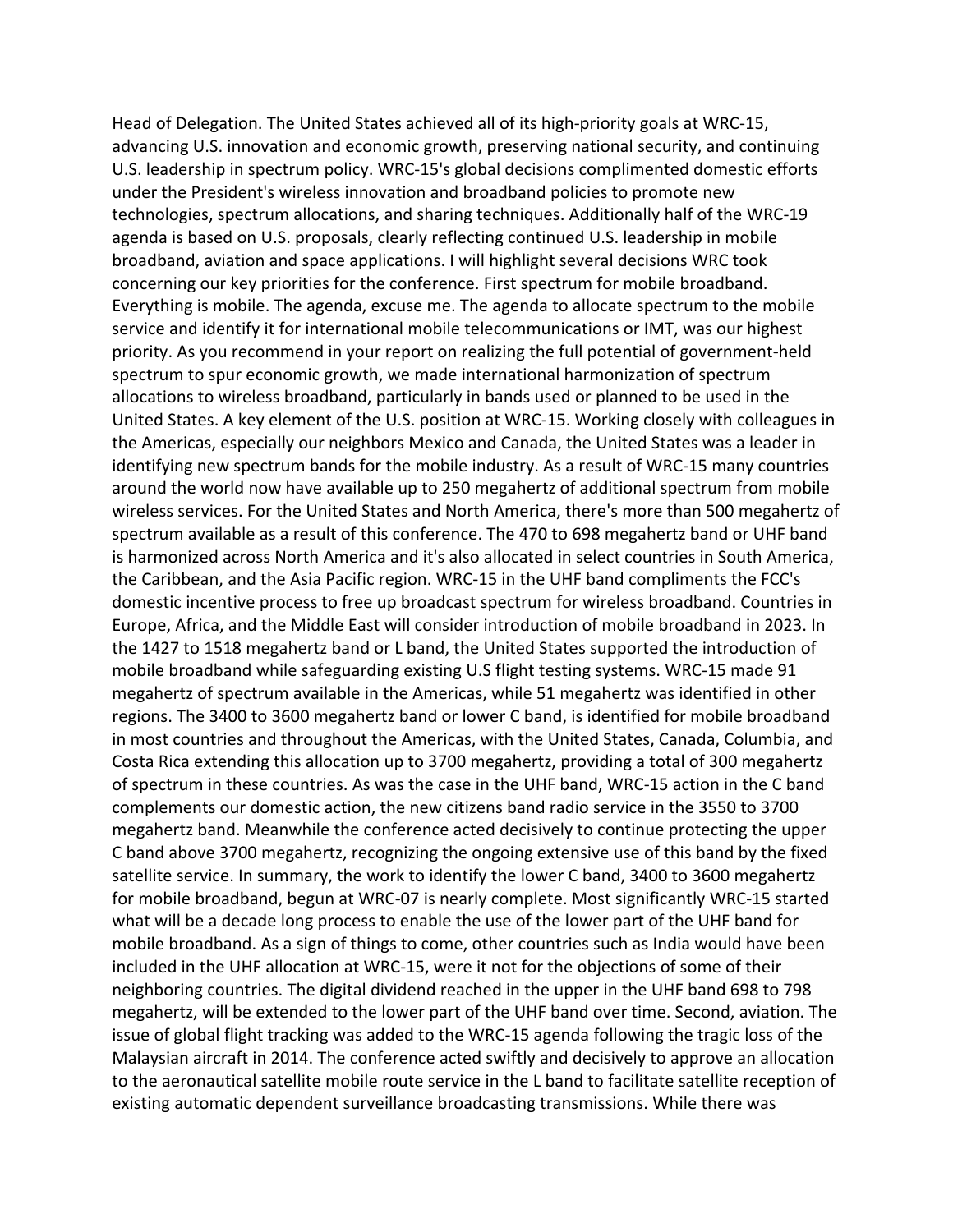widespread consensus on global flight tracking, identifying bands for control and non-payload communications of unmanned aircraft was aircraft was one of the most challenging issues of the conference. Concerns over flight safety and the different applications for which UAS can be used affected the negotiations and ultimate outcome. Unmanned aircraft for civil and commercial uses is the next wave in aviation. These systems span to revolutionize the industry supporting functions ranging to disaster relief to meteorologic to agriculture. WRC‐15 action on UAS will potentially pave the way for new applications that will add billions of dollars to the economies of the United States and other countries. The 2012 World Radio Conference allocated spectrum for the line of sight command and control of unmanned aircraft. WRC‐15 continued this work by identifying existing fixed satellite service spectrums in the Ku and Ka‐ bands to enable control during long distance flight when the aircraft is beyond the horizon. The regulatory framework adopted at WRC‐15 will now enable the International Civil Aviation Organization, ICAO, to proceed with the development of standards and recommended practices to provide a safe global communications infrastructure for UAS operations. Third, the future, the agenda of WRC‐19. Each conference adopts a draft agenda for the subsequent conference. Half of the 16 items on the WRC‐19 agenda were based on common proposals from the Americas, having their origins in U.S. proposals The WRC‐19 agenda is rich with opportunity, and Member States at the conference preparatory meeting have already assigned the technical work to ITU study groups. All four U.S priorities are on the agenda for the next conference. While WRC‐15 looked at spectrum below 6 gigahertz for mobile broadband, the agenda item for mobile broadband at WRC‐19 identified more than 30 gigahertz of spectrum in the range from 24 to 86 gigahertz to enable applications such as 5G mobile service. This agenda item complements the FCC's spectrum frontiers proceeding to enable flexible use service rules in the 28, 37, 39 and 64 to 71 gigahertz bands. Other than the 28 gigahertz band, most of the spectrum the United States is exploring domestically is included in this WRC‐19 agenda item. However, countries can't move forward in the 28 gigahertz band because this band is already allocated to the mobile service on a global basis. The agenda item for high altitude platform stations will consider spectrum that will enable lightweight solar powered aircraft operating in the stratosphere to provide broadband to developing nations and underserved areas. The agenda item for global aeronautical distress and safety systems will address aviation safety issues such as aircraft tracking under normal and abnormal conditions, autonomous distress tracking and automatic deployable flight recorders. And the agenda item for radio local area networks in the 5 gigahertz band will enable evaluation of the 5350 to 5470 megahertz band for our lands, complementing domestic studies already underway. There are also agenda items for advancing non-geostationary satellites in the V band, global maritime distress and safety modernization, meteorological satellites and for reviewing the orbital position limitations in the broadcasting satellite service plans. All of these were based on U.S. proposals. Looking beyond our own initiatives, many in the United States are pleased with the outcome on other agenda items. Earth stations on mobile platforms, communicating with geostationary satellites in the KA band, and intelligent transport systems applications to name two. There are other less prominent but important actions taken by WRC‐15. While debate over mobile broadband, unmanned aircraft and global flight tracking captured most of the attention, the story of WRC‐ 15 also included other actions that will make a difference in peoples' lives. The conference adopted a regulatory framework for public protection and disaster relief applications that will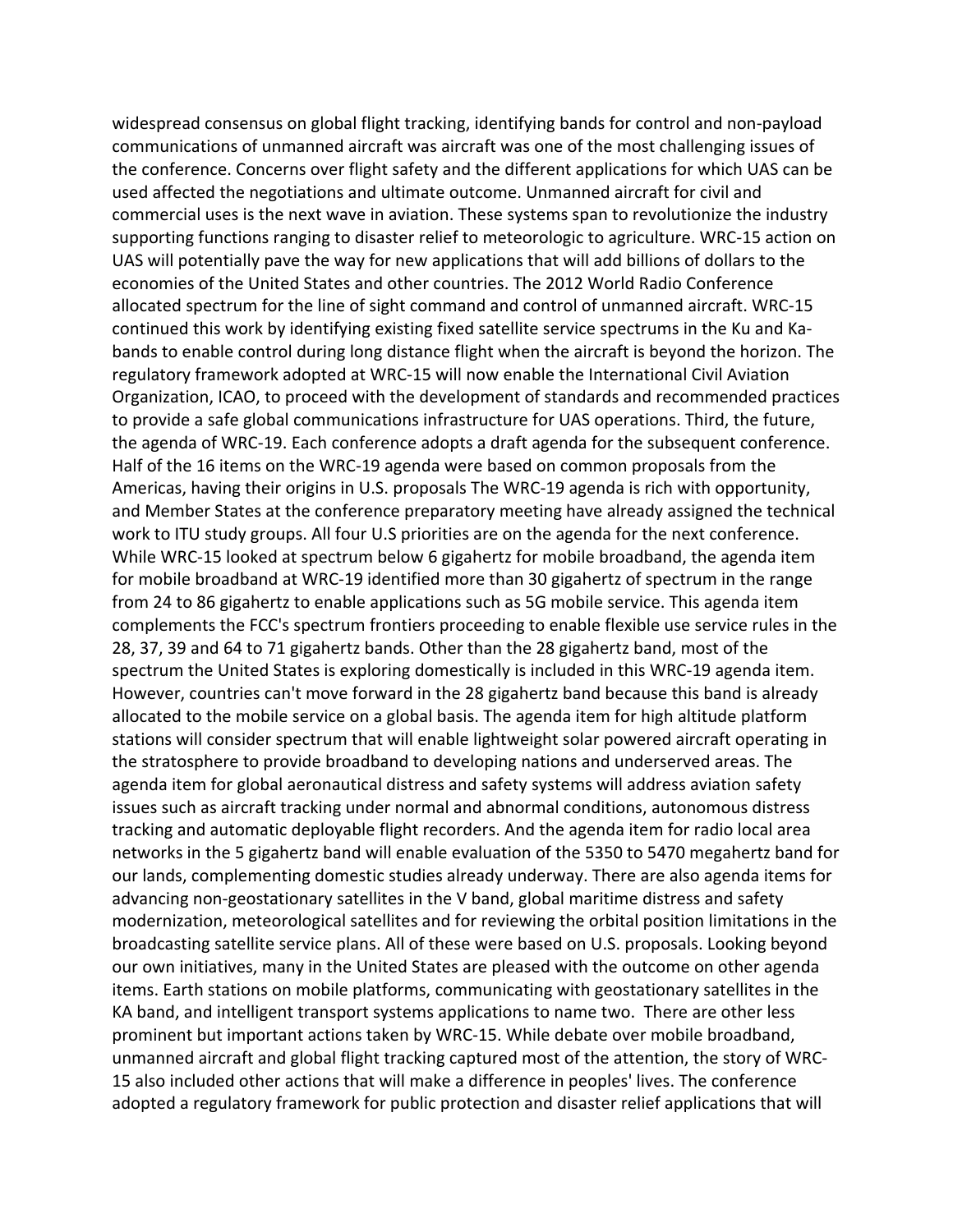pave the way for harmonized spectrums in the 7 to 800 megahertz range globally. WRC‐15 approved an allocation for short-range radars in the 78 gigahertz band, enabling automotive and on-the-ground aviation uses that will protect people from injury and save untold millions of dollars by avoiding equipment damage. NASA and the world's other space agencies will benefit from new allocations for the earth exploration satellite service in the 7 and 9 gigahertz band and use to 410 to 420 megahertz band for operations near orbiting vehicles such as the International Space Station. In conclusion, WRC continues to play the key role in setting international spectrum policy and the Americas are leading the way. We achieved all of our objectives, expanding the spectrum available for mobile broadband, providing for global flight tracking and the control of unmanned aircraft and setting an agenda for the next conference that is ripe with opportunity for the United States and for all countries. A few trends are worth highlighting for the future: Incumbent services were well organized to protect the status quo at WRC‐15, making the case against allowing new services into their bands. Nowhere was this more apparent than in the discussions on mobile broadband. This will continue to be a challenge. As we try and share more deeply the spectrum. Mobility is the future. Although not at the same pace as terrestrial services, satellite services are also going mobile. There's far less spectrum allocated to the mobile satellite service than can meet the demand. And recent attempts to identify more at WRC have not been successful. We have found ways to use the stationary fixed satellite service for earth stations in motion on ships, planes, and vehicles. But those successes often come with some penalties in terms of stringent sharing criteria. I believe we will need to rethink how we define radio services to enable such things as use of satellite links for communication and entertainment on the move as well as operations like controlling unmanned aircraft systems, which adds a safety dimension to the discussion We are approaching an upsurge in the deployment of non‐geostationary satellites. Technology has involved and there's a real business case. Commercial constellations ranging in size from 400 to 700 satellites are being planned. The number of nano and pico satellites with price points so low that universities are now in space is also growing. This will present new challenges in terms of sharing spectrum, not to mention collision avoidance in space. The regular cycle of WRCs provides the only means to secure global frequency allocations and achieve international harmonization of the spectrum. WRCs enable the International Regulatory Framework to keep pace with technology development. And is essential for global business and global government applications, a high value proposition for the United States. Thank you, Mr. Chairman.

>> WILLIAM PRESS: Thank you very much. Let's see. As is our custom, PCAST members who wish to ask questions raise your flags and I already record two. Wanda, you were first.

>> WANDA AUSTIN: Thank you for your comments and for what you're doing with the work. That's terrific. My question is one of process. And I just want to make sure I understand how this works. So as you meet in the conference which meets ‐‐ doesn't meet all that often, it meets every four or five years, as you're making decisions about making more spectrum available, do we have a process for testing or really knowing who is using the spectrum today and being able to validate what the impact of releasing that spectrum will be?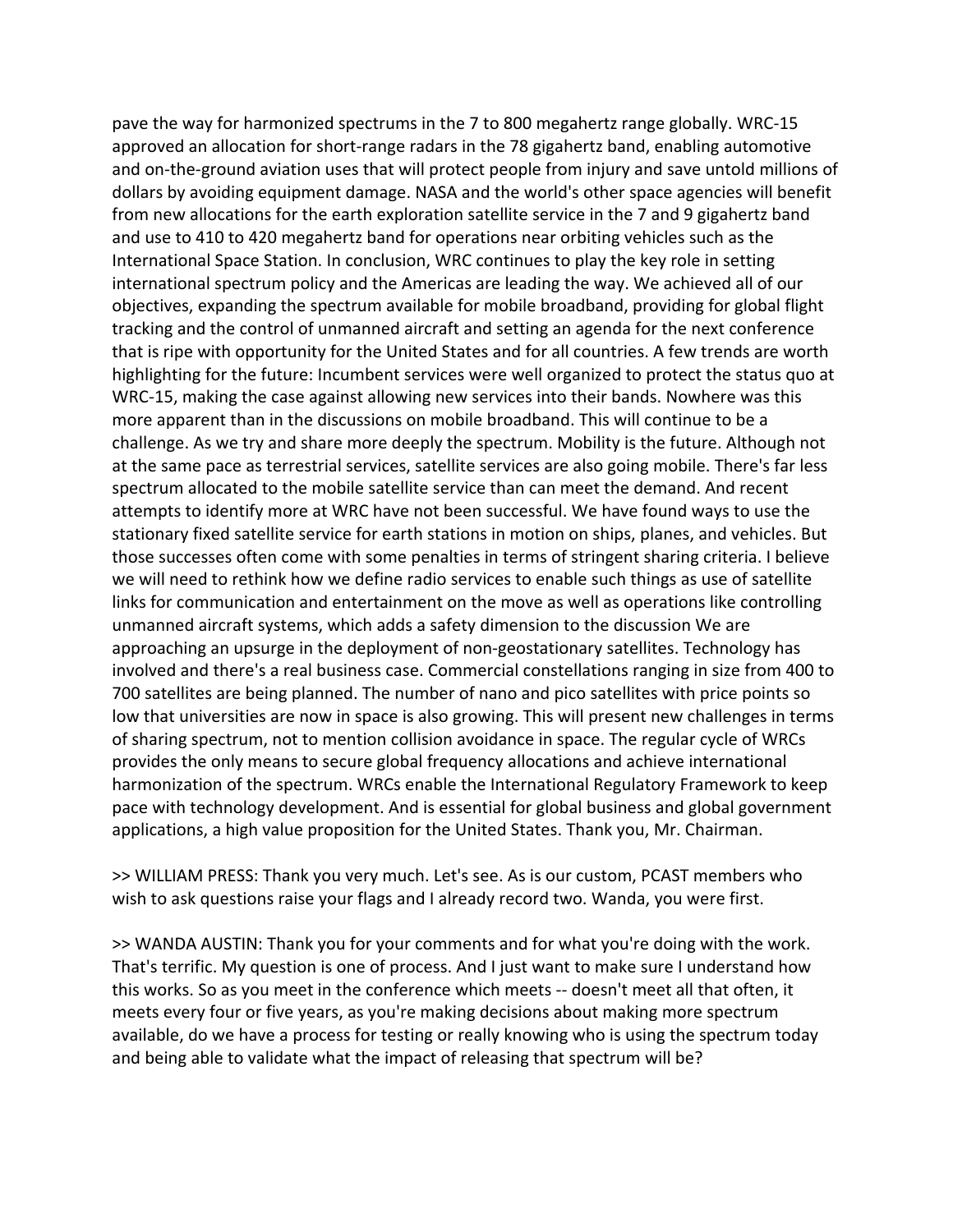>> JULIE ZOLLER: Thank you for your question. WRCs are occurring approximately every four years. As I mentioned the agenda for the 2019 conference was drafted by WRC‐15. And it will be approved by the ITU Council this year. Already the agenda items have been assigned to technical study groups in the ITU, which will meet at least most of them twice a year and progress the technical studies to the extent that countries feel that those paper studies need to be backed up with actual testing back home, they will do that and bring those results into the ITU study process. Towards the end of the study period, the conclusions that are reached will be folded into something called a conference preparatory meeting report. And that will describe the studies conducted, the conclusions, and the options and advantages and disadvantages for satisfying that particular agenda item, and countries will meet at a conference preparatory meeting to discuss that and begin to exchange views on what their positions will be at the World Radio Conference. In parallel with that, each region has its own regional group that meets and develops preliminary views on the agenda items and over time preliminary and then final common proposals on issues about which they can agree. In the Americas that group is called the international telecommunications ‐‐ I've got to think of it in Spanish and go backwards: International Commission on Telecommunications. So we will start that process in the Americas in CTEL again this spring of looking at the agenda and deciding how as a regional group we're going to approach these issues. But testing comes into the process not in terms of the ITU itself conducting testing but the administrations which provide input to the process conducting their own domestic testing and then bringing those results into the conference.

## >> WILLIAM PRESS: Mark Gorenberg

>> MARK GORENBERG: Bill, thank you, Julie, first of all thank you for being such an effective diplomat for the United States in these proceedings it's been extremely helpful for us. And particularly your work on sharing ‐‐ your work on getting international harmonization for the 3.4 to 3.7 band has been prolific for us because it's creating more chips basically by vendors in this band. And the band that came out of the PCAST study was the 3.5 to 3.7, which they now call officially the citizens broadband radio service. So as part of the PCAST report and what's gone forward through the FCC in sharing is the creation of the Spectrum Access System and the Spectrum Access System was approved by the FCC and now vendors are actually getting certified in the United States to do that. So what I'm wondering is how is sharing perceived by the rest of the world? Particularly sharing of this Administration, policy of broad spectrum sharing for this Administration, but also in terms of the Spectrum Access System, Canada is going to go through a similar set of proceedings now in sharing in this band. Is there any way to evangelize this technology to them and potentially get it adopted in Canada, as well?

>> JULIE ZOLLER: Thank you for your question. Sharing is the name of the game at World Radio Conferences. We do not clear spectrum bands or we haven't been clearing spectrum bands at WRCs. We've been adding new services to existing bands that are already occupied by other users. So sharing is how we get that done. And coming up with mitigation techniques, whether they be power flux density limits or separation in distance, we work out sharing techniques that are viable within the context of an international treaty. In satellite bands, particularly those use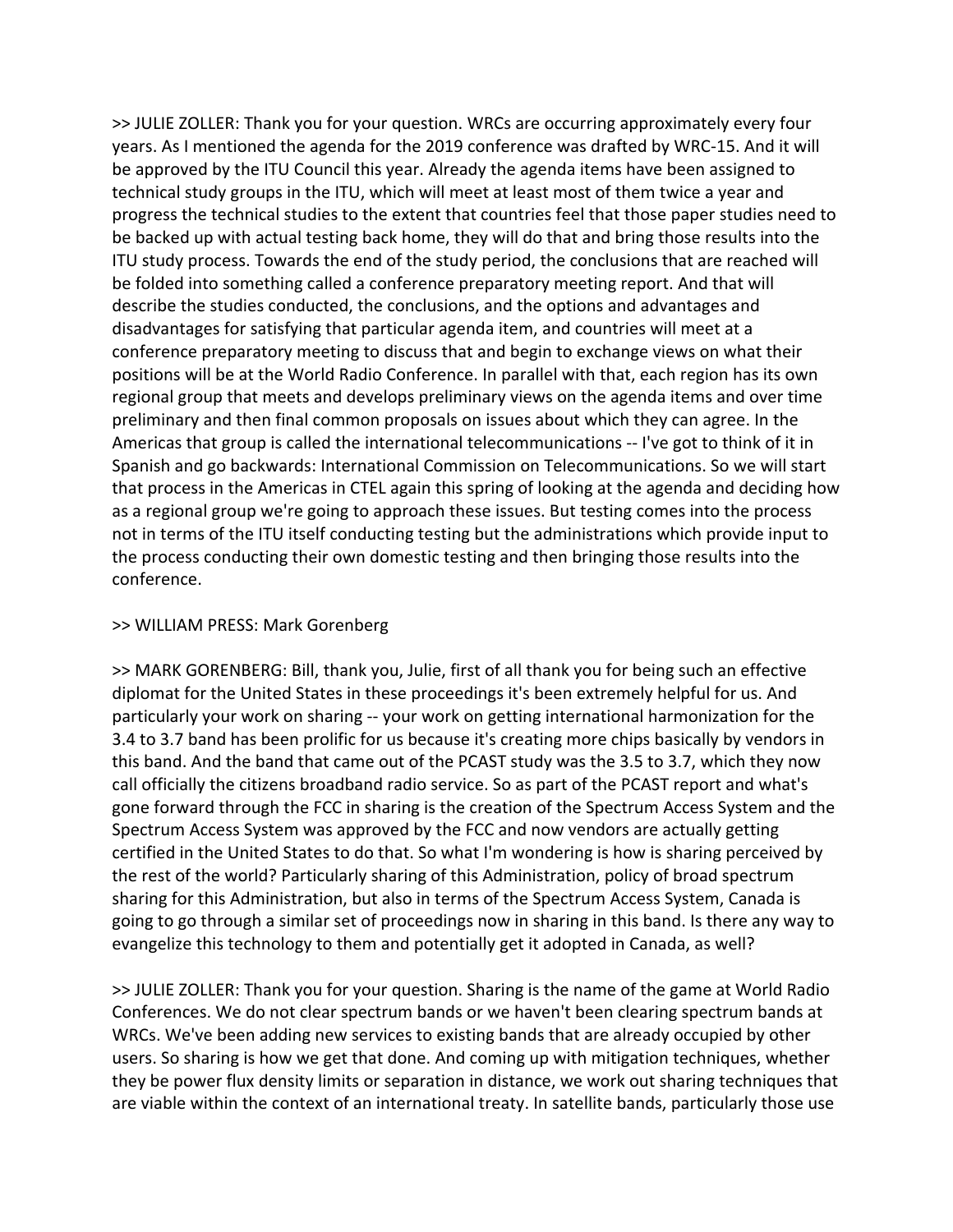by geostationary satellites, sharing is largely done through bilateral coordination between countries so that's an intensive process of negotiation which can take years to complete and is based on the registration of uses of spectrum with the International Telecommunication Union which keeps the Master International Frequency Register. In terms of actual operations, the ITU doesn't get involved in the details that would be required to do something like what we're doing domestically. So that would be strictly a domestic decision in terms of using those kinds of techniques. And certainly we have a regular dialogue with Canada. In fact, they are really one of our closest partners, Canada and Mexico, in the international scene, and then of course we have our cross border coordination, which is occurring on a near constant basis. So yes, I think there are opportunities to do this.

#### >> BILL PRESS: Thanks, Craig?

>> CRAIG MUNDIE: I want to pick up a little on Mark's question but also your answer, which in the PCAST report, we say look not just sharing is the name of the game. What you've had to do by I'll say classical means in the work up to this point. But we're saying with the advances in digital radio architectures and software, you don't have to share by just the classical means of separation by RF physics. And ‐‐ but the introduction of that, as a legitimate model, the Spectrum Access System, is a codification of that. But I guess the real question is: in the WRC‐15 or in WRC‐19 has the agenda moved to the question of saying that dynamic software mediated sharing is an equally legitimate model of sharing as opposed to that which the WRC has been confined to in the past where you had to find a physics based model of separation? And it wasn't clear to me whether or not - not just that sharing is the way forward. But our report was actually, went beyond that and what we're implementing both at the FCC and by the President's action across all the agencies is not just to say sharing is good. It's specifically to say dynamic sharing is good. So I'm curious, did that actually get projected into the WRC discussion? And if not, is it going to be in the '19 agenda?

>> JULIE ZOLLER: Thank you. Dynamic spectrum access and cognitive radio systems have been discussed in the ITU for I would venture probably five to seven years now. But in terms of predicting the type of sharing that will be needed under any item on the agenda, the agenda does not point towards that as a particular solution to prioritize. It leaves open what the technical studies might yield in terms of solutions at the end of day. But certainly that could be one mechanism evaluated in terms of options for satisfying the agenda.

>> CRAIG MUNDIE: To press a little harder to me the issue here is a policy question. Which you won't get out of the technical Working Group So how does the WRC address policy as opposed to just looking at the various recommended tradeoffs within any particular band?

>> JULIE ZOLLER: The WRC addresses policies based on the inputs of Member States. So if Member States are promoting a particular mechanism for sharing, that will be addressed at the WRC. And if we can form a consensus around a particular approach, which is what we do on all of the agenda items, and it's so important that we do that because the ITU has no authority in terms of enforcement like the FCC does. So it's important that we all agree that this is the way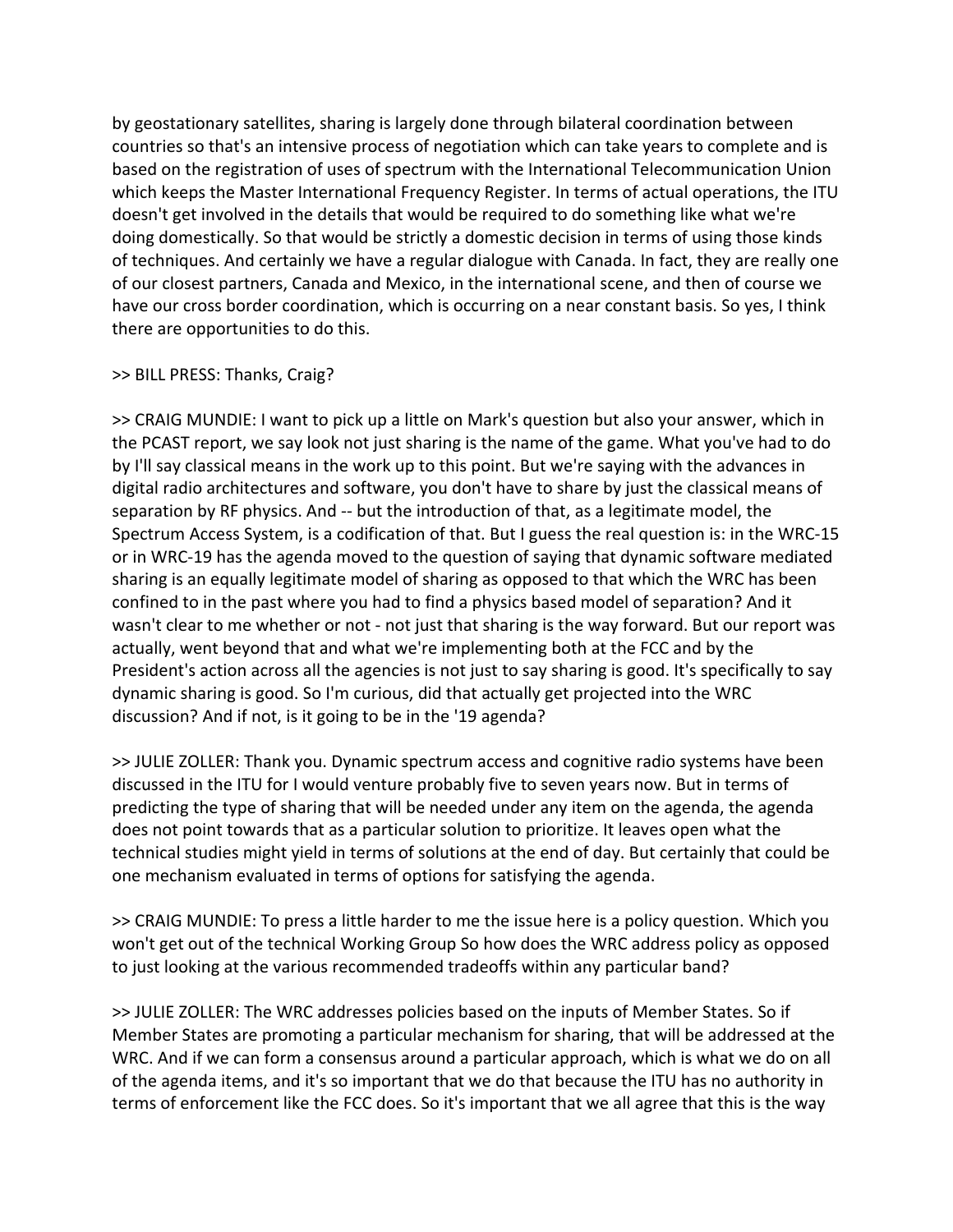to move forward. But if a Member State brings in a particular proposal on a policy basis, that will be considered and debated at the conference.

>> CRAIG MUNDIE: But given that the U.S. policy both at the FCC level and the White House level has said this is our top priority, as a Member State, have we actually brought it forward as such an issue?

>> JULIE ZOLLER: Not at the WRC level. I expect we have at the working level where the technical studies are undertaken.

>> CRAIG MUNDIE: But as you pointed out, the incumbent, you know, mobilize against this as a matter of policy. And so -- and since the incumbents pretty much dominate at the Working Group level, based on historical participation, that leaves us with a conundrum where we have made at the national leadership and independent agency of FCC a policy change that is pretty much guaranteed not to be implemented if left to that mechanism. In my opinion. So . . .

>> BILL PRESS: I guess I'll now declare that Craig is hectoring the witness. (Chuckles)

>> WILLIAM PRESS: But I'll call on myself now. I hope it's not quite more hectoring, but it's a related question. I think the whole question of the whole 24 to 86 gigahertz opening that up and in particular the low power applications on that, whether it's you know microcell, nano‐cell, pico-cell, short range within buildings, because most of that doesn't go through walls and some of that doesn't go through the atmosphere, it seems to me there are enormous opportunities there for dynamic adaptive agile radios that are different -- different from fixed spectrum allocations in not quite the same way that Craig and Mark were discussing, but related ways. PCAST in our report, I think -- well, we're big fans of, you know, the original model is the WiFi model and I guess we think of that as unlicensed but it's called licensed by rule I guess is the technical term. In those bands that are very short range and very rarely would cross international borders, are the Member States free to do whatever they want? Could we declare rules for licensed by rule at low power across large swaths of the 24 to 86 gigahertz band? Or would we run afoul of the consensus of the ITU in doing something like that?

>> JULIE ZOLLER: We absolutely can do that, and all Member States have their sovereign right to decide what their national regulatory structure will be. The requirement is that in terms of transmitters, that you not cause harmful interference to a station operating in compliance with the radio regulations and authorized who have international recognition in order to be protected from harmful interference which means it's been registered with the ITU.

>> WILLIAM PRESS: I don't see any other flags from PCAST members. So with that, let's thank Julie Zoller for an interesting presentation. (Applause).

>> WILLIAM PRESS: Now John, back to you.